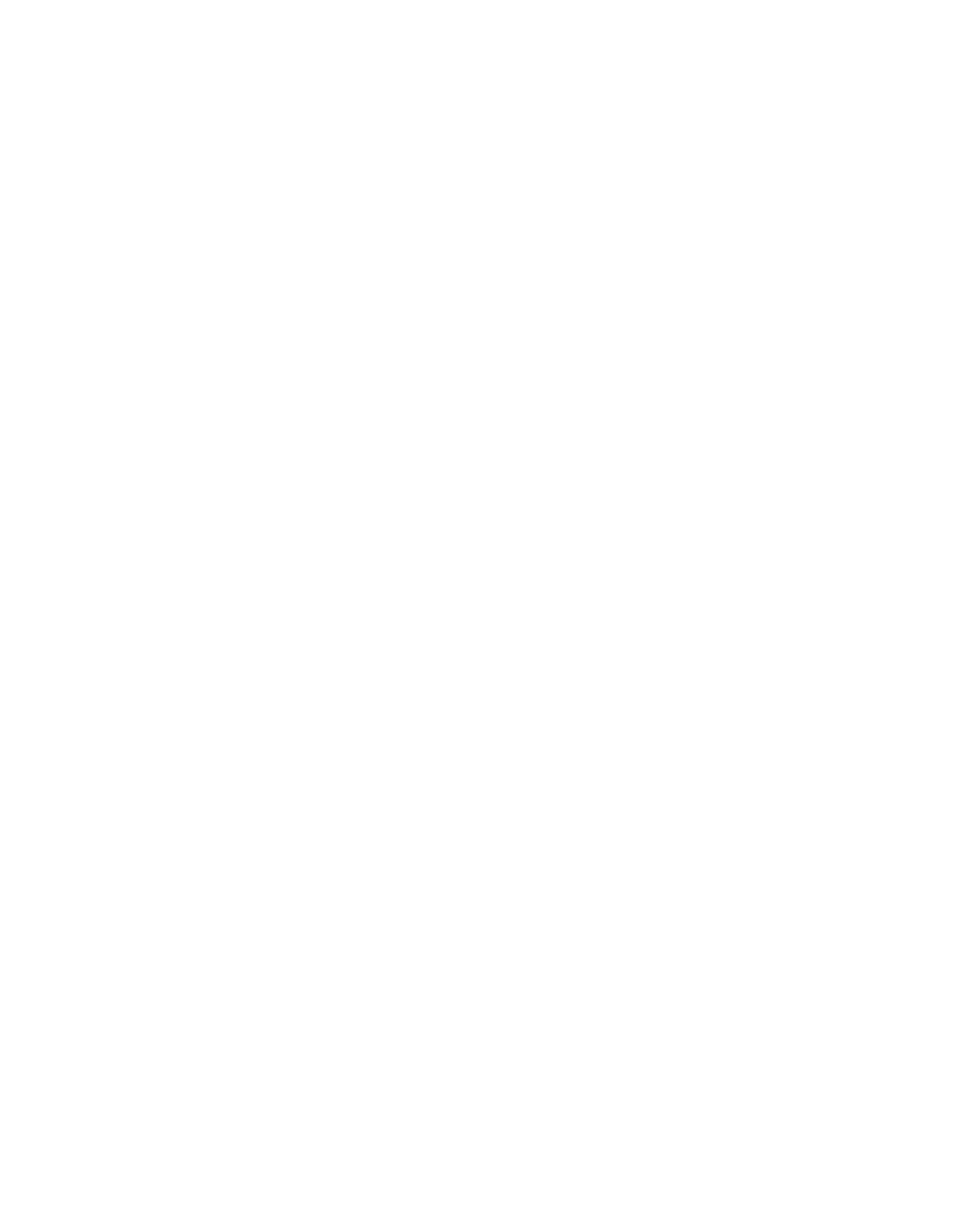

**2970 Hillside Leveling System**<br>for 9650 STS, 9660 STS, 9760 STS, 9860 STS<br>AND 9750 STS John Deere Combines

# **TABLE OF CONTENTS**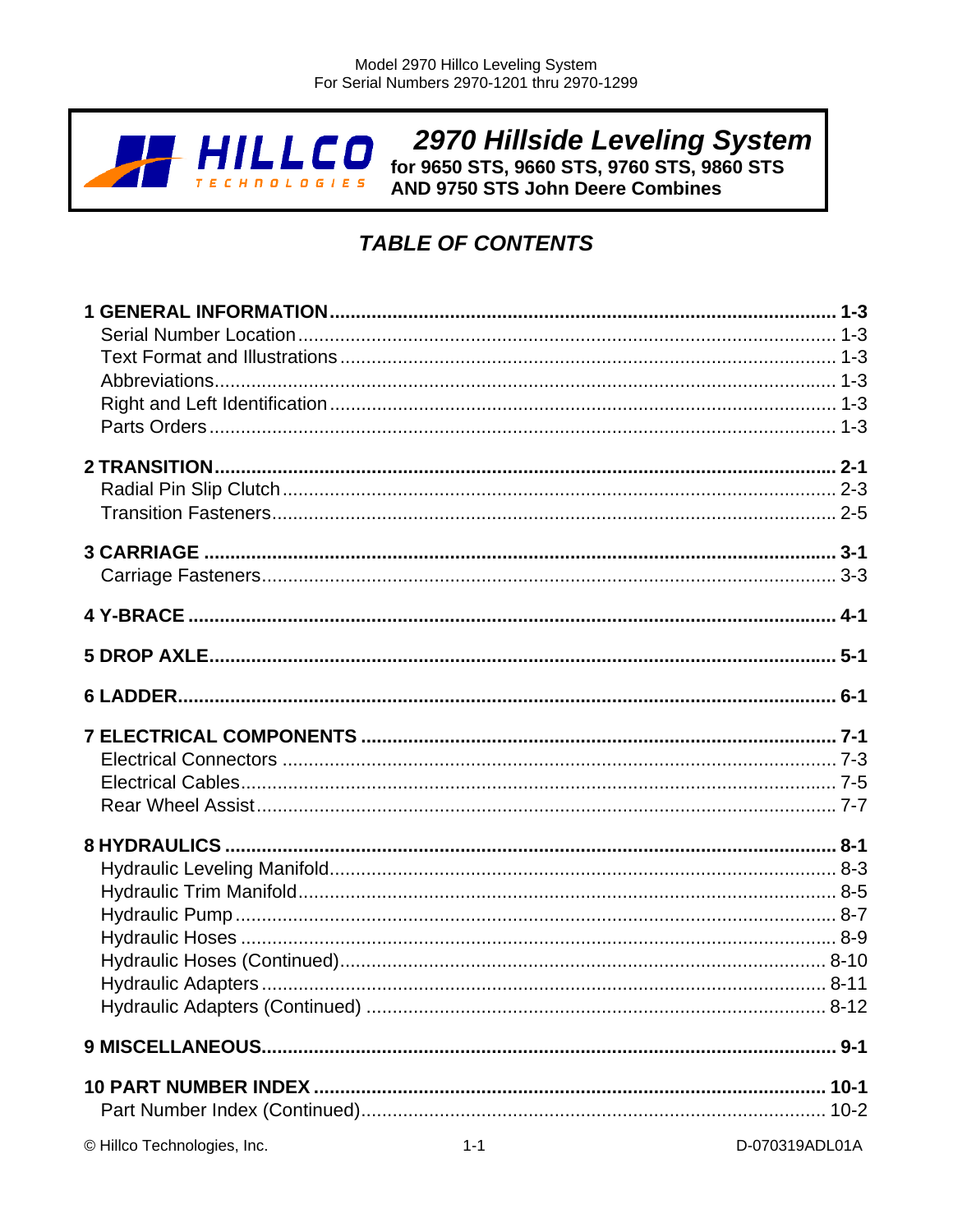Hillco Technologies, Inc. 107 1<sup>st</sup> Avenue Nezperce Id. 83543

Fax 208.937.2280 Phone 208.937.2461<br>Toll Free 800.937.2461 Toll Free 800.937.2461

www.hillcotechnologies.com

© Hillco Technologies, Inc. 1-2 1-2 D-070319ADL01A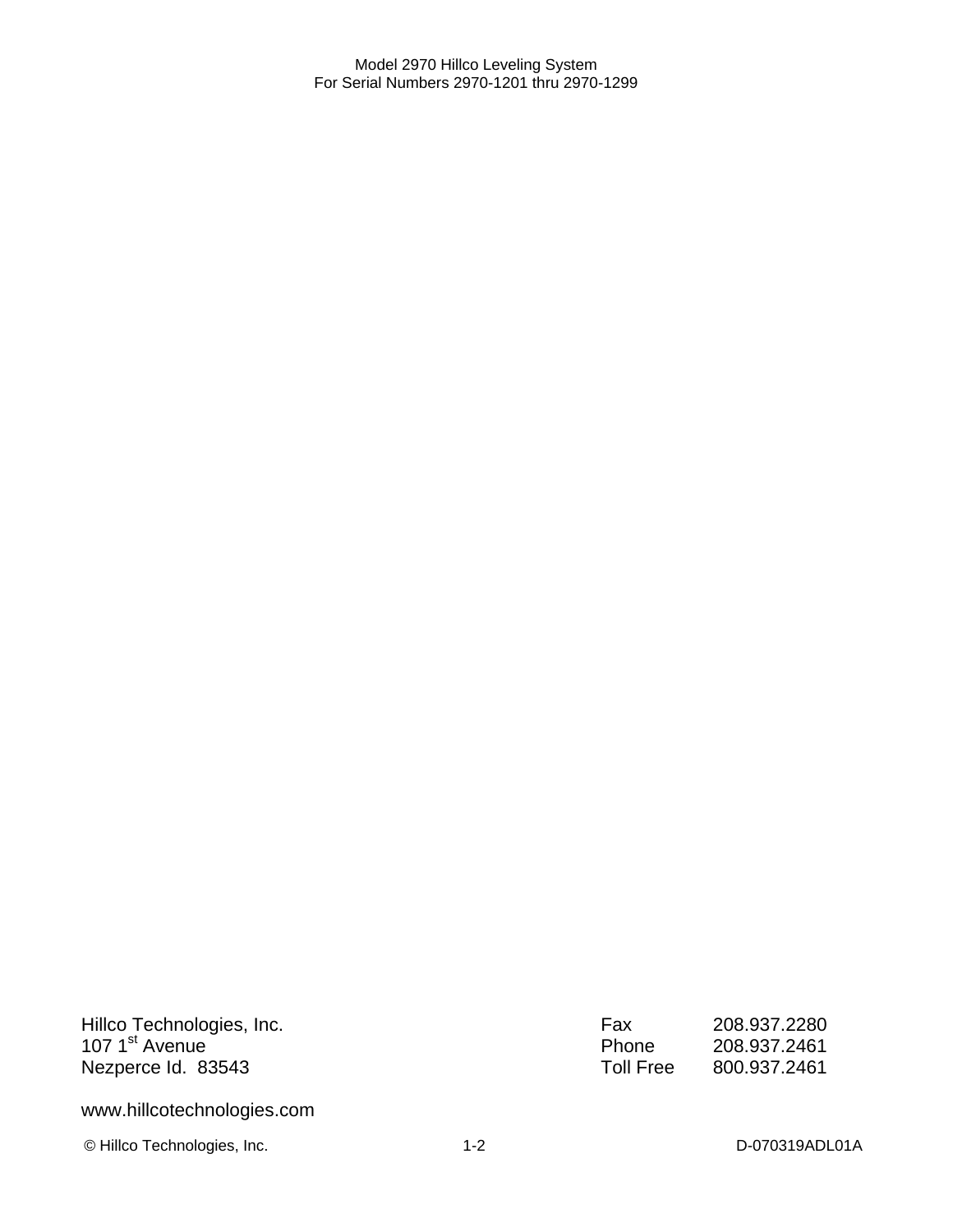#### Model 2970 Hillco Leveling System For Serial Numbers 2970-1201 thru 2970-1299 **1** *GENERAL INFORMATION*

## *SERIAL NUMBER LOCATION*



# *TEXT FORMAT AND ILLUSTRATIONS*

The arrangement of this parts catalog is for easy identification of parts. All parts are illustrated in exploded views in proper relation to each other. Some diagrams refer to other pages for further information. Reference numbers used in the illustrations refer to line numbers in the part lists. The part lists appear to the right of all diagrams and correspond with those diagrams. Included in the part lists, along with the reference numbers are part numbers, part descriptions and the quantity of the part required per leveling system.

### *ABBREVIATIONS*

**SN** "Serial Number" refers to the serial number given to each leveling system (by Hillco Technologies), as well as the serial number given to the combine (by the specific combine manufacturer) the leveling system is installed upon. This abbreviation is used interchangeably in both instances. Each model 2970 Leveling System uses the following serial number format: 2970-XXXX (sequential numbers).

**ASM** "Assembly" refers to a whole grouping of parts (usually shown in the diagram corresponding with the page where "ASM" is shown unless otherwise noted). Some assemblies have parts that are sold separately, however some must be purchased as a single unit. Hillco Product Specialists will be able to assist you with any questions.<br>NS "N

"Not Shown" refers to a part that is not depicted in the illustration.

### *RIGHT AND LEFT IDENTIFICATION*

The reference to right-hand and left-hand in this catalog is identified by the operator sitting in the operator's seat, looking toward the front of the machine (in normal forward travel).

# *PARTS ORDERS*

Orders must specify product model, serial number, correct part number, complete description, quantity required, method of shipment, shipping address, and billing address.

© Hillco Technologies, Inc. 1-3 D-070319ADL01A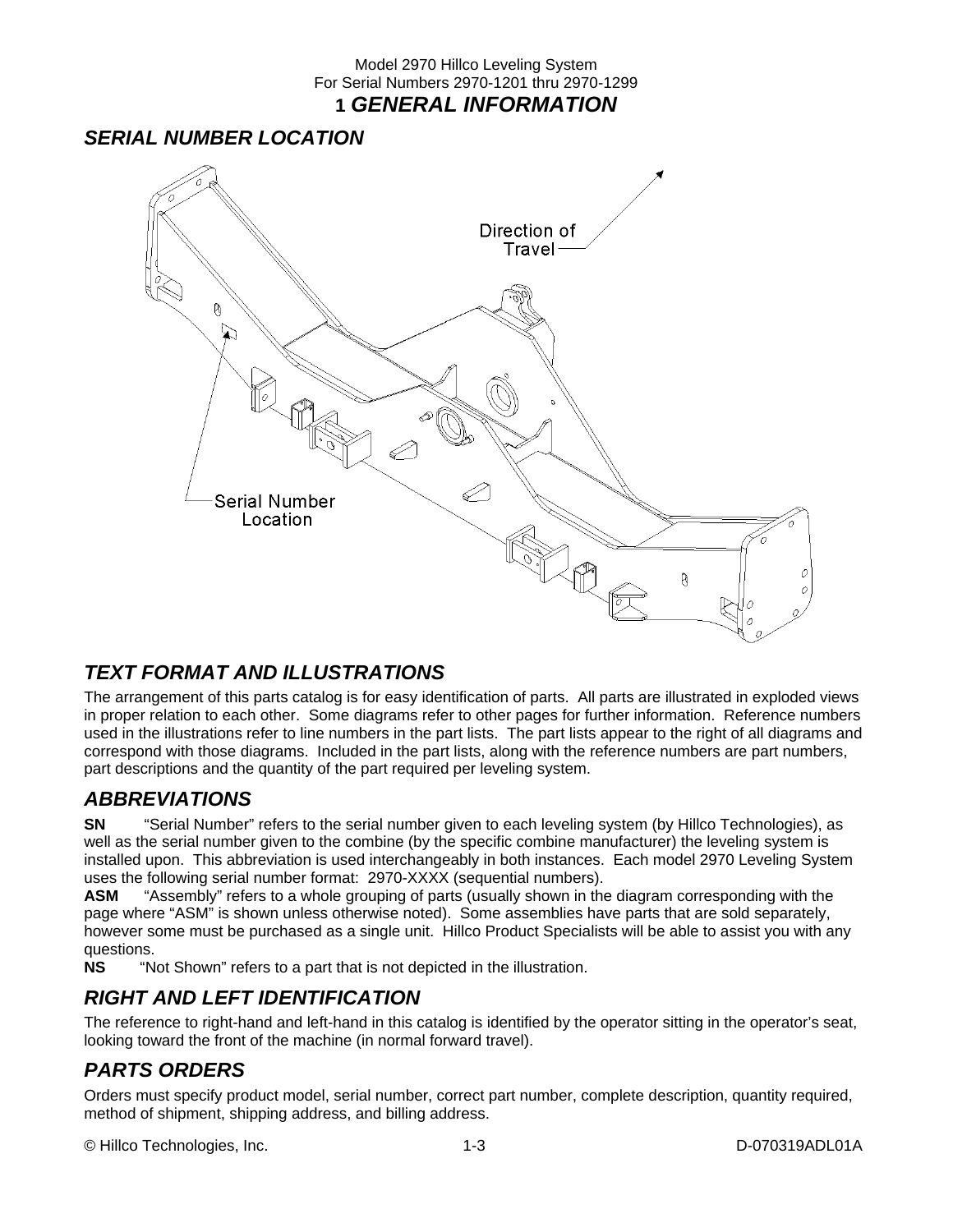**2** *TRANSITION* 

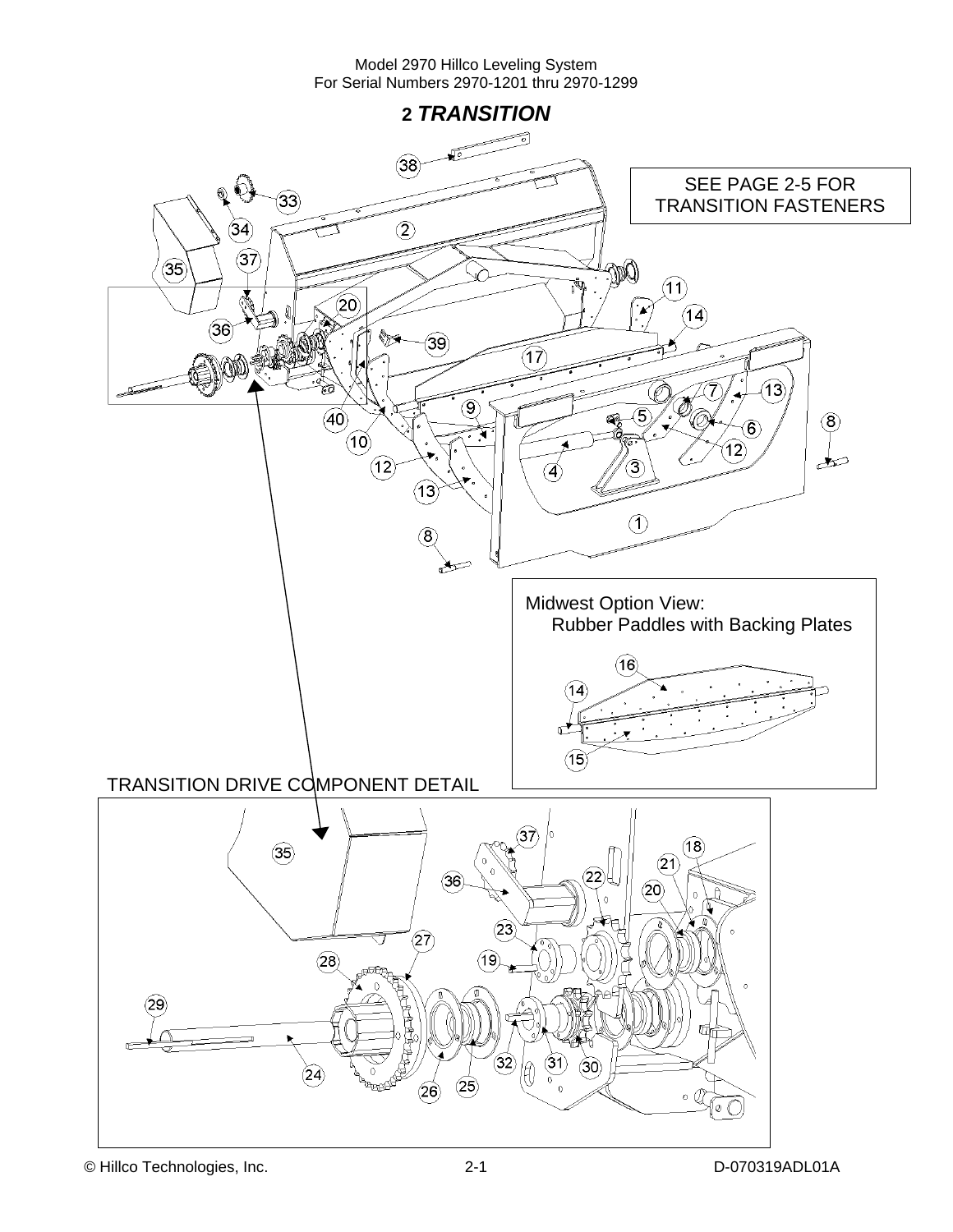| <b>TRANSITION COMPONENTS</b> |                 |                |                                                                           |                                                        |  |  |
|------------------------------|-----------------|----------------|---------------------------------------------------------------------------|--------------------------------------------------------|--|--|
| REF.                         | <b>PART NO.</b> | QTY.           | <b>PART NAME</b>                                                          | <b>NOTES</b>                                           |  |  |
| 1                            | LA-228893       | 1              | TA ADAPTER ASM                                                            |                                                        |  |  |
| $\sqrt{2}$                   | LA-234952       | $\mathbf{1}$   | <b>TT THROAT ASM</b>                                                      |                                                        |  |  |
| 3                            | LA-229022       | 1              | TM MOUNT ASM, ROD                                                         |                                                        |  |  |
| $\overline{4}$               | HC-100706       | 1              | CYLINDER, SLAVE, 2-1/2 X 12-1/2                                           | SEE HYDRAULICS PAGE 8-1                                |  |  |
| <b>NS</b>                    | HC-134191       | 1              | SEAL KIT. SLAVE CYLINDER                                                  |                                                        |  |  |
| 5                            | LA-229071       | 2              | TM PIN ASM, TRIM CYLINDER                                                 |                                                        |  |  |
| <b>NS</b>                    | LM-237751       | $\mathbf{1}$   | MIDWEST COMBINES WITH 6-ROW<br>LM STOP, SLAVE CYL ROD<br><b>CORN HEAD</b> |                                                        |  |  |
| <b>NS</b>                    | LM-237761       | $\mathbf{1}$   | LM STOP, SLAVE CYL BASE                                                   | <b>MIDWEST COMBINES WITH 6-ROW</b><br><b>CORN HEAD</b> |  |  |
| 6                            | LM-226841       | 1              | TM COLLAR, PIVOT                                                          |                                                        |  |  |
| 7                            | LTP-241721      | 1              | <b>BUSHING, GRAPHITE</b>                                                  |                                                        |  |  |
| 8                            | LM-229192       | 2              | TM ROD, LOCK                                                              |                                                        |  |  |
| ΝS                           | MC-135531       | 2              | SPRING, COMPRESSION                                                       |                                                        |  |  |
| 9                            | LM-229152       | 1              | TM PLATE, WEAR BOTTOM                                                     |                                                        |  |  |
| 10                           | LM-229161       | 1              | TM PLATE, WEAR LH                                                         |                                                        |  |  |
| 11                           | LM-229171       | 1              | TM PLATE, WEAR RH                                                         |                                                        |  |  |
| 12                           | LM-249861       | 2              | TM PLT, BACKING                                                           |                                                        |  |  |
| 13                           | LP-249871       | 2              | TM UHMW, BACKING                                                          |                                                        |  |  |
|                              |                 |                | <b>BEATER SHAFT</b>                                                       |                                                        |  |  |
| 14                           | LA-249611       | 1              | TB ASM, SHAFT                                                             |                                                        |  |  |
| 15                           | LM-228442       | 2              | TB PLATE, PADDLE BACKING                                                  | <b>MIDWEST COMBINES ONLY</b>                           |  |  |
| 16                           | LP-228881       | 2              | TB PADDLE, RUBBER                                                         | MIDWEST COMBINES ONLY                                  |  |  |
| 17                           | LM-238341       | 2              | TB PADDLE, METAL                                                          | NORTHWEST COMBINES ONLY                                |  |  |
| 18                           | LA-229051       | 2              | TM MOUNT ASM, BEATER                                                      |                                                        |  |  |
| 19                           | LS-212701       | 1              | TM KEY, BEATER DRIVE, 3/8 X 2                                             |                                                        |  |  |
| 20                           | MC-100548       | $\overline{2}$ | BEARING INSERT, 1-7/16, NON-RELUBE                                        |                                                        |  |  |
| 21                           | MC-101339       | 2              | <b>FLANGETTES, RND BEARING</b>                                            |                                                        |  |  |
| 22                           | MC-135501       |                |                                                                           |                                                        |  |  |
|                              |                 | 1              | SPROCKET, 16T 80P TAPER BORE HRD                                          |                                                        |  |  |
| 23                           | MC-135511       | 1              | HUB, SPLIT TAPER 1-7/16                                                   |                                                        |  |  |
| NS.                          | LP-232162       | 1              | TM ROLLER CHAIN, 28 PIN 80P                                               | JACK SHAFT TO BEATER SHAFT                             |  |  |
| NS.                          | MC-139341       | 1              | LINK, CONNECTING, 80P                                                     |                                                        |  |  |
| <b>NS</b>                    | MC-139351       | $\mathbf{1}$   | LINK, OFFSET, 80P                                                         |                                                        |  |  |
|                              |                 |                | <b>TRANSITION THROAT JACK SHAFT</b>                                       |                                                        |  |  |
| 24                           | LM-229142       | 1              | TM SHAFT, JACK                                                            |                                                        |  |  |
| 25                           | MC-100548       | 2              | BEARING INSERT, 1-7/16, NON-RELUBE                                        |                                                        |  |  |
| 26                           | MC-101339       | 2              | FLANGETTES, RND BEARING                                                   |                                                        |  |  |
| 27                           | MC-136921       | 1              | <b>RADIAL PIN SLIP CLUTCH</b>                                             |                                                        |  |  |
| 28                           | LM-226532       | 1              | TM SPROCKET, RADIAL PIN SLIP CLUTCH                                       |                                                        |  |  |
| 29                           | LS-244471       | $\mathbf{1}$   | TM KEY, RADIAL PIN SLIP CLUTCH                                            |                                                        |  |  |
| 30                           | MC-135491       | -1             | SPROCKET, 11T 80P TAPER BORE HRD                                          |                                                        |  |  |
| 31                           | MC-135511       | 1              | HUB, SPLIT TAPER 1-7/16                                                   |                                                        |  |  |
| 32                           | LS-212701       | 1              | TM KEY, BEATER DRIVE, 3/8 X 2                                             |                                                        |  |  |
| <b>NS</b>                    | LP-255131       | 1              | TM CHAIN, 72 PIN 60P                                                      | DRIVE SPROCKET TO SLIP CLUTCH                          |  |  |
| <b>NS</b>                    | MC-139361       | 1              | LINK, CONNECTING, 60P                                                     |                                                        |  |  |
| ΝS                           | MC-139371       | 1              | LINK, OFFSET, 60P                                                         |                                                        |  |  |
|                              |                 |                | <b>FEEDER HOUSE BEATER DRIVE</b>                                          |                                                        |  |  |
| 33                           | LA-235891       | 1              | TM DRIVE ASM TRAN., 21T 21SP/60P                                          |                                                        |  |  |
| 34                           | MC-142001       | 2              | 1PC COLLAR, SPLIT, 1-3/8 BORE                                             |                                                        |  |  |
| 35                           | LM-236232       | 1              | TM SHIELD, DRIVE                                                          |                                                        |  |  |
|                              |                 |                | <b>TENSIONER</b>                                                          |                                                        |  |  |
| 36                           | MC-100546       | 1              | <b>TENSIONER</b>                                                          |                                                        |  |  |
| 37                           | MC-100237       | 1              | SPROCKET, IDLER, 15T 60P 5/8B                                             |                                                        |  |  |
| <b>NS</b>                    | MC-139241       | 1              | <b>TENSIONER HARDWARE KIT</b>                                             |                                                        |  |  |
|                              |                 |                | <b>OPTIONAL- FOR COMBINES WITH CONTOUR MASTER</b>                         |                                                        |  |  |
| 38                           | LM-254781       | $\mathbf{1}$   | LM FLAT, CM BAR                                                           |                                                        |  |  |
|                              |                 |                | <b>OPTIONAL - PADDLE BEATER ANTI-WRAP</b>                                 |                                                        |  |  |
|                              |                 |                | TM ASM, ANTI-WRAP                                                         |                                                        |  |  |
| 39                           | LA-260051       | 2              |                                                                           |                                                        |  |  |
| 40                           | LM-260041       | 2              | TM PLT, NARROWING                                                         |                                                        |  |  |
| NS.                          | LA-243121       | 1              | TRANSITION THROAT NARROWING KIT                                           |                                                        |  |  |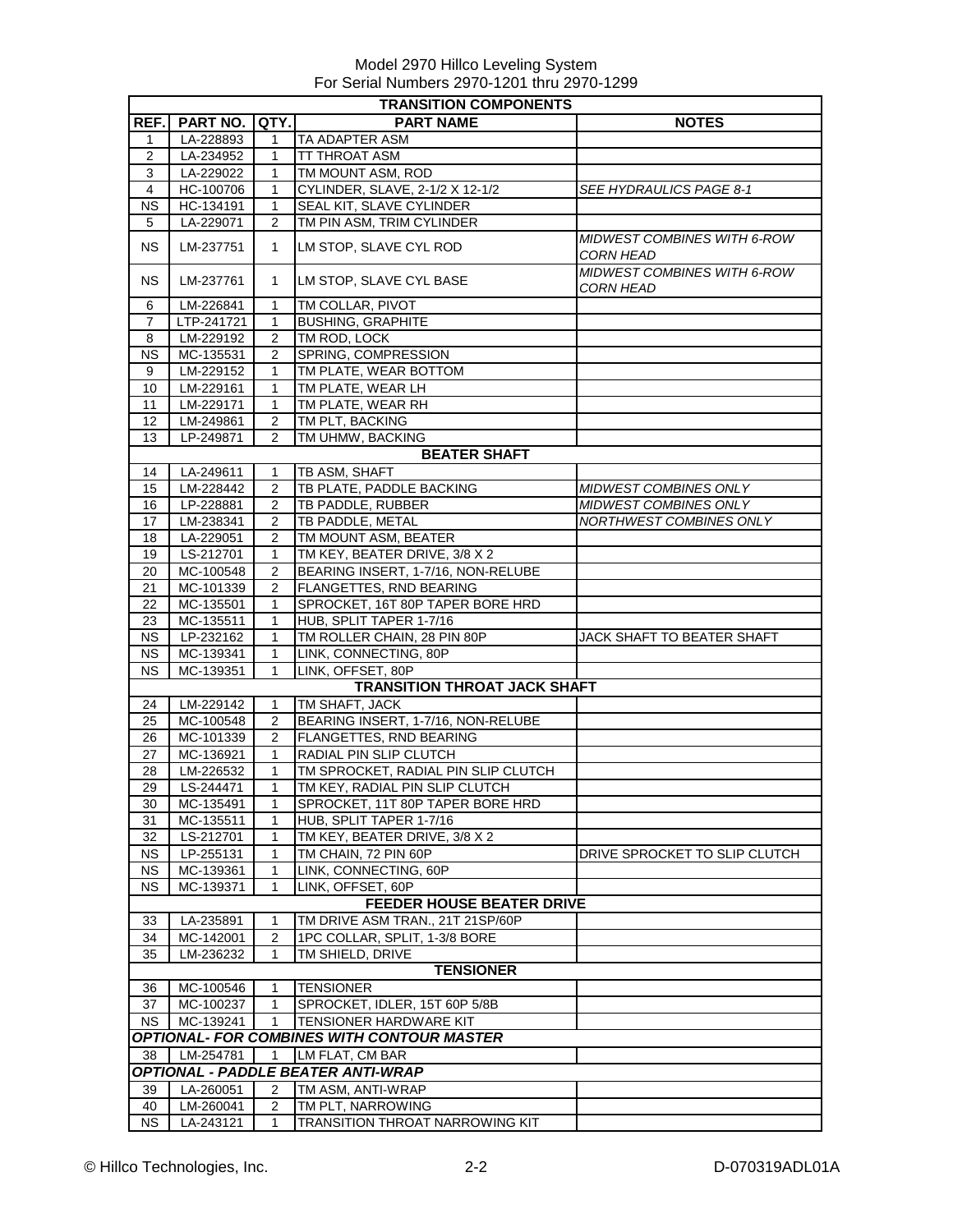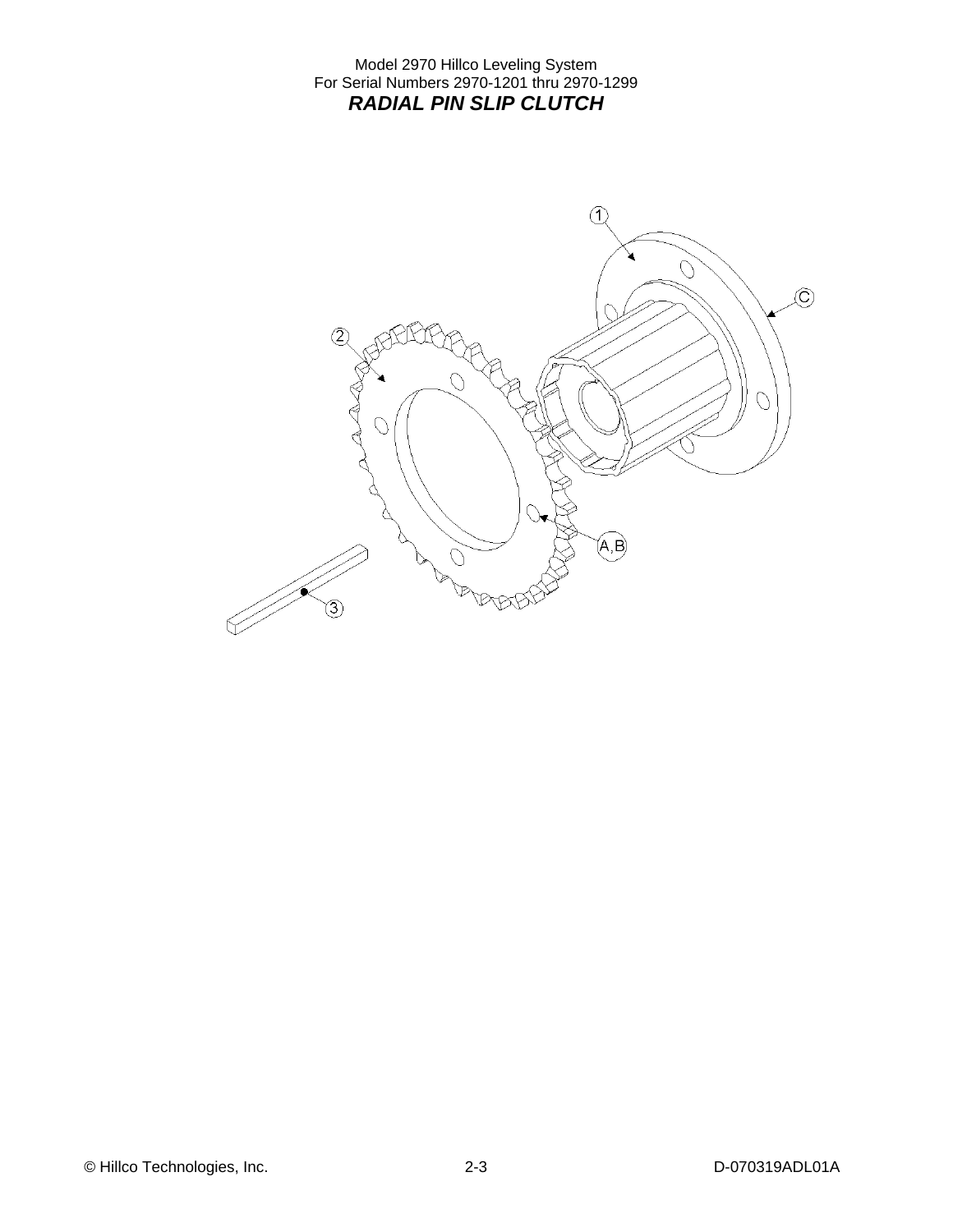| RADIAL PIN SLIP CLUTCH COMPONENTS |                 |               |                                        |              |  |  |
|-----------------------------------|-----------------|---------------|----------------------------------------|--------------|--|--|
| REF.                              | <b>PART NO.</b> | QTY.          | <b>PART NAME</b>                       | <b>NOTES</b> |  |  |
|                                   | MC-136921       |               | <b>IRADIAL PIN SLIP CLUTCH</b>         |              |  |  |
| 2                                 | LM-226532       |               | <b>TM SPROCKET, RADIAL SLIP CLUTCH</b> |              |  |  |
| 3                                 | LS-244471       | $\mathcal{P}$ | <b>TM KEY, RADIAL PIN SLIP CLUTCH</b>  |              |  |  |
|                                   |                 |               | RADIAL PIN SLIP CLUTCH FASTENERS       |              |  |  |
| Α                                 | F-HC8-08F20     |               | HC8 1/2-20 X 1-1/4                     |              |  |  |
| B                                 | <b>F-LW-08A</b> | 4             | $LW$ 1/2 HD                            |              |  |  |
| С                                 | F-SSS-06C08     | 2             | SCREW, SOCKET SET 3/8-16 X 2           |              |  |  |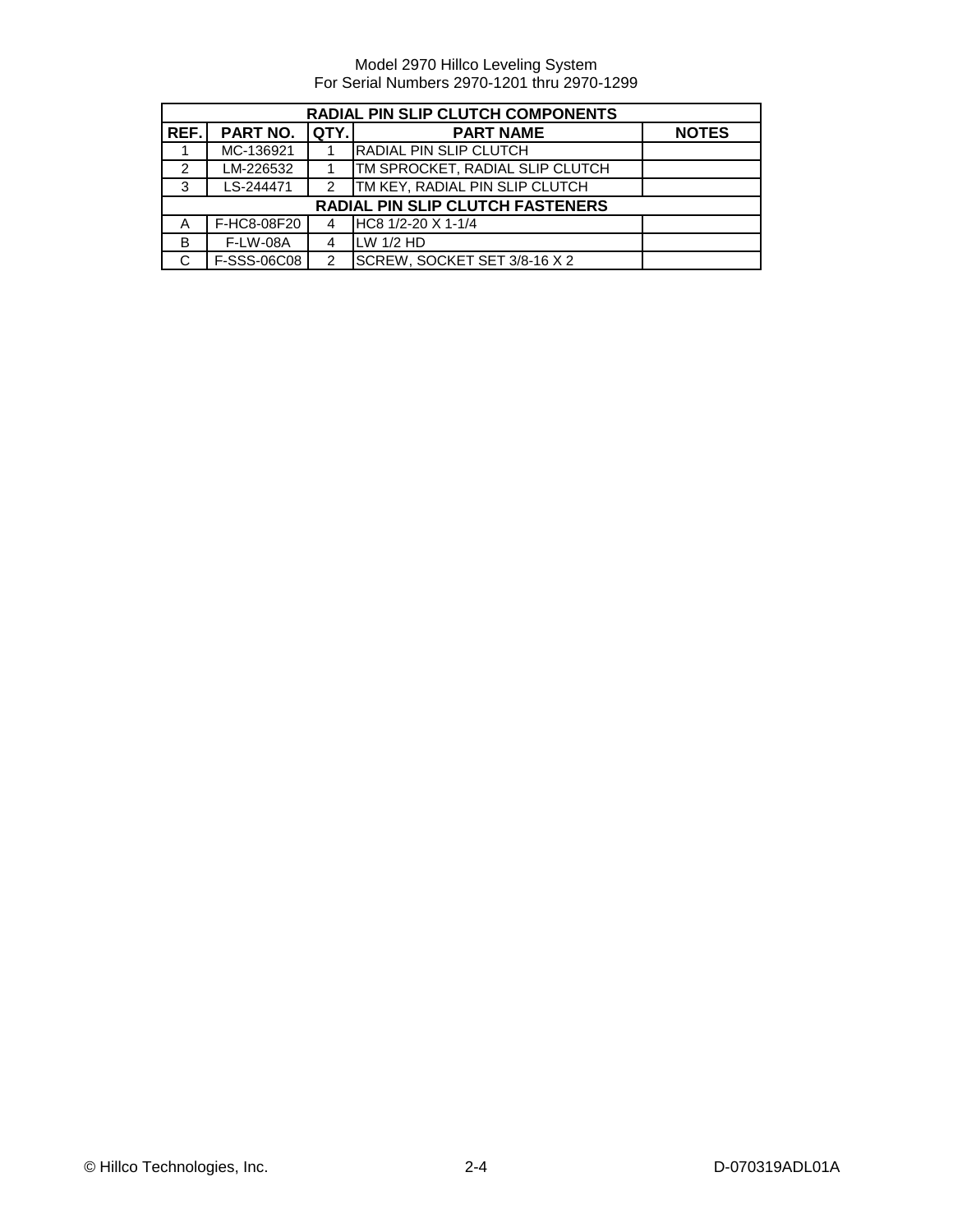#### Model 2970 Hillco Leveling System For Serial Numbers 2970-1201 thru 2970-1299 *TRANSITION FASTENERS*



# TRANSITION DRIVE COMPONENT FASTENERS DETAIL

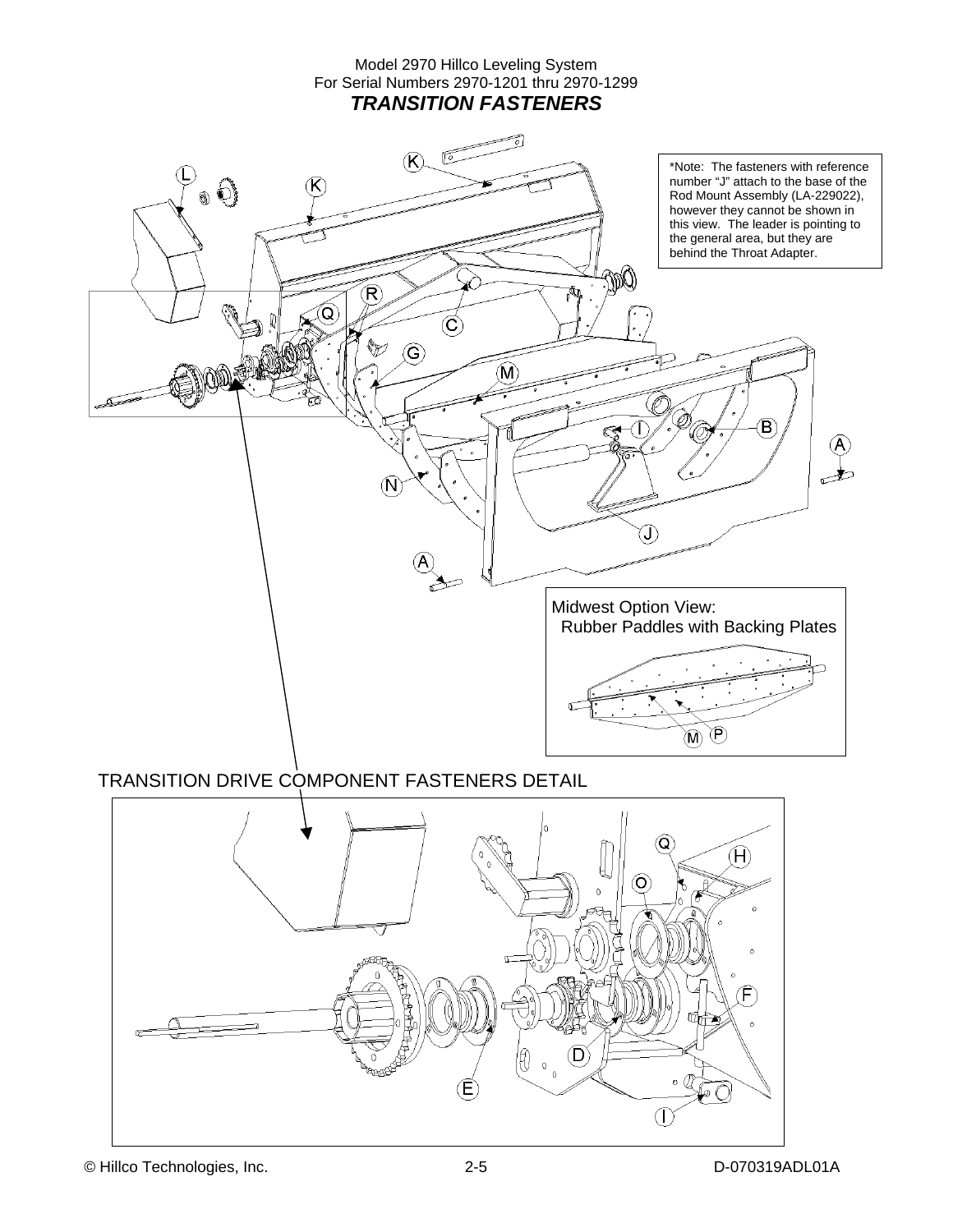|              | <b>TRANSITION FASTENERS</b>             |                 |                                     |                                                  |  |  |
|--------------|-----------------------------------------|-----------------|-------------------------------------|--------------------------------------------------|--|--|
| REF.         | PART NO.                                | QTY.            | <b>PART NAME</b>                    | <b>WHERE USED</b>                                |  |  |
| A            | F-SHC-10M070F                           | $\overline{2}$  | SHCS-8.8 M10 X 1.5O X 70            | THA HEADER LOCK                                  |  |  |
| B            | F-HC-16M120E                            | 1               | HC-10.9 M16 X 2.00 X 120            | <b>MAIN PIVOT PIN COLLAR</b>                     |  |  |
| B            | F-HNS-16ME                              | 1               | HN-10.9 M16 X 2.00 STOVER           | <b>MAIN PIVOT PIN COLLAR</b>                     |  |  |
| $\mathsf{C}$ | <b>F-MB-14NR40</b>                      | 3               | MACH BUSH 14 GA NR 2-1/2" ID        | <b>MAIN PIVOT PIN</b>                            |  |  |
| D            | F-HCF-10M020E                           | 3               | FLHC-10.9 M10 X 1.50 X 20           | <b>INNER 3-BOLT JS BEARING</b>                   |  |  |
| E            | F-CB-10M030F                            | 3               | CARR-8.8 M10 X 1.50 X 30            | OUTER 3-BOLT JS BEARING                          |  |  |
| E            | F-HNF-10MF                              | 3               | FLHN-8.8 M10 X 1.50                 | OUTER 3-BOLT JS BEARING                          |  |  |
| F            | F-FWH-08                                | $\overline{4}$  | FW 1/2 HD YELLOW                    | BEATER BRNG TAKE-UP BLT                          |  |  |
| F            | F-HNJ-12MF                              | 4               | HN-8.8 M12 X 1.75 JAM               | BEATER BRNG TAKE-UP BLT                          |  |  |
| G            | F-FHS-8M015E                            | 29              | FHSC-10.9 M8 X 1.25 X 15            | UHMW WEAR PLATES                                 |  |  |
| H            | F-CB-12M040F                            | 8               | CARR-8.8 M12 X 1.75 X 40            | TT BEATER BRNG MNT PLT                           |  |  |
| Н            | F-HNF-12MF                              | 8               | FLHN-8.8 M12 X 1.75                 | TT BEATER BRNG MNT PLT                           |  |  |
| $\mathbf{I}$ | F-HCF-10M020F                           | $\overline{2}$  | FLHC-8.8 M10 X 1.50 X 20            | SLAVE CYL MNT PIN                                |  |  |
| J            | F-HC-16M050E                            | 3               | HC-10.9 M16 X 2.00 X 50             | <b>ROD MNT</b>                                   |  |  |
| J            | F-HNS-16ME                              | 3               | HN-10.9 M16 X 2.00 STOVER           | <b>ROD MNT</b>                                   |  |  |
| K            | F-HCF-12M040E                           | $\overline{4}$  | FLHC-10.9 M12 X 1.75 X 40           | <b>TRANSITION MNT- FOR SN</b>                    |  |  |
|              |                                         |                 |                                     | $[9750 (-688210); 9650 (-686329)]$               |  |  |
|              |                                         |                 |                                     | <b>TRANSITION MNT</b>                            |  |  |
| K.           | F-HCF-16M040E                           | 4               | FLHC-10.9 M16 X 2.00 X 40           | ALL 60 SERIES COMBINES;                          |  |  |
|              |                                         |                 |                                     | [9750 (688211- ); 9650 (688330-<br>$\mathcal{L}$ |  |  |
| L            | F-HNF-10MF                              | 2               | FLHN-8.8 M10 X 1.50                 | TM DRIVE SHIELD                                  |  |  |
| L            | F-HCF-10M020F                           | $\mathcal{P}$   | FLHC-8.8 M10 X 1.50 X 20            | TM DRIVE SHIELD                                  |  |  |
| м            | F-HNSF-12ME                             | 9               | FLHN-10.9 M12 X 1.75 STOVER         | STEEL BEATER PADDLES OR PADDLE                   |  |  |
|              |                                         |                 |                                     | <b>BACKING PLATES</b>                            |  |  |
| м            | F-HCF-12M080E                           | 9               | FLHC-10.9 M12 X 1.75 X 80           | STEEL BEATER PADDLES OR PADDLE                   |  |  |
|              |                                         |                 |                                     | <b>BACKING PLATES</b>                            |  |  |
| ${\sf N}$    | F-HCF-12M040E                           | 10 <sup>1</sup> | FLHC-10.9 M12 X 1.75 X 40           | <b>BACKING PLATES</b>                            |  |  |
| O            | F-HCF-10M020F                           | 6               | FLHC-8.8 M10 X 1.50 X 20            | BEATER BRNG MNT PLT                              |  |  |
|              | <b>FOR MIDWEST COMBINES</b>             |                 |                                     |                                                  |  |  |
| P            | F-EB-04C20                              | 34              | BOLT, ELEVATOR, 1/4-20 x 1-1/4 ZINC | <b>PB PADDLES</b>                                |  |  |
| P            | F-HNF-04C                               | 34              | SERR. FLHN 1/4-20 ZINC              | <b>PB PADDLES</b>                                |  |  |
|              | <b>OPTIONAL PADDLE BEATER ANTI-WRAP</b> |                 |                                     |                                                  |  |  |
| Q            | F-HCF-10M025E                           | 4               | FLHC-10.9 M10 X 1.50 X 25           | <b>ANTI-WRAP ASSEMBLIES</b>                      |  |  |
| Q            | F-HNF-10ME                              | 4               | FLHN-10.9 M10 X 1.50                | <b>ANTI-WRAP ASSEMBLIES</b>                      |  |  |
| $\mathsf{R}$ | F-HC-06M020F                            | 6               | HC-8.8 M6 X 1.0 X 20                | <b>THROAT NARROWING PLATES</b>                   |  |  |
| R            | F-HNF-06MF                              | 6               | FLHN-8.8 M6 X 1.0                   | <b>THROAT NARROWING PLATES</b>                   |  |  |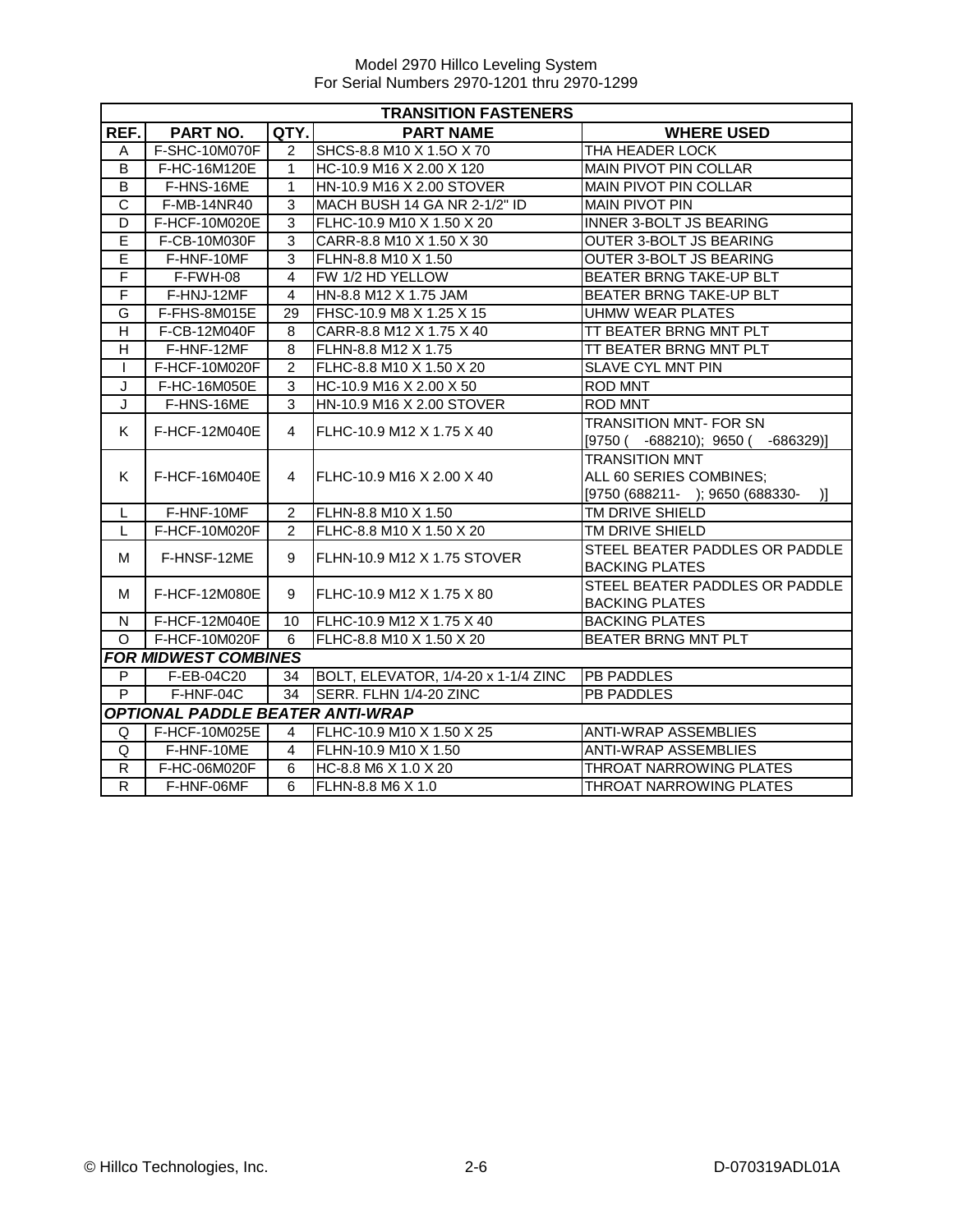# **3** *CARRIAGE*



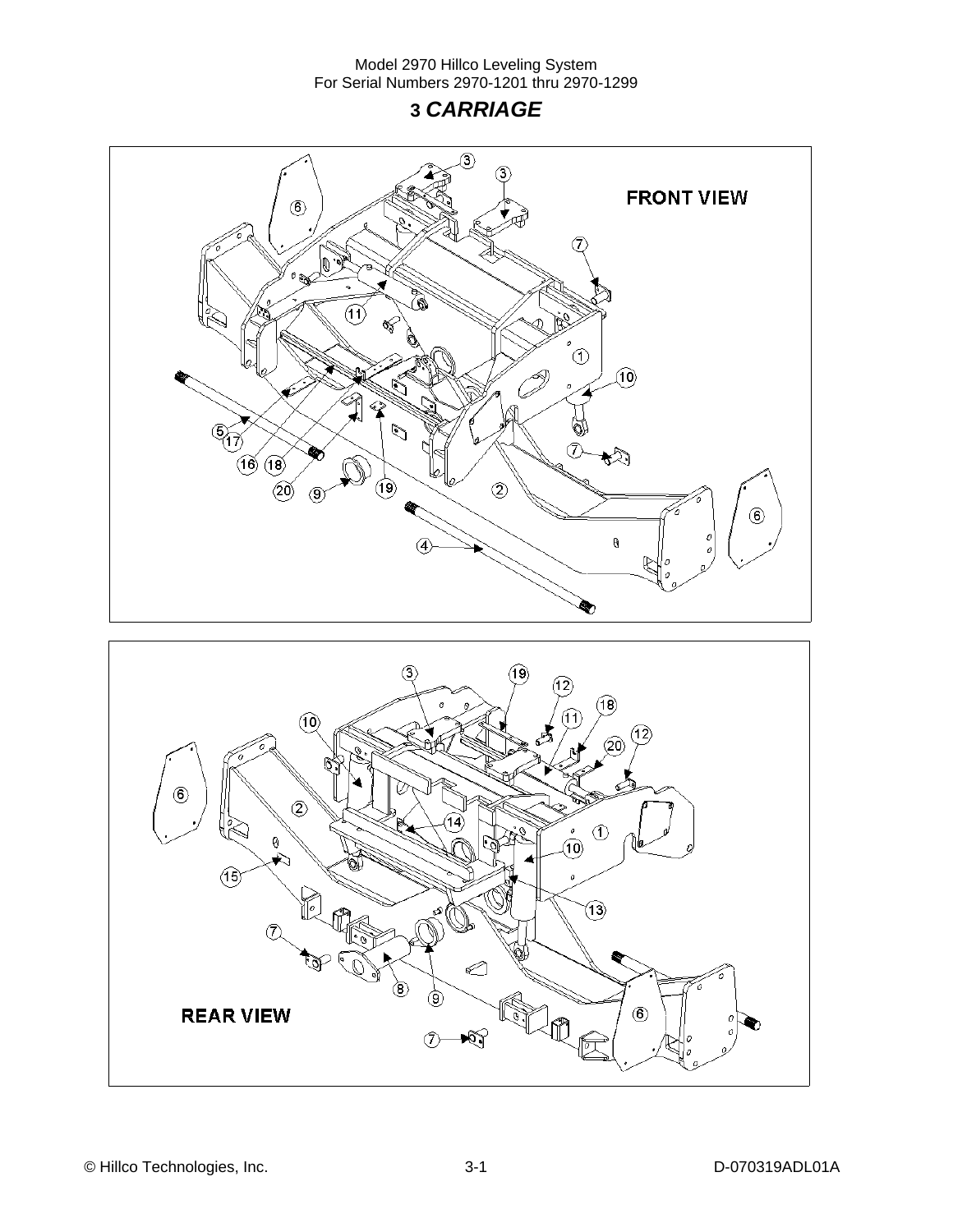| <b>CARRIAGE COMPONENTS</b> |              |                |                                          |                                                      |  |
|----------------------------|--------------|----------------|------------------------------------------|------------------------------------------------------|--|
| REF.                       | PART NO.     | QTY.           | <b>PART NAME</b>                         | <b>NOTES</b>                                         |  |
| 1                          | LA-234923    | 1              | CO ASM, 2970                             |                                                      |  |
| $\overline{c}$             | LA-234964    | 1              | CU ASM, 122.5                            |                                                      |  |
| <b>NS</b>                  | LA-234943    | 1              | <b>CU ASM, 114.5</b>                     | OPTIONAL--FOR MIDWEST<br><b>COMBINES</b>             |  |
| $\mathbf{3}$               | LA-235711    | $\overline{c}$ | CM PLATE ASM, TOP                        |                                                      |  |
| 4                          | MC-134261    | $\mathbf{1}$   | COUNTER SHAFT, 1228 MM, LEFT             | RG&P, 122.5 UNDERCARRIAGE,<br>NO EXTENSIONS          |  |
| 4                          | MC-134281    | $\mathbf{1}$   | COUNTER SHAFT, 1126.5 MM, LEFT           | RG&P, 114.5 UNDERCARRIAGE,<br>NO EXTENSIONS          |  |
| 4                          | MC-134301    | $\mathbf{1}$   | COUNTER SHAFT, 1175.5 MM, LEFT           | RG&P, 114.5 UNDERCARRIAGE,<br>WITH EXTENSIONS        |  |
| 5                          | MC-134271    | 1              | COUNTER SHAFT, 951 MM, RIGHT             | RG&P, 122.5, UNDERCARRIAGE,<br>NO EXTENSIONS         |  |
| 5                          | MC-134291    | 1              | COUNTER SHAFT, 849.5, RIGHT              | RG&P, 114.5 UNDERCARRIAGE,<br>NO EXTENSIONS          |  |
| 5                          | MC-134311    | 1              | COUNTER SHAFT, 898.5 MM, RIGHT           | RG&P, 114.5 UNDERCARRIAGE,<br><b>WITH EXTENSIONS</b> |  |
| 6                          | LP-230241    | $\overline{c}$ | CM CAP, AXLE                             |                                                      |  |
| $\overline{7}$             | LA-230551    | $\overline{4}$ | CM PIN ASM, MAIN CYLINDER                |                                                      |  |
| 8                          | LA-229252    | 1              | CM PIN ASM, MAIN PIVOT                   |                                                      |  |
| $\boldsymbol{9}$           | LP-103871    | $\overline{c}$ | CO BUSHING, PIVOT                        |                                                      |  |
| 10                         | HC-103227    | $\overline{2}$ | CYLINDER, MAIN LEVELING                  | SEE HYDRAULICS PAGE 8-1                              |  |
| 11                         | HC-101842    | 1              | <b>CYLINDER, MASTER</b>                  | SEE HYDRAULICS PAGE 8-1                              |  |
| 12                         | LA-229071    | $\overline{c}$ | TM PIN ASM, TRIM CYLINDER                |                                                      |  |
| 13                         | HC-139151    | $\overline{2}$ | VALVE, 3-PORT COUNTERBALANCE             | SEE HYDRAULICS PAGE 8-1                              |  |
| 14                         | LM-234653    | $\mathbf{1}$   | EM MOUNT, CONTROL BOX                    |                                                      |  |
| 15                         | LA-256001    | 1              | TAG, SERIAL NUMBER                       |                                                      |  |
| 16                         | LM-260121    | 1              | CM TUBE, HOSE HANGER                     |                                                      |  |
| 17                         | LM-260131    | $\mathbf{1}$   | CM MOUNT, HYDRO HOSE                     |                                                      |  |
| 18                         | LM-260142    | $\mathbf{1}$   | CM MNT, HDR LIFT CYL HOSE                |                                                      |  |
| 19                         | LM-260151    | 1              | CM CLAMP, HOSE MOUNT                     |                                                      |  |
|                            |              |                | <b>MISCELLANEOUS CARRIAGE COMPONENTS</b> |                                                      |  |
| 20                         | LM-248781    | $\mathbf{1}$   | LM FLT, BRAKELINE BRACKET                |                                                      |  |
| 21                         | LM-261861    | $\mathbf{1}$   | HM MOUNT, HYDRO HOSE CLAMP               | <b>BOLTS TO TRANSMISSION</b>                         |  |
| <b>NS</b>                  | LM-255531    | $\mathbf{1}$   | BEHRINGER CLAMP, SPACER                  |                                                      |  |
| <b>NS</b>                  | MC-137521    | $\overline{2}$ | <b>HOSE CLAMP, TANDEM</b>                |                                                      |  |
| NS.                        | MC-137531    | 2              | HOSE CLAMP, TANDEM COVER PLATE           |                                                      |  |
| NS.                        | HC-142051    | 1              | SLEEVE, ABRASION, E- BRAKE CABLE         |                                                      |  |
| <b>NS</b>                  | HC-142061    | 1              | SLEEVE, ABRASION, SHIFT CABLE            |                                                      |  |
| <b>NS</b>                  | LP-249321    | $\overline{c}$ | CM SPACER, SHIPPING                      |                                                      |  |
| <b>NS</b>                  | MC-142921    | $\overline{c}$ | <b>EMERGENCY BRAKE CABLES</b>            |                                                      |  |
| <b>NS</b>                  | F-HC-08M090F | $\overline{c}$ | HC-8.8 M8 X 1.25 X 90                    | <b>CLAMP FOR HYDRO HOSES</b>                         |  |
| <b>NS</b>                  | F-HC-08M100F | 1              | HC-8.8 M8 X 1.25 X 100                   | <b>CLAMP FOR HYDRO HOSES</b>                         |  |
| <b>NS</b>                  | F-HNF-08MF   | 2              | FLHN-8.8 M8 X 1.25                       | <b>CLAMP FOR HYDRO HOSES</b>                         |  |
| <b>NS</b>                  | MC-141551    | 1              | CABLE, SHIFT                             |                                                      |  |
| <b>NS</b>                  | F-HNN-8MF    | 2              | HN- 8.8 M8 X 1.25 NYLOCK                 | NUT, FOR E-BRAKE                                     |  |
| <b>NS</b>                  | HC-133541    | $\mathbf{1}$   | ABRASION SLEEVE, 36"                     | LEVELING & TRIM HOSES FROM<br>OVERCARRIAGE           |  |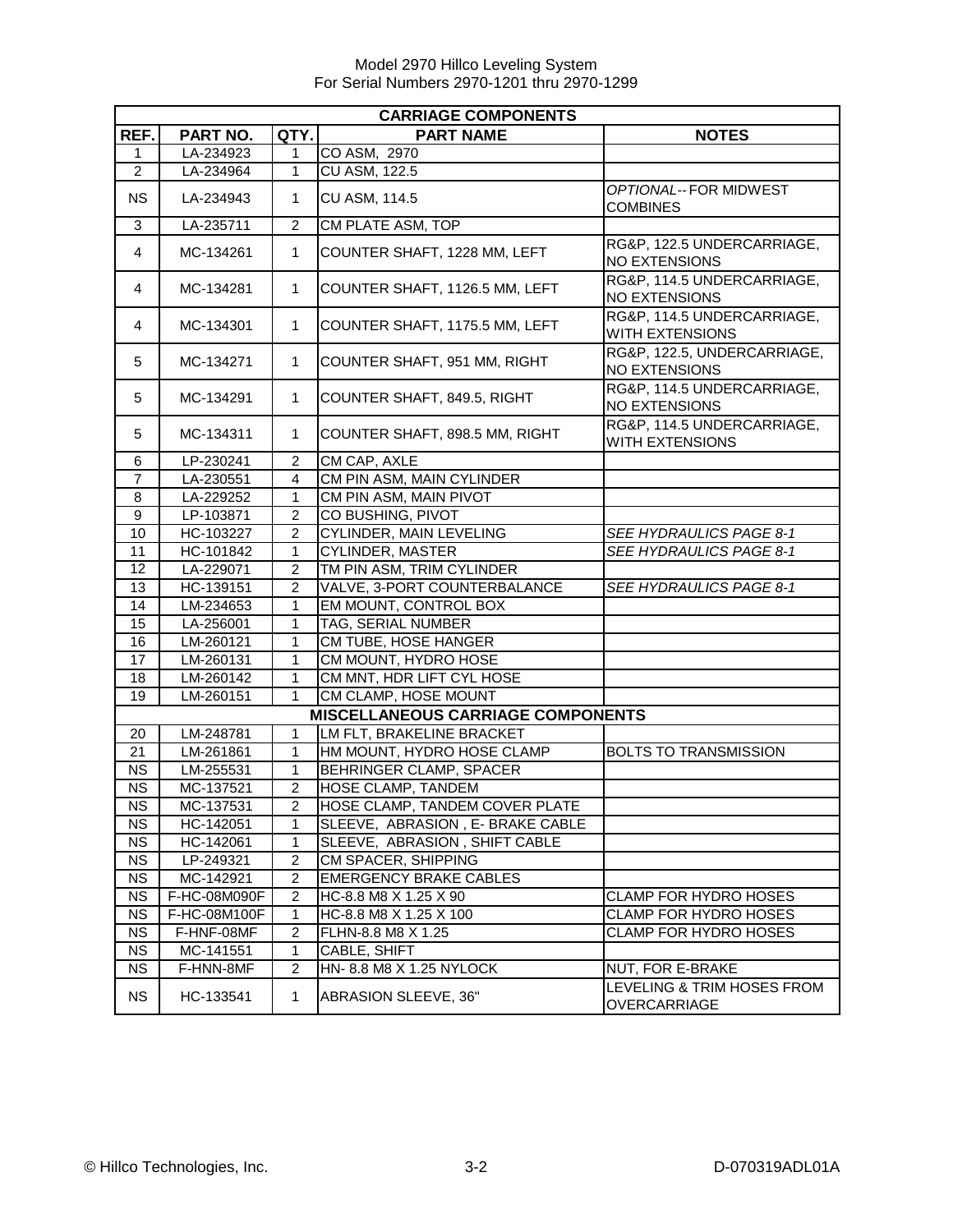#### Model 2970 Hillco Leveling System For Serial Numbers 2970-1201 thru 2970-1299 *CARRIAGE FASTENERS*



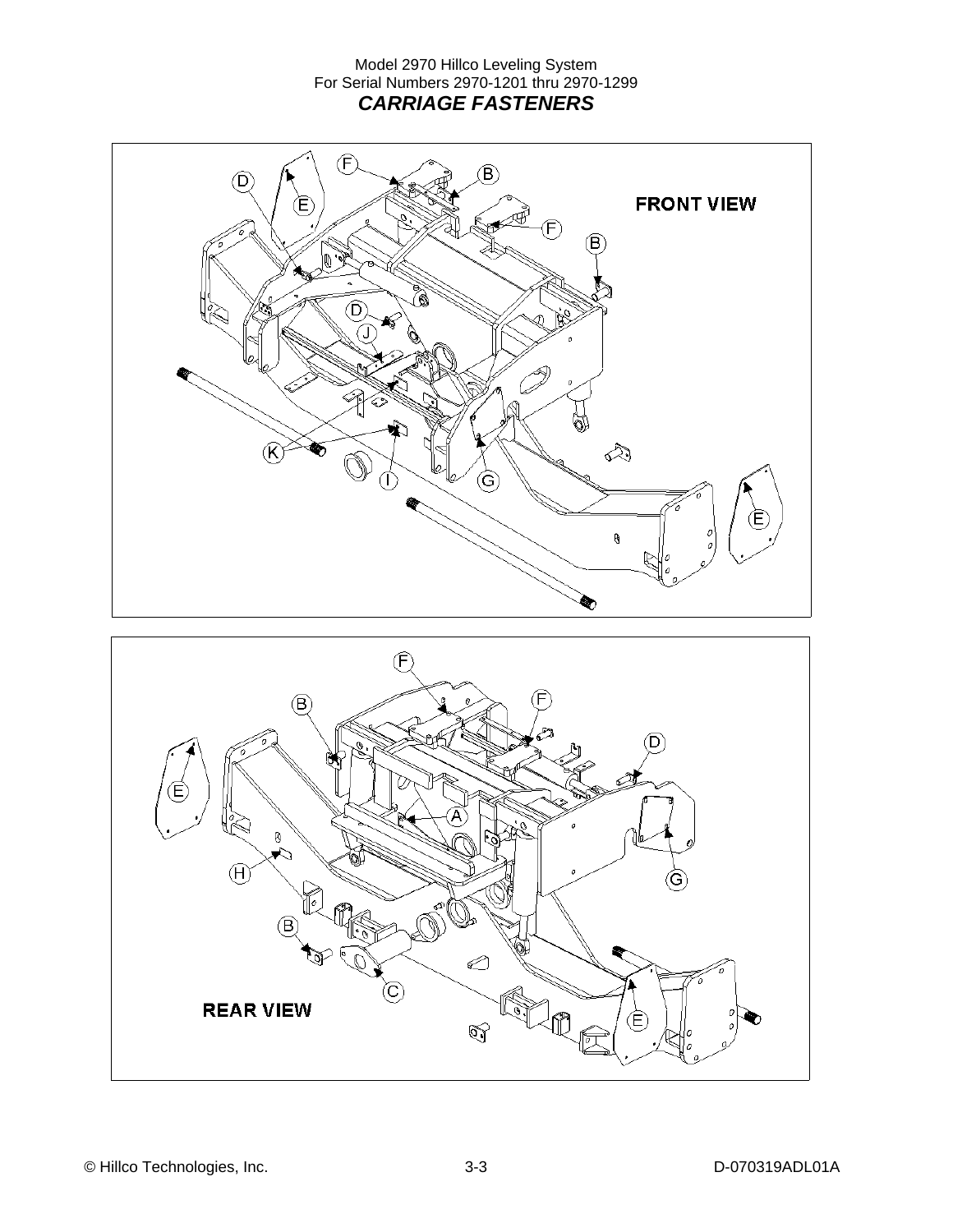|           | <b>CARRIAGE FASTENERS</b> |                         |                               |                                                         |  |  |
|-----------|---------------------------|-------------------------|-------------------------------|---------------------------------------------------------|--|--|
| REF.      | PART NO.                  | QTY.                    | <b>PART NAME</b>              | <b>WHERE USED</b>                                       |  |  |
| A         | F-HNF-10MF                | $\overline{\mathbf{4}}$ | FLHN-8.8 M10 X 1.50           | EM MOUNT, CONTROL BOX                                   |  |  |
| A         | F-HC-10M025F              | 4                       | HC-8.8 M10 X 1.50 X 25        | EM MOUNT, CONTROL BOX                                   |  |  |
| B         | F-HCF-12M025F             | 4                       | FLHC-8.8 M12 X 1.75 X 25      | <b>LEVELING CYL MNT PIN</b>                             |  |  |
| C         | F-HNS-16ME                | $\overline{2}$          | HN-10.9 M16 X 2.00 STOVER     | <b>MAIN PVT PIN</b>                                     |  |  |
| D         | F-HCF-10M020E             | $\mathcal{P}$           | FLHC-10.9 M10 X 1.50 X 20     | <b>MASTER CYL MNT PIN</b>                               |  |  |
| E         | F-HCF-10M040F             | 8                       | HC 8.8 M10 X 1.50 X 40 FLNG   | <b>ORIGINAL AXLE COVER</b>                              |  |  |
| E         | F-HNF-10MF                | 8                       | <b>HC 8.8 M10 X 1.50 FLNG</b> | <b>ORIGINAL AXLE COVER</b>                              |  |  |
| E         | F-FWF-06020               | 8                       | FW 3/8 X 1-1/4, FENDER        | <b>ORIGINAL AXLE COVER</b>                              |  |  |
| F         | F-HC8-12C240              | 8                       | HC8 3/4-10 X 15               | <b>OVERCARRIAGE CLAMP</b>                               |  |  |
| F         | F-HNS-12C                 | 8                       | <b>HN8 3/4-10 STOVER</b>      | <b>OVERCARRIAGE CLAMP</b>                               |  |  |
| G         | F-HC-16M110E              | 8                       | HC-10.9 M16 X 2.00 X 110      | <b>OVERCARRIAGE FRONT MOUNT</b>                         |  |  |
| G         | $F-FWH-10$                | 8                       | FW 5/8 HARDENED               | <b>OVERCARRIAGE FRONT MOUNT</b>                         |  |  |
| H         | F-UDS-#7X06               | $\overline{2}$          | SCREW U-DRIVE, #7 X 3/8       | <b>SERIAL NUMBER PLATE</b>                              |  |  |
|           | F-HCF-16M080E             | 4                       | FLHC-10.9 M16 X 2.00 X 80     | <b>TRANSMISSION</b>                                     |  |  |
| J         | F-HC-08M060F              | 4                       | HC-8.8 M8 X 1.25 X 60         | <b>HYDRO &amp; HDR LIFT CYL HOSE</b><br><b>BRACKETS</b> |  |  |
| J         | F-HNF-08MF                | 4                       | FLHN-8.8 M8 X 1.25            | <b>HYDRO &amp; HDR LIFT CYL HOSE</b><br><b>BRACKETS</b> |  |  |
| K         | F-HNF-16ME                | 4                       | FLHN-10.9 M16 X 2.00          | BTM & TOP TRANSMISSION MNT<br><b>HOLES</b>              |  |  |
| <b>NS</b> | F-HCF-8M050E              | $\mathcal{P}$           | FLHN-10.9 M8 X 1.25 X 50      | <b>BRAKELINE CLAMP</b>                                  |  |  |
| <b>NS</b> | F-HNF-08ME                | 2                       | FLHN-10.9 M8 X 1.25 PLT       | <b>BRAKELINE CLAMP</b>                                  |  |  |
| <b>NS</b> | F-PSL-04X48               | $\overline{2}$          | SNAP LOCK PIN, 1/4-3          | <b>SHIPPING SPACER</b>                                  |  |  |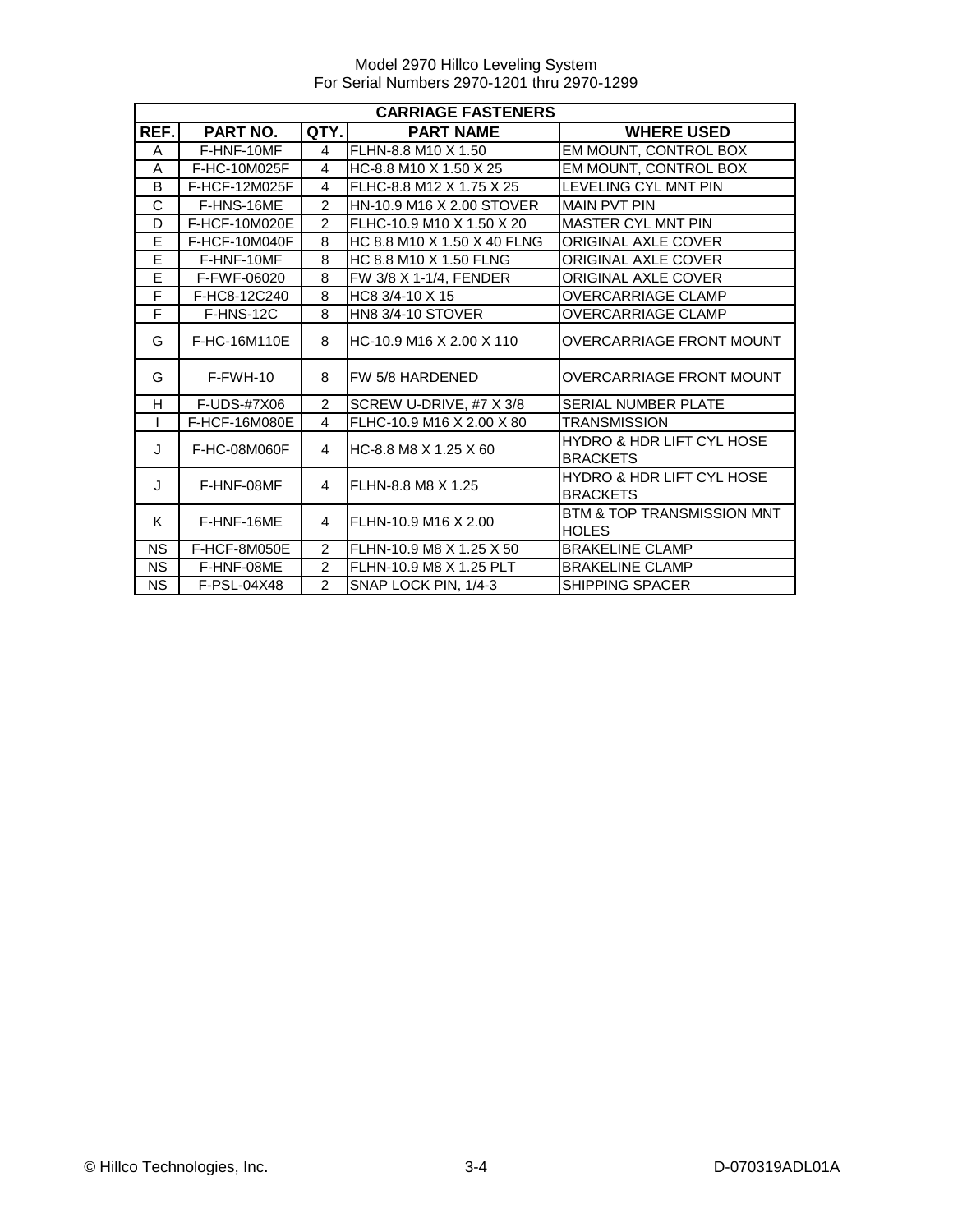# **4** *Y-BRACE*

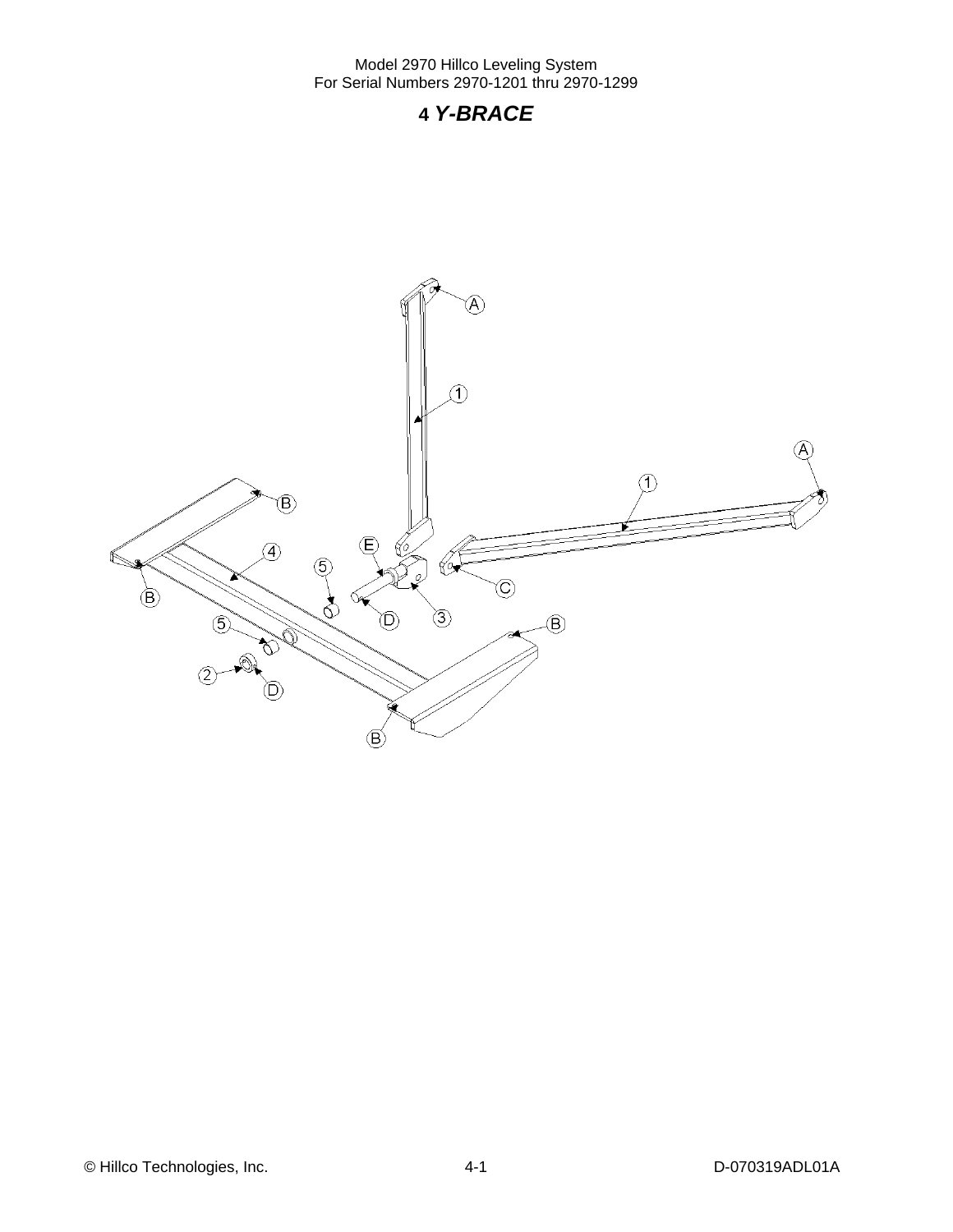| <b>Y-BRACE COMPONENTS</b> |                    |                |                               |                               |  |
|---------------------------|--------------------|----------------|-------------------------------|-------------------------------|--|
| REF.                      | PART NO.           | QTY.           | <b>PART NAME</b>              | <b>NOTES</b>                  |  |
| 1                         | LA-228702          | $\overline{2}$ | <b>YB ARM ASM</b>             |                               |  |
| $\overline{2}$            | LM-234101          | 1              | YB COLLAR, PIVOT PIN          |                               |  |
| 3                         | LA-228762          | 1              | YB PIN ASM, PIVOT             |                               |  |
| 4                         | LA-255361          | 1              | YB SUPPORT ASM, CROSS         | FOR 60 SERIES COMBINES        |  |
| ΝS                        | LA-234931          | 1              | YB SUPPORT ASM, CROSS         | <b>FOR 50 SERIES COMBINES</b> |  |
| 5                         | MC-135431          | $\overline{2}$ | <b>BUSHING, PLANE</b>         |                               |  |
|                           |                    |                |                               |                               |  |
|                           |                    |                | <b>Y-BRACE FASTENERS</b>      |                               |  |
| REF.                      | PART NO.           | QTY.           | <b>PART NAME</b>              | <b>WHERE USED</b>             |  |
| A                         | F-HC-24M070E       | 2              | HC-10.9 M24 X 3.00 X 70       | <b>Y-BRACE FRNT MNT</b>       |  |
| A                         | F-HNS-24ME         | $\overline{2}$ | HN-10.9 M24 X 3.00 STOVER     | <b>Y-BRACE FRNT MNT</b>       |  |
| B                         | F-HCF-16M090F      | 4              | FLHC-10.9 M16 X 2 X 90        | Y-BRACE CROSS SUPPORT         |  |
|                           |                    |                |                               | FOR 60 SERIES COMBINES        |  |
| B                         | F-HNSF-16ME        | 4              | FLHN 10.9 M16 X 2 STOVER FLNG | Y-BRACE CROSS SUPPORT         |  |
|                           |                    |                |                               | FOR 60 SERIES COMBINES        |  |
| <b>NS</b>                 | F-HC-12M040E       | 6              | HC-10.9 M12 X 1.75 X 40       | <b>Y-BRACE CROSS SUPPORT</b>  |  |
|                           |                    |                |                               | FOR 50 SERIES COMBINES        |  |
| <b>NS</b>                 | F-HNS-12ME         | 6              | HN-10.9 M12 X 1.75 STOVER     | <b>Y-BRACE CROSS SUPPORT</b>  |  |
|                           |                    |                |                               | <b>FOR 50 SERIES COMBINES</b> |  |
| C                         | F-HC-24M110E       | 1              | HC-10.9 M24 X 3.00 X 110      | <b>Y-BRACE REAR MNT</b>       |  |
| C                         | F-HNS-24ME         | 1              | HN-10.9 M24 X 3.00 STOVER     | Y-BRACE REAR MNT              |  |
| D                         | F-HC-12M080E       | 1              | HC-10.9 M12 X 1.75 X 80       | Y-BRACE PVT PIN COLLAR        |  |
| D                         | F-HNS-12ME         | 1              | HN-10.9 M12 X 1.75 STOVER     | <b>Y-BRACE PVT PIN COLLAR</b> |  |
| E                         | <b>F-MB-18NR24</b> | 20             | MACH BUSH 18GA NR 1-1/2" ID   | Y-BRACE PVT PIN               |  |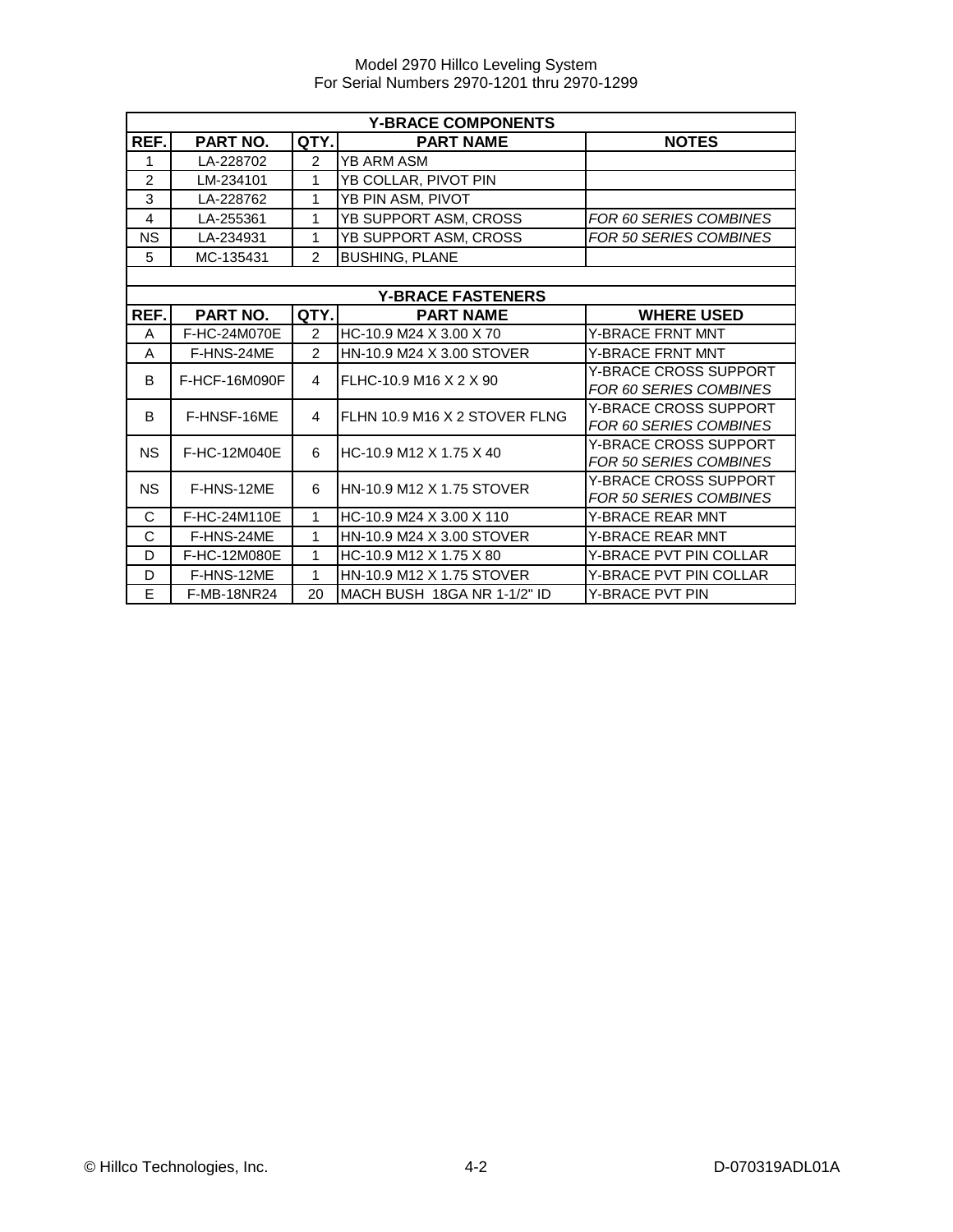# **5** *DROP AXLE*

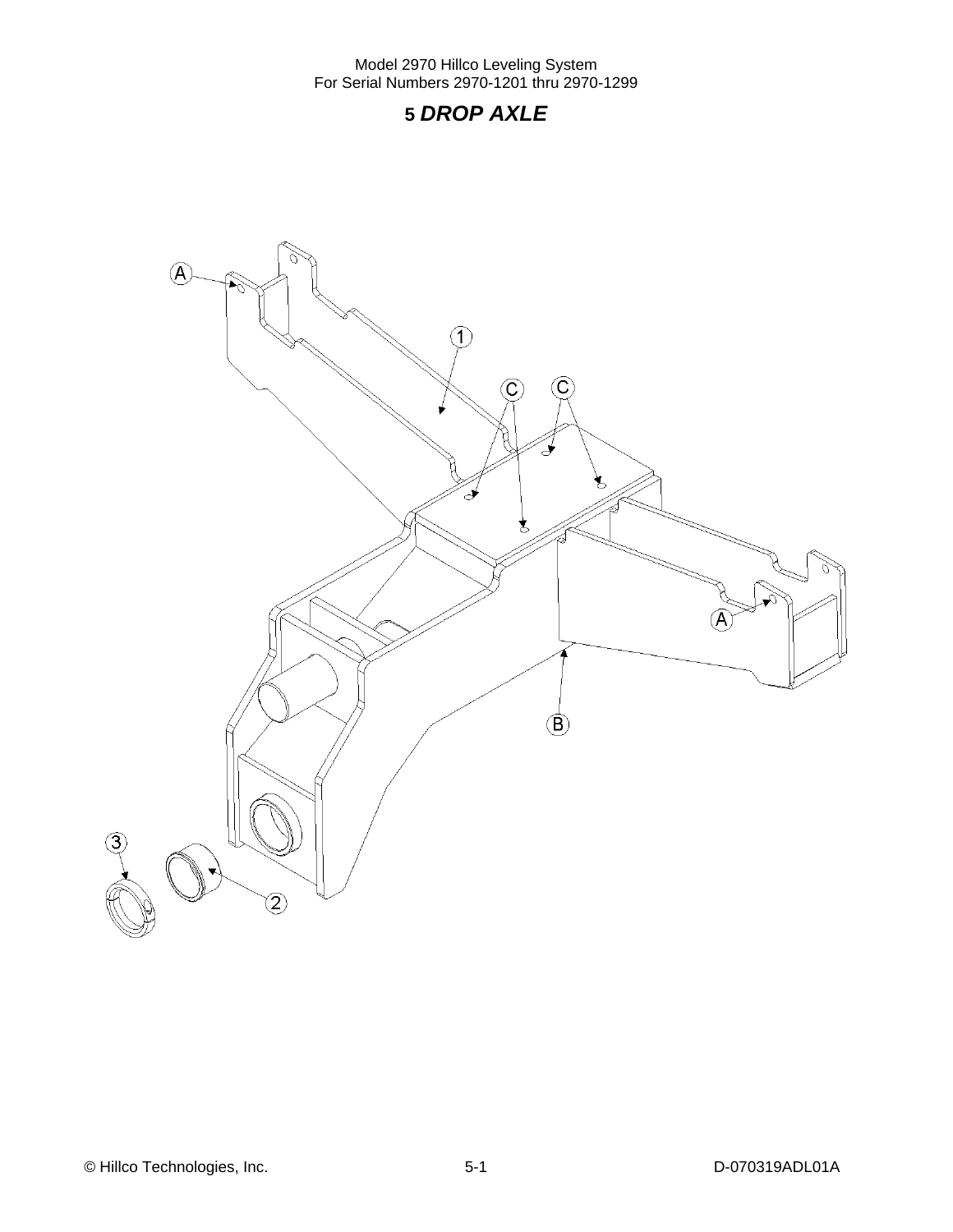| <b>DROP AXLE COMPONENTS</b> |              |                |                                     |                              |  |
|-----------------------------|--------------|----------------|-------------------------------------|------------------------------|--|
| REF.                        | PART NO.     | QTY.           | <b>PART NAME</b>                    | <b>NOTES</b>                 |  |
|                             | LA-234971    |                | DA ASM                              |                              |  |
| $\mathcal{P}$               | LP-235092    |                | LM BUSHING, DA PIVOT                |                              |  |
| 3                           | LM-263711    |                | LM COLLAR, CLAMPING 3-1/2" X 4-3/4" |                              |  |
|                             |              |                |                                     |                              |  |
|                             |              |                | <b>DROP AXLE FASTENERS</b>          |                              |  |
| REF.                        | PART NO.     | QTY.           | <b>PART NAME</b>                    | <b>WHERE USED</b>            |  |
| A                           | F-HNS-16ME   | $\mathcal{P}$  | HN-10.9 M16 X 2.00 STOVER           | DROP AXLE WING               |  |
| A                           | F-HC-16M190E | $\overline{2}$ | HC-10.9 M16 X 2.00 X 190            | DROP AXLE WING               |  |
| B                           | F-HC-16M250E | 4              | HC-10.9 M16 X 2.00 X 250            | <b>DROP AXLE LOWER PLATE</b> |  |
| B                           | F-HNSF-16ME  | 4              | HN-10.9 M16 X 2.00 STOVER, FLNG     | DROP AXLE LOWER PLATE        |  |
| C                           | F-HC-16M060E | 4              | HC-10.9 M16 X 2.00 X 60             | DROP AXLE UPPER PLATE        |  |
| C                           | F-HNS-16ME   | 4              | HN-10.9 M16 X 2.00 STOVER           | DROP AXLE UPPER PLATE        |  |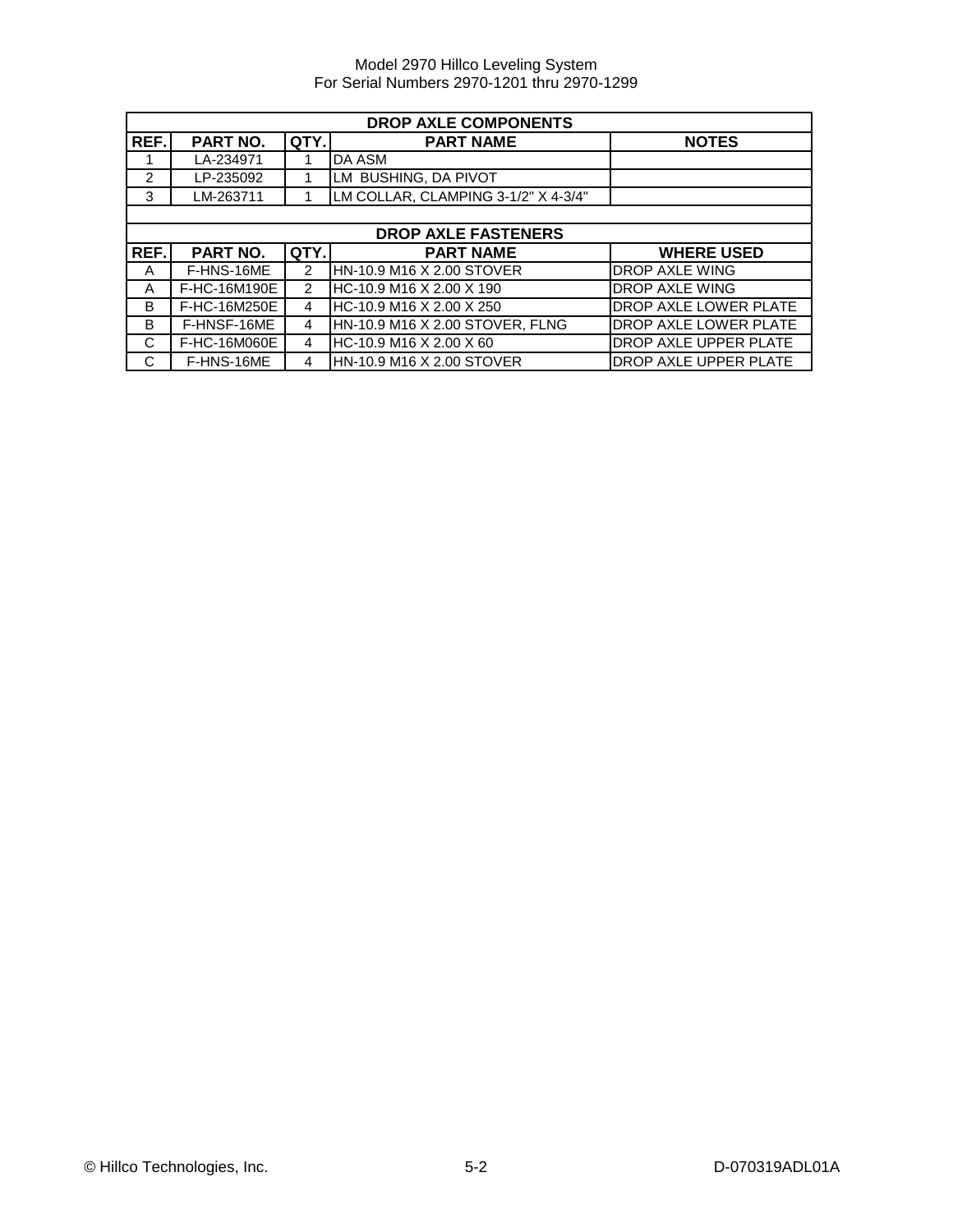# **6** *LADDER*

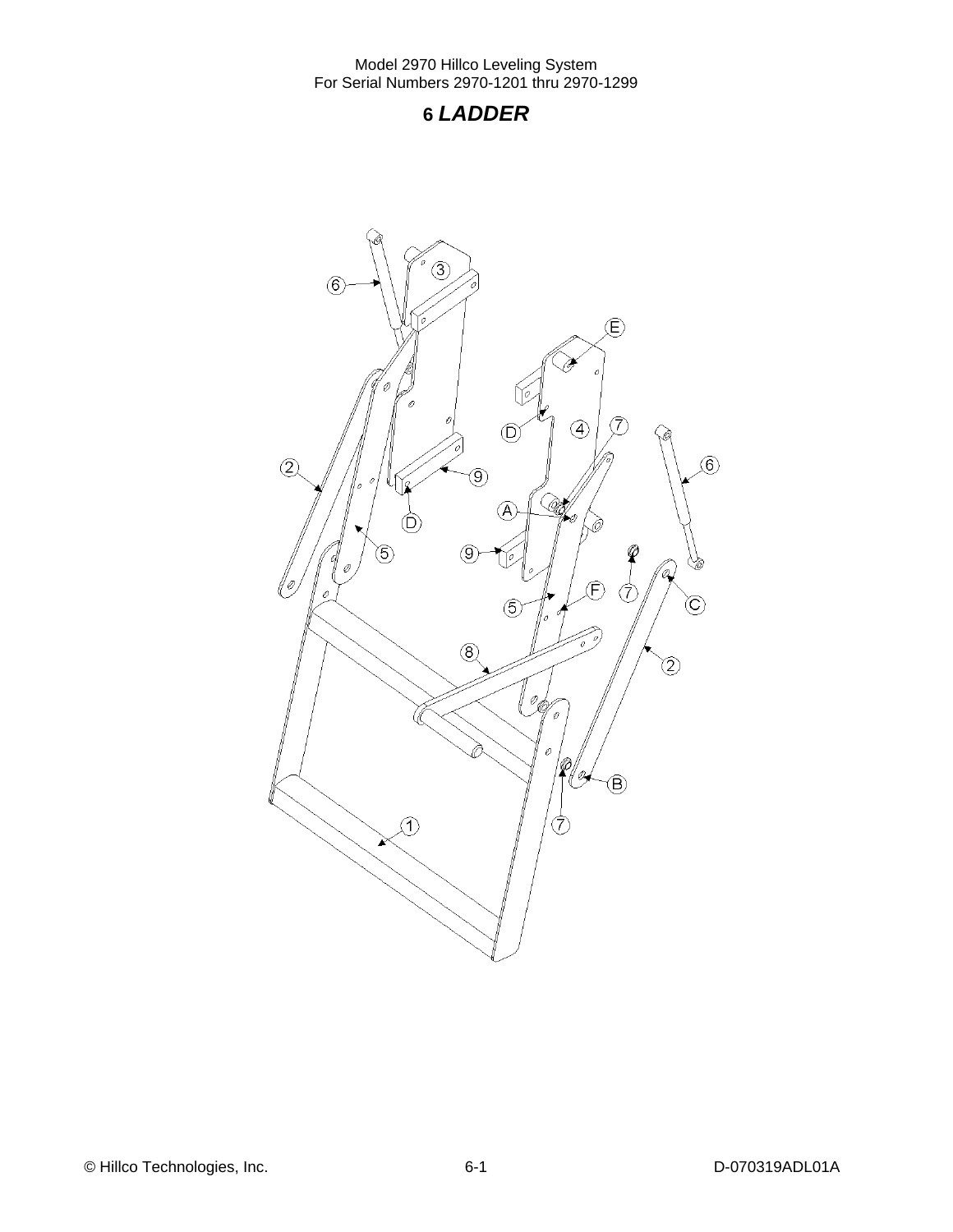|                | <b>LADDER COMPONENTS</b> |                                  |                                               |                                                |  |  |
|----------------|--------------------------|----------------------------------|-----------------------------------------------|------------------------------------------------|--|--|
| REF.           | PART NO.                 | QTY.                             | <b>PART NAME</b>                              | <b>NOTES</b>                                   |  |  |
| $\mathbf{1}$   | LA-236563                | $\mathbf{1}$                     | LM STEP ASM, FOLDING LADDER<br><b>LOWER</b>   |                                                |  |  |
| $\overline{2}$ | LM-236053                | $\overline{2}$                   | LM PLT, FOLDING LADDER LINK                   |                                                |  |  |
| 3              | LA-236542                | $\mathbf{1}$                     | LM PLT ASM, LFT SIDE FOLDING<br><b>LADDER</b> |                                                |  |  |
| 4              | LA-236552                | $\mathbf{1}$                     | LM PLT ASM, RHT SIDE FOLDING<br><b>LADDER</b> |                                                |  |  |
| $\sqrt{5}$     | LM-236632                | $\overline{2}$                   | LM PLT, UPPER ARM                             |                                                |  |  |
| 6              | MC-134921                | $\overline{2}$                   | <b>GAS CHARGED LIFT SUPPORT</b>               |                                                |  |  |
| <b>NS</b>      | MC-134931                | $\overline{2}$                   | LIFT SUPPORT BRACKETS (PAIR)                  |                                                |  |  |
| $\overline{7}$ | MC-134941                | 8                                | FLANGED BUSHING, OILITE                       |                                                |  |  |
| 8              | LA-238761                | $\overline{1}$                   | LM ASM, LADDER HANDLE                         |                                                |  |  |
| $\overline{9}$ | LM-241271                | 4                                | LM FLT, LADDER SPACER                         |                                                |  |  |
|                |                          |                                  |                                               |                                                |  |  |
|                |                          |                                  | <b>LADDER FASTENERS</b>                       |                                                |  |  |
| REF.           | PART NO.                 |                                  | <b>PART NAME</b>                              |                                                |  |  |
|                |                          | QTY.                             |                                               | <b>WHERE USED</b>                              |  |  |
| A              | F-HC-12M050F             | $\overline{2}$                   | HC-8.8 M12 X 1.75 X 50                        | LADDER TOP SIDE PLATE<br><b>PIVOT</b>          |  |  |
| A              | F-HNS-12ME               | $\overline{2}$                   | HN-10.9 M12 X 1.75 STOVER                     | <b>LADDER PIVOTS</b>                           |  |  |
| B              | F-HC-12M030F             | $\overline{4}$                   | HC-8.8 M12 X 1.75 X 30                        | LADDER MIDDLE PIVOTS                           |  |  |
| B              | F-HNS-12ME               | $\overline{4}$                   | HN-10.9 M12 X 1.75 STOVER                     | <b>LADDER PIVOTS</b>                           |  |  |
| C              | F-HC-12M065F             | $\overline{2}$                   | HC-8.8 M12 X 1.75 X 65                        | <b>LADDER BOTTOM SIDE</b><br><b>PLT PIVOTS</b> |  |  |
| C              | F-HNS-12ME               | $\overline{2}$                   | HN-10.9 M12 X 1.75 STOVER                     | <b>LADDER PIVOTS</b>                           |  |  |
| D              | F-HC-08M035F             | 8                                | HC-8.8 M8 X 1.25 X 35                         | <b>LADDER SIDE PLATE</b><br><b>MOUNTS</b>      |  |  |
| D              | F-HNF-08MF               | 8                                | FLHN 8.8 M8 X 1.25                            | <b>LADDER SIDE PLATE</b><br><b>MOUNTS</b>      |  |  |
| E              | F-HNJ-05C                | $\mathcal{P}$                    | HN5 5/16-18 JAM NUT                           | <b>LADDER BALL STUD</b>                        |  |  |
| E              | F-LW-05                  | $\overline{2}$                   | LW 5/16                                       | <b>LADDER BALL STUD</b>                        |  |  |
| F<br>F         | F-HC-08M025F             | $\overline{c}$<br>$\overline{2}$ | HC-8.8 M8 X 1.25 X 25                         | <b>LADDER HANDLE</b>                           |  |  |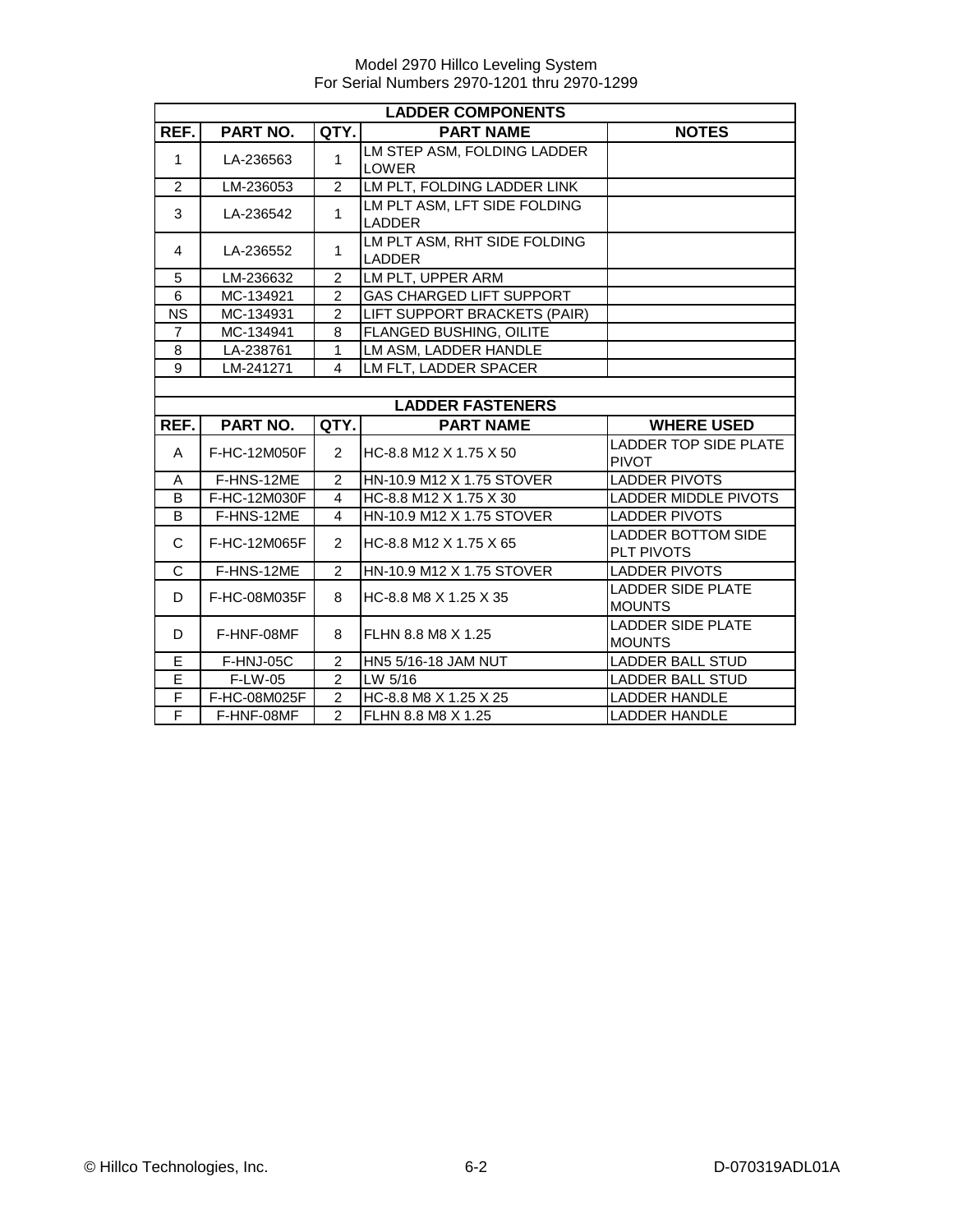# **7** *ELECTRICAL COMPONENTS*

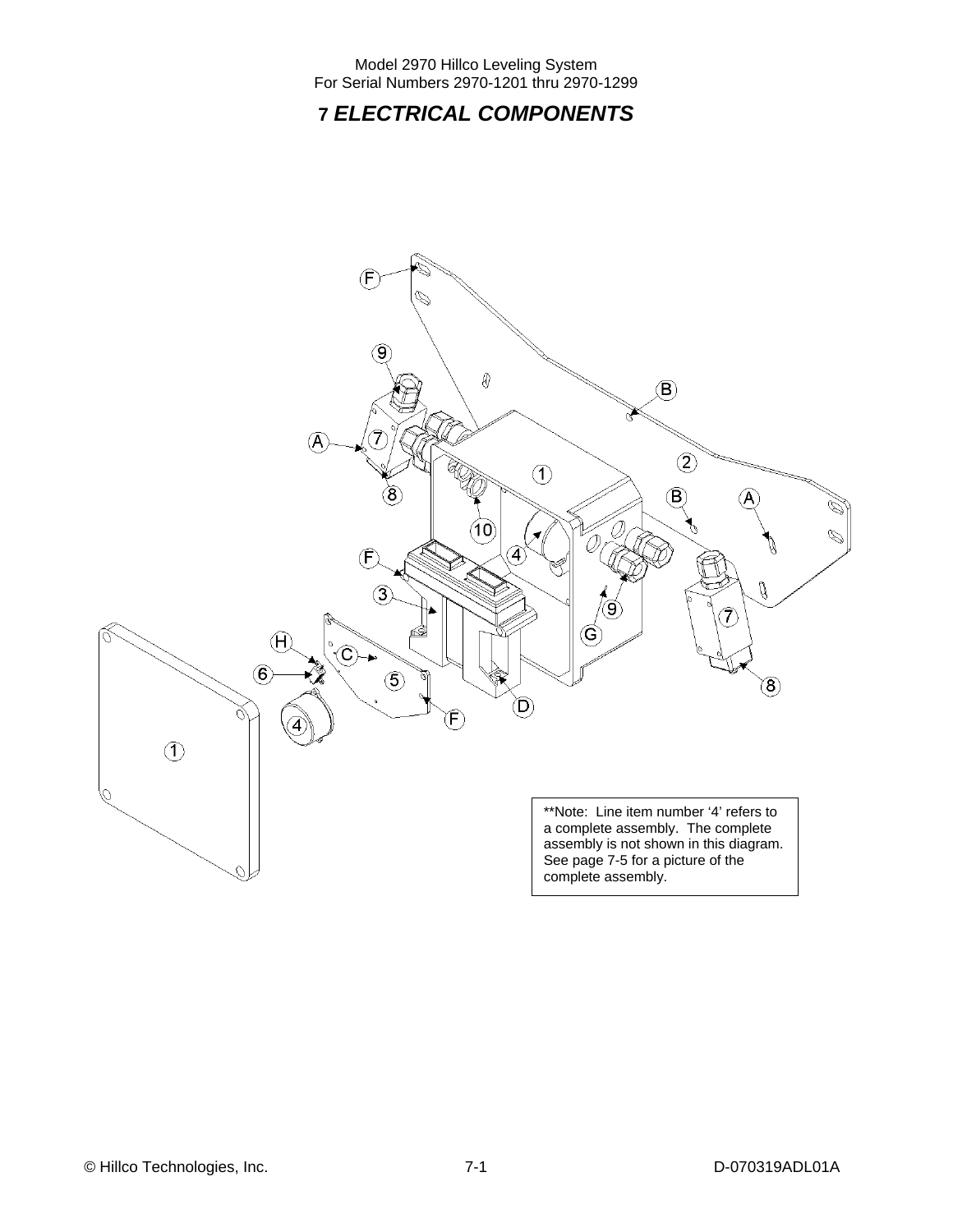|                       | <b>ELECTRICAL COMPONENTS</b>                                                          |                |                                                                           |                                   |  |  |  |
|-----------------------|---------------------------------------------------------------------------------------|----------------|---------------------------------------------------------------------------|-----------------------------------|--|--|--|
| REF.I                 | <b>PART NO.</b>                                                                       | $ $ QTY. $ $   | <b>PART NAME</b>                                                          | <b>NOTES</b>                      |  |  |  |
|                       |                                                                                       |                | 2970H EARLY SN [9650 STS (BEFORE SN-695500); 9750 STS (BEFORE SN-695600)] |                                   |  |  |  |
|                       |                                                                                       |                | ASM   LA-259301   1   EM ASM, CONTROLLER                                  |                                   |  |  |  |
|                       | 2970H LATE SN [9650 STS (SN 695501- AND AFTER); 9750 STS (695601-AND AFTER); 9660 STS |                |                                                                           |                                   |  |  |  |
|                       | (705501-AND AFTER); 9760 STS (705601-AND AFTER); 9860 STS (705701-AND AFTER)]         |                |                                                                           |                                   |  |  |  |
|                       | <b>EM ASM, CONTROLLER</b><br>LA-259311<br>$\mathbf{1}$<br><b>ASM</b>                  |                |                                                                           |                                   |  |  |  |
|                       | <b>FOR ALL COMBINES</b>                                                               |                |                                                                           |                                   |  |  |  |
| $\mathbf{1}$          | LM-260301                                                                             | 1              | EM BOX, CONTROLLER MOUNT                                                  |                                   |  |  |  |
| $\overline{2}$        | LP-234653                                                                             | 1              | EM MOUNT, CONTROL BOX                                                     |                                   |  |  |  |
| 3                     | EC-141831                                                                             | 1              | <b>CONTROLLER</b>                                                         |                                   |  |  |  |
| $\overline{4}$        | LA-261191                                                                             | 1              | EM ASM, CLINOMETER                                                        | **SEE NOTE BELOW DIAGRAM          |  |  |  |
| $\overline{5}$        | LM-255331                                                                             | 1              | EM SHT, CLINOMETER MOUNT                                                  |                                   |  |  |  |
| 6                     | EC-140822                                                                             | 1              | RESISTOR, WIREWOUND, 100 OHMS                                             |                                   |  |  |  |
| $\overline{7}$        | EC-100557                                                                             | $\overline{2}$ | <b>BODY, LIMIT SWITCH</b>                                                 |                                   |  |  |  |
| 8                     | EC-100692                                                                             | $\overline{2}$ | HEAD, LIMIT SWITCH STR PLUNGER                                            |                                   |  |  |  |
| 9                     | EC-138781                                                                             | 6              | STRAIN RELIEF, NYLON, BLK, 1/2 NPT                                        |                                   |  |  |  |
| 10                    | EC-142121                                                                             | 4              | STRAIN RELIEF NUT, 1/2" NYLON, BLK                                        |                                   |  |  |  |
|                       |                                                                                       |                |                                                                           |                                   |  |  |  |
|                       |                                                                                       |                | <b>ELECTRICAL FASTENERS</b>                                               |                                   |  |  |  |
| REF.                  | PART NO.                                                                              | QTY.           | <b>PART NAME</b>                                                          | <b>WHERE USED</b>                 |  |  |  |
| A                     | F-PHM-#10C28                                                                          | 4              | PHMS 10-24 X 1-3/4                                                        | <b>LIMIT SWITCH MNT</b>           |  |  |  |
| A                     | F-HNF-#10C                                                                            | $\overline{4}$ | HN 10-24, FLNG, SERR                                                      | <b>LIMIT SWITCH MNT</b>           |  |  |  |
| B                     | F-HC5-04C12                                                                           | 3              | HC5 1/4-20 X 3/4                                                          | PVC BOX TO BRACKET                |  |  |  |
| B                     | F-LW-04                                                                               | 3              | LW 1/4                                                                    | PVC BOX TO BRACKET                |  |  |  |
| $\overline{\text{c}}$ | F-PHM-#6C06                                                                           | $\overline{2}$ | PHMS #6-32 X 3/8                                                          | CLINOMETER MNT TO PLATE           |  |  |  |
| D                     | F-PHM-04C24                                                                           | $\overline{2}$ | PHMS 1/4-20 X 1-1/2                                                       | CONTROLLER TO PVC BOX             |  |  |  |
| D                     | F-HNF-04C                                                                             | $\overline{2}$ | <b>FLHN 1/4-20, SERR</b>                                                  | CONTROLLER TO PVC BOX             |  |  |  |
| E                     | F-PHM-04C36                                                                           | 2              | PHMS 1/4-20 X 2-1/4                                                       | <b>GROUNDING PLATE MOUNTING</b>   |  |  |  |
| E                     | F-HNF-04C                                                                             | 2              | <b>FLHN 1/4-20, SERR</b>                                                  | <b>GROUNDING PLATE MOUNTING</b>   |  |  |  |
| F                     | F-PHM-#10C16                                                                          | $\overline{2}$ | PHMS 10-24 X 3/4                                                          | <b>GROUNDING PLATE GROUND</b>     |  |  |  |
| F                     | F-HNF-#10C                                                                            | $\overline{2}$ | HN5 10-24, FLNG, SERR                                                     | <b>GROUNDING PLATE GROUND</b>     |  |  |  |
| F                     | F-HN-#10C                                                                             | $\overline{2}$ | HN5 10-24                                                                 | <b>GROUNDING PLATE GROUND</b>     |  |  |  |
| G                     | F-PHM-#6C08                                                                           | 2              | PHMS #6-32 X 1/2                                                          | <b>CLINOMETER MNT TO BOX</b>      |  |  |  |
| G                     | F-HNF-#6C                                                                             | 1              | FLHN #6-32 SERR.                                                          | CLINOMETER MNT TO BOX             |  |  |  |
| H                     | $F-HN-#2C$                                                                            | $\overline{2}$ | HN #2-56                                                                  | <b>RESISTOR TO ALUMINUM PLATE</b> |  |  |  |
| H                     | F-PHM-#2C05                                                                           | $\mathcal{P}$  | PHMS #2-56 X 5/16                                                         | <b>RESISTOR TO ALUMINUM PLATE</b> |  |  |  |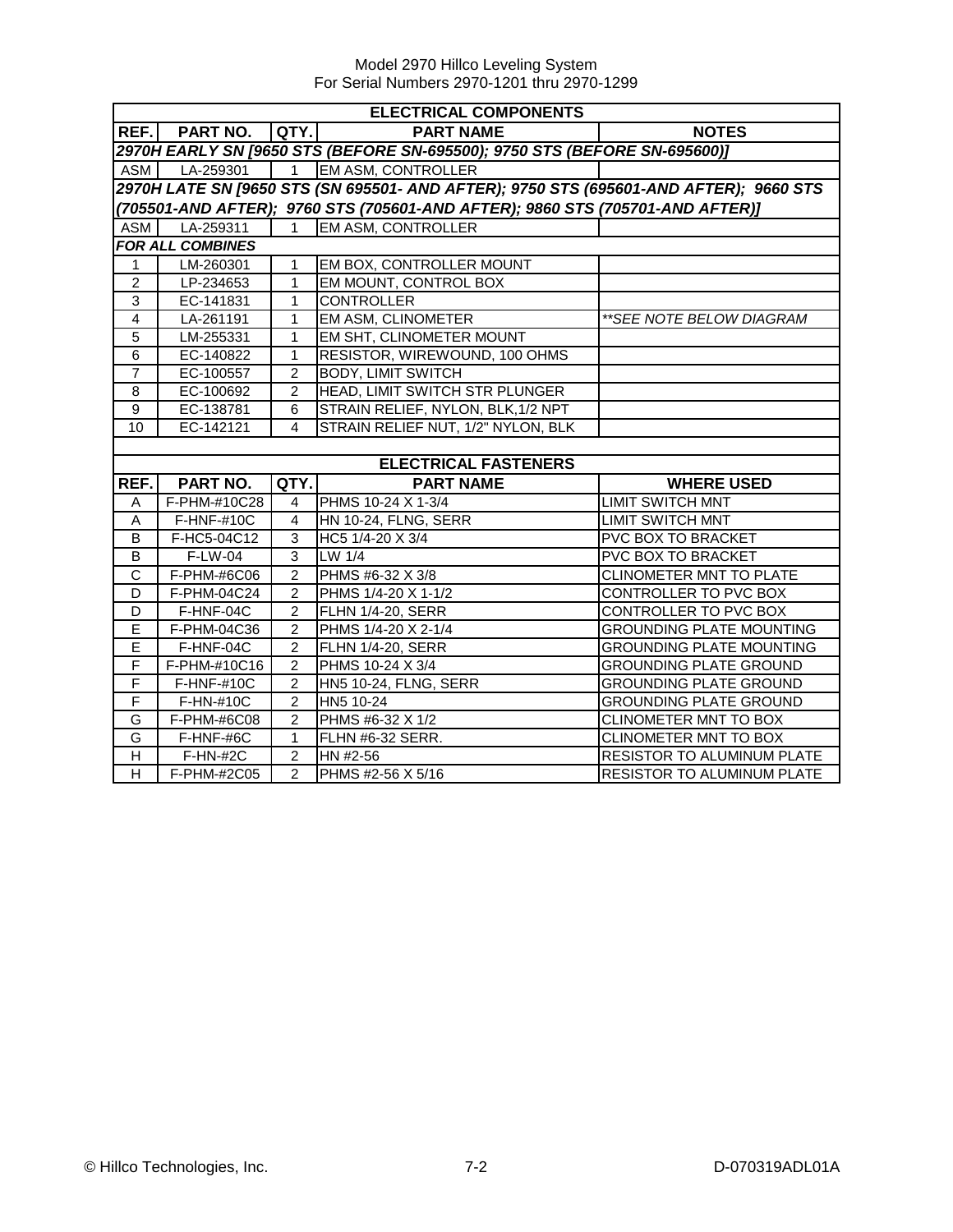Model 2970 Hillco Leveling System For Serial Numbers 2970-1201 thru 2970-1299 *ELECTRICAL CONNECTORS* 



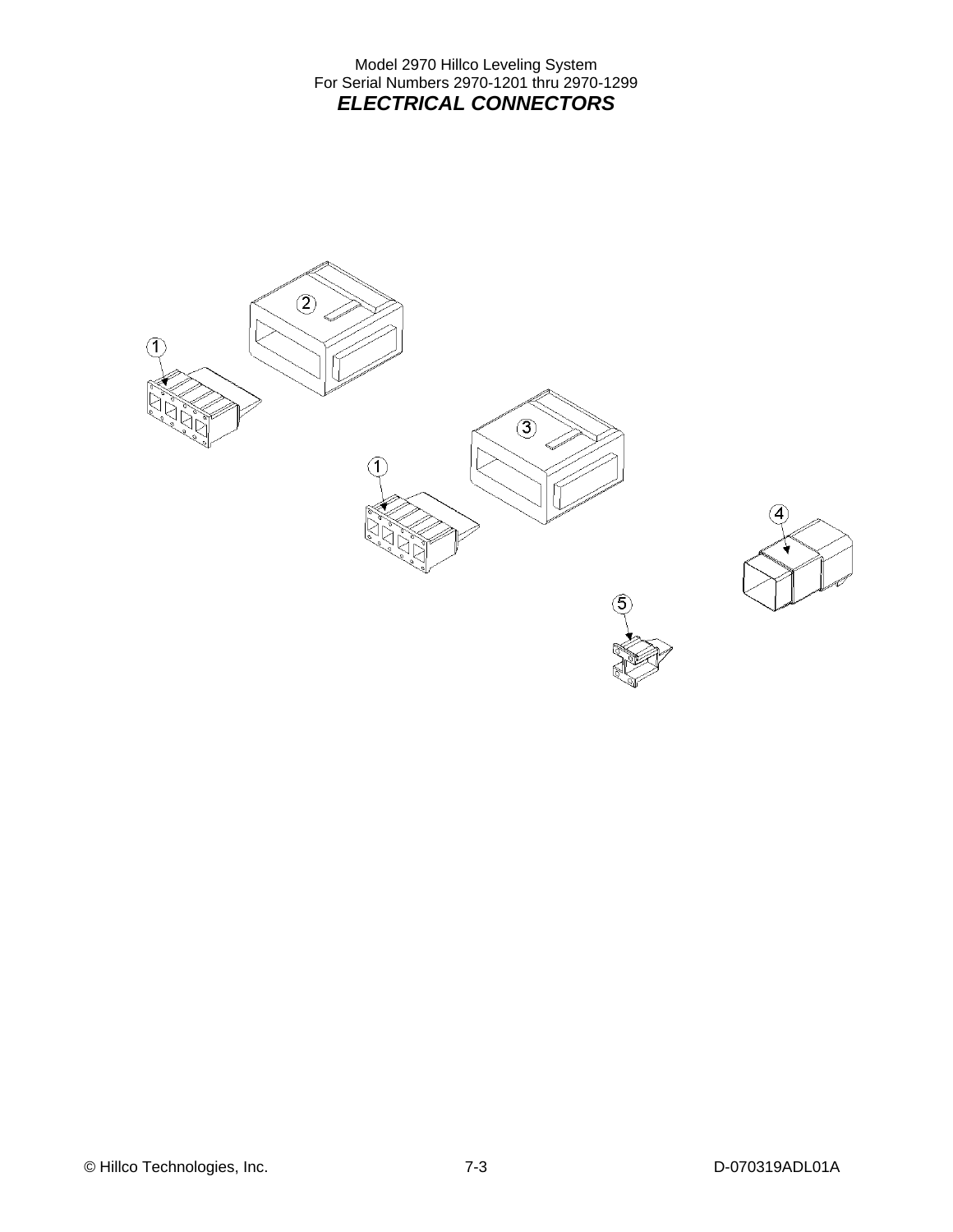|                        | <b>ELECTRICAL CONNECTORS</b> |                |                                                                          |                     |  |  |
|------------------------|------------------------------|----------------|--------------------------------------------------------------------------|---------------------|--|--|
| REF.                   | <b>PART NO.</b>              | QTY.           | <b>PART NAME</b>                                                         | <b>NOTES</b>        |  |  |
| $\mathbf{1}$           | EC-141741                    | 4              | DTM SERIES, 12-SOCKET WEDGE                                              |                     |  |  |
| $\overline{2}$         | EC-141751                    | $\overline{2}$ | DTM SERIES, 12-SOCKET PLUG, GRAY                                         |                     |  |  |
| 3                      | EC-141761                    | $\mathbf{1}$   | DTM SERIES, 12-SOCKET PLUG, BLACK                                        |                     |  |  |
| $\overline{4}$         | EC-141791                    | $\mathbf{1}$   | DTM SERIES, 4-SOCKET PLUG                                                |                     |  |  |
| 5                      | EC-141801                    | 1.             | DTM SERIES, 4-SOCKET WEDGE                                               |                     |  |  |
| <b>NS</b>              | EC-143281                    | 3              | PLUG, CAVITY                                                             |                     |  |  |
| <b>NS</b>              | EC-136631                    | 8              | SEAL, GREEN                                                              |                     |  |  |
| <b>NS</b>              | EC-140841                    | $\mathbf{1}$   | <b>TERMINAL</b>                                                          |                     |  |  |
| <b>NS</b>              | EC-140851                    | $\overline{2}$ | <b>TERMINAL</b>                                                          |                     |  |  |
| <b>NS</b>              | EC-136621                    | $\overline{2}$ | TERMINAL, FEMALE SLEEVE, WP                                              |                     |  |  |
| <b>NS</b>              | EC-136661                    | $\overline{2}$ | TERMINAL, MALE PIN, WP                                                   |                     |  |  |
| <b>NS</b>              | EC-143331                    | 3              | TERMINAL, FEMALE, MP 280 SERIES                                          |                     |  |  |
| <b>NS</b>              | EC-140861                    | $\overline{2}$ | SEAL, RED                                                                |                     |  |  |
| <b>NS</b>              | EC-100164                    | $\mathbf{1}$   | PIN, ELECTRICAL                                                          |                     |  |  |
| <b>NS</b>              | EC-100165                    | $\overline{c}$ | SOCKET, SIZE 16 DEUTSCH                                                  |                     |  |  |
| <b>NS</b>              | EC-145651                    | $\overline{2}$ | SPADE, FEMALE, 3/16, 20 GA                                               |                     |  |  |
| <b>NS</b>              | EC-139631                    | $\overline{2}$ | CONNECTOR, PARALLEL, 12-10 GA                                            |                     |  |  |
| <b>NS</b>              | EC-139641                    | $\overline{2}$ | CONNECTOR, PARALLEL, 16-14 GA                                            |                     |  |  |
| <b>NS</b>              | EC-143211                    | 1.             | CONNECTOR, 2-MALE, WP                                                    |                     |  |  |
| NS.                    | EC-143221                    | 1              | CONNECTOR, 2-FEMALE, WP                                                  |                     |  |  |
| <b>NS</b>              | EC-145671                    | 8              | DTM SERIES, SEALING PLUG                                                 |                     |  |  |
| <b>NS</b>              | EC-143421                    | 1              | DTM SERIES, 12- PIN PLUG, FLANGE MNT, GRAY                               |                     |  |  |
| <b>NS</b>              | EC-141771                    | 35             | <b>DTM SERIES, SOCKET CONTACT, STAMPED</b>                               |                     |  |  |
| $\overline{\text{NS}}$ | EC-141781                    | 8              | DTM SERIES, PIN CONTACT, STAMPED                                         |                     |  |  |
| <b>NS</b>              | ET-ST-20#10                  | $\mathbf{1}$   | TERMINAL, RING, #10, 20 GA., NON-INSULATED                               |                     |  |  |
| <b>NS</b>              | EC-140781                    | $\mathbf{1}$   | BULB, JD # AA27536                                                       | <b>MAX LEVEL</b>    |  |  |
| <b>NS</b>              | EC-140801                    | $\overline{4}$ | TERMINAL, JD # R104701                                                   | <b>JD LHC BOARD</b> |  |  |
| <b>NS</b>              | ET-ST-2004                   | $\mathbf{1}$   | TERMINAL, RING, NON-IN, 1/4, 20GA                                        |                     |  |  |
| NS                     | ET-ST-20#6                   | $\overline{2}$ | TERMINAL, RING, NON-IN, #6 20GA                                          |                     |  |  |
| NS                     | EC-145661                    | $\overline{1}$ | SPADE, FEMALE 3/16, 14 GA                                                |                     |  |  |
|                        |                              |                | FOR COMBINES WITH SERIAL NUMBERS: 9650 STS (ALL); 9750 STS (ALL);        |                     |  |  |
|                        |                              |                | 9660 STS ( -715400); 9760 STS ( -715500); 9860 STS ( -715600)            |                     |  |  |
|                        | NS   EC-136701   4           |                | PIN, AMP                                                                 |                     |  |  |
|                        |                              |                | FOR COMBINES WITH SERIAL NUMBERS: 9660 STS (715401- ); 9760 STS (715501- | $\cdot$             |  |  |
|                        | 9860 STS (715601-            |                |                                                                          |                     |  |  |
|                        | NS   EC-100164               | $\overline{4}$ | PIN, ELECTRICAL                                                          |                     |  |  |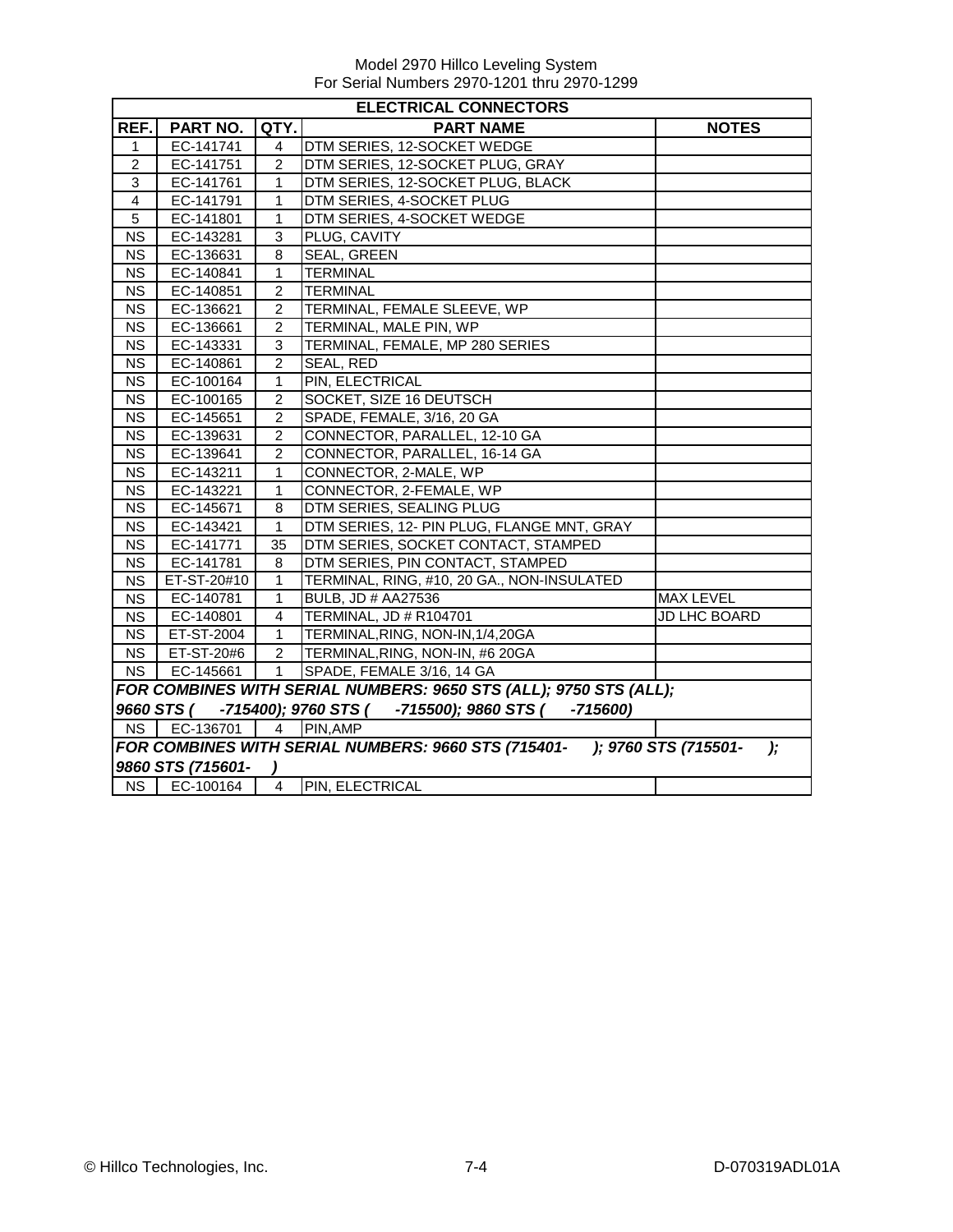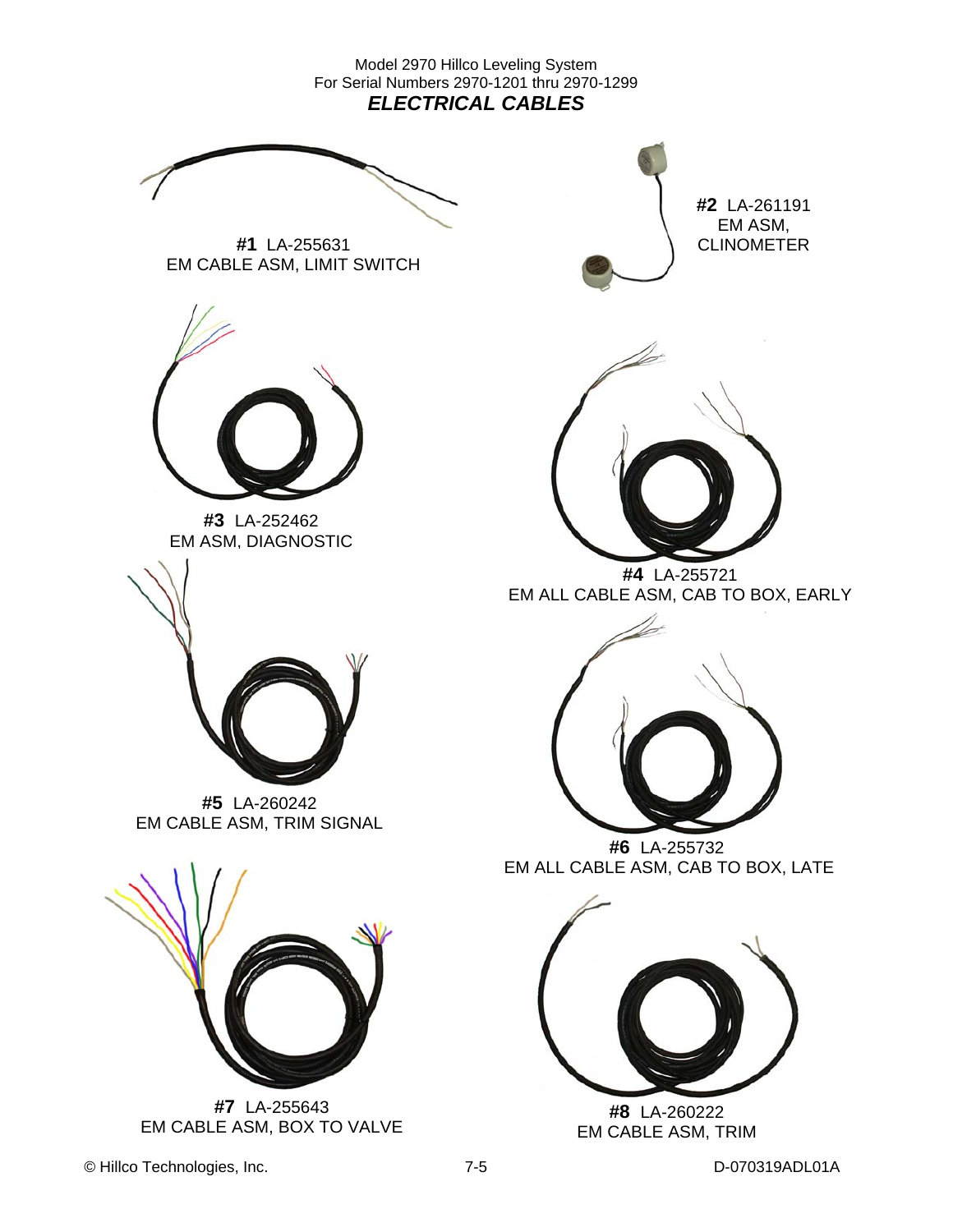| <b>CABLE ASSEMBLIES</b> |                                    |                |                                                                             |                       |  |  |  |
|-------------------------|------------------------------------|----------------|-----------------------------------------------------------------------------|-----------------------|--|--|--|
| REF.I                   | <b>PART NO.</b>                    | QTY.           | <b>PART NAME</b>                                                            | <b>NOTES</b>          |  |  |  |
|                         | <b>FOR ALL COMBINES</b>            |                |                                                                             |                       |  |  |  |
| $\mathbf{1}$            | LA-255631                          | $\overline{2}$ | EM CABLE ASM, LIMIT SWITCH                                                  |                       |  |  |  |
| $\mathcal{P}$           | LA-261191                          | $\mathbf{1}$   | EM ASM, CLINOMETER                                                          |                       |  |  |  |
| NS.                     | LA-261691                          | $\mathbf{1}$   | EM ASM, DIAGNOSTIC CONNECTION                                               |                       |  |  |  |
| 3                       | LA-260272                          | $\mathbf{1}$   | EM CABLE ASM, MANIFOLD                                                      |                       |  |  |  |
| $\ldots$                | LA-263591                          | $\mathbf{1}$   | EM CABLE ASM, LEVELING MANIFOLD                                             |                       |  |  |  |
|                         | LA-260292                          | $\mathbf{1}$   | EM CABLE ASM, RWA SIGNAL                                                    | INCLUDED IN LA-260271 |  |  |  |
|                         |                                    |                | FOR COMBINES WITH SERIAL NUMBERS: 9650 STS ( -695500); 9750 STS (           | -695600)              |  |  |  |
| 4                       | LA-255721                          | $\mathbf{1}$   | EM ALL CABLE ASM, CAB TO BOX, EARLY                                         |                       |  |  |  |
| $\ddotsc$               | LA-252482                          | $\mathbf{1}$   | EM CABLE ASM, CAB TO BOX                                                    | INCLUDED IN LA-255721 |  |  |  |
|                         | LA-252462   1                      |                | EM CABLE ASM, MAX LEVEL LIGHT                                               | INCLUDED IN LA-255721 |  |  |  |
|                         |                                    |                | FOR COMBINES WITH SERIAL NUMBERS: 9650 STS (ALL); 9750 STS (ALL); 9660 STS  |                       |  |  |  |
|                         |                                    |                | -715400); 9760 STS ( -715500); 9860 STS ( -715600)                          |                       |  |  |  |
|                         |                                    |                | 5   LA-260242   1   EM CABLE ASM, TRIM SIGNAL                               |                       |  |  |  |
|                         |                                    |                | FOR COMBINES WITH SERIAL NUMBERS: 9650 STS (695601- ); 9750 STS (695601- ); |                       |  |  |  |
|                         | 9660 (ALL); 9760 (ALL); 9860 (ALL) |                |                                                                             |                       |  |  |  |
| 6                       |                                    |                | LA-255732   1   EM ALL CABLE ASM, CAB TO BOX, LATE                          |                       |  |  |  |
|                         | LA-252473   1                      |                | EM CABLE ASM, CAB TO BOX                                                    | INCLUDED IN LA-255732 |  |  |  |
|                         | LA-252462 1                        |                | EM CABLE ASM, MAX LEVEL LIGHT                                               | INCLUDED IN LA-255732 |  |  |  |
|                         |                                    |                | FOR COMBINES WITH SERIAL NUMBERS: 9650 STS (ALL); 9750 STS (ALL); 9660 STS  |                       |  |  |  |
|                         |                                    |                | (705501-715400); 9760 STS (705601-715500); 9860 STS (705701-715600)         |                       |  |  |  |
| $7^{\circ}$             |                                    |                | LA-255643   1   EM CABLE ASM, BOX TO VALVE                                  |                       |  |  |  |
|                         |                                    |                | FOR COMBINES WITH SERIAL NUMBERS: 9660 STS (715401- ); 9760 STS (715501-    | );                    |  |  |  |
|                         | 9860 STS (715601-                  |                |                                                                             |                       |  |  |  |
| $\overline{7}$          | LA-255643                          | $\mathbf{1}$   | EM CABLE ASM, BOX TO VALVE                                                  |                       |  |  |  |
| 8                       | LA-260222                          | $\mathbf{1}$   | EM CABLE ASM, TRIM SIGNAL                                                   |                       |  |  |  |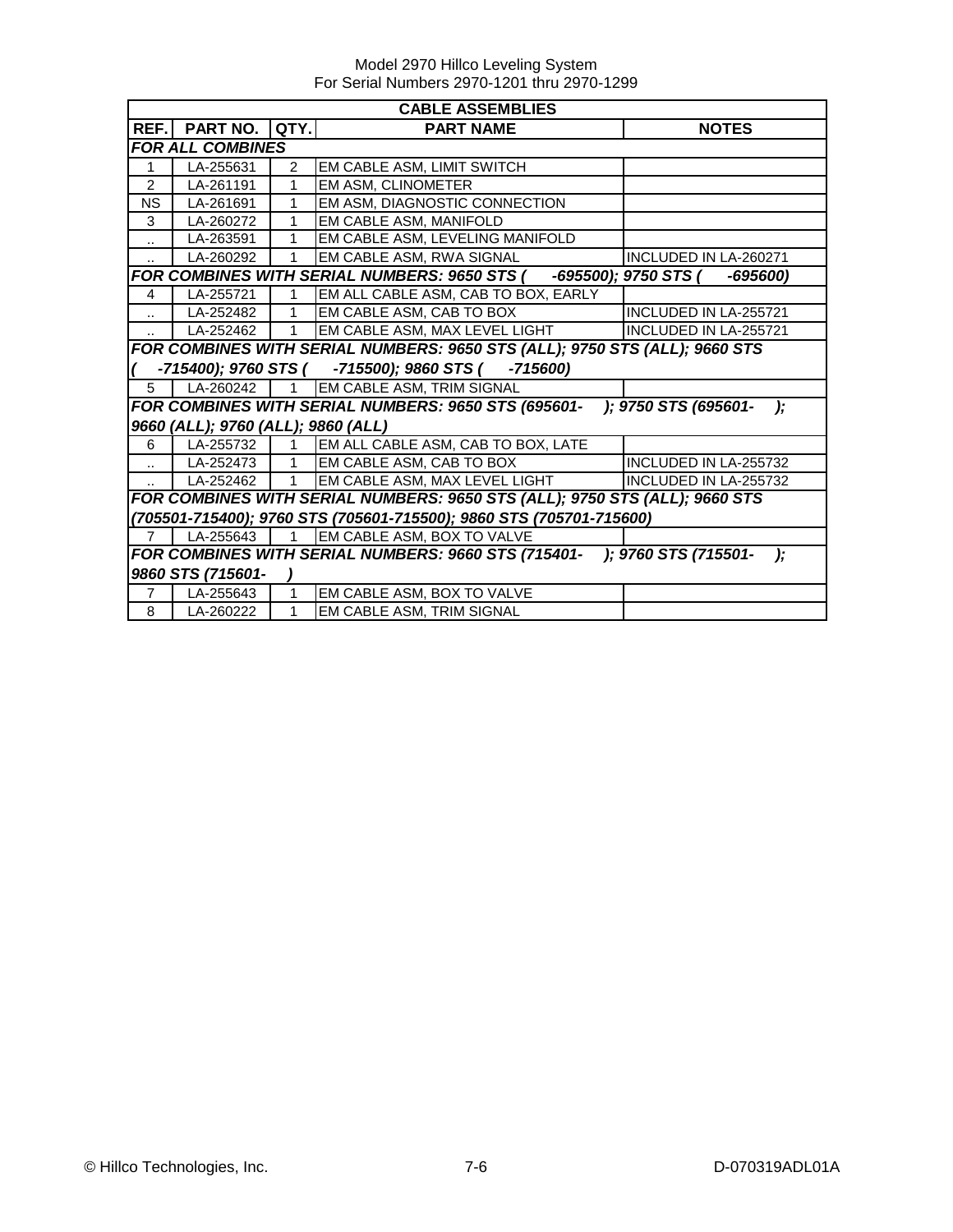Model 2970 Hillco Leveling System For Serial Numbers 2970-1201 thru 2970-1299 *REAR WHEEL ASSIST* 

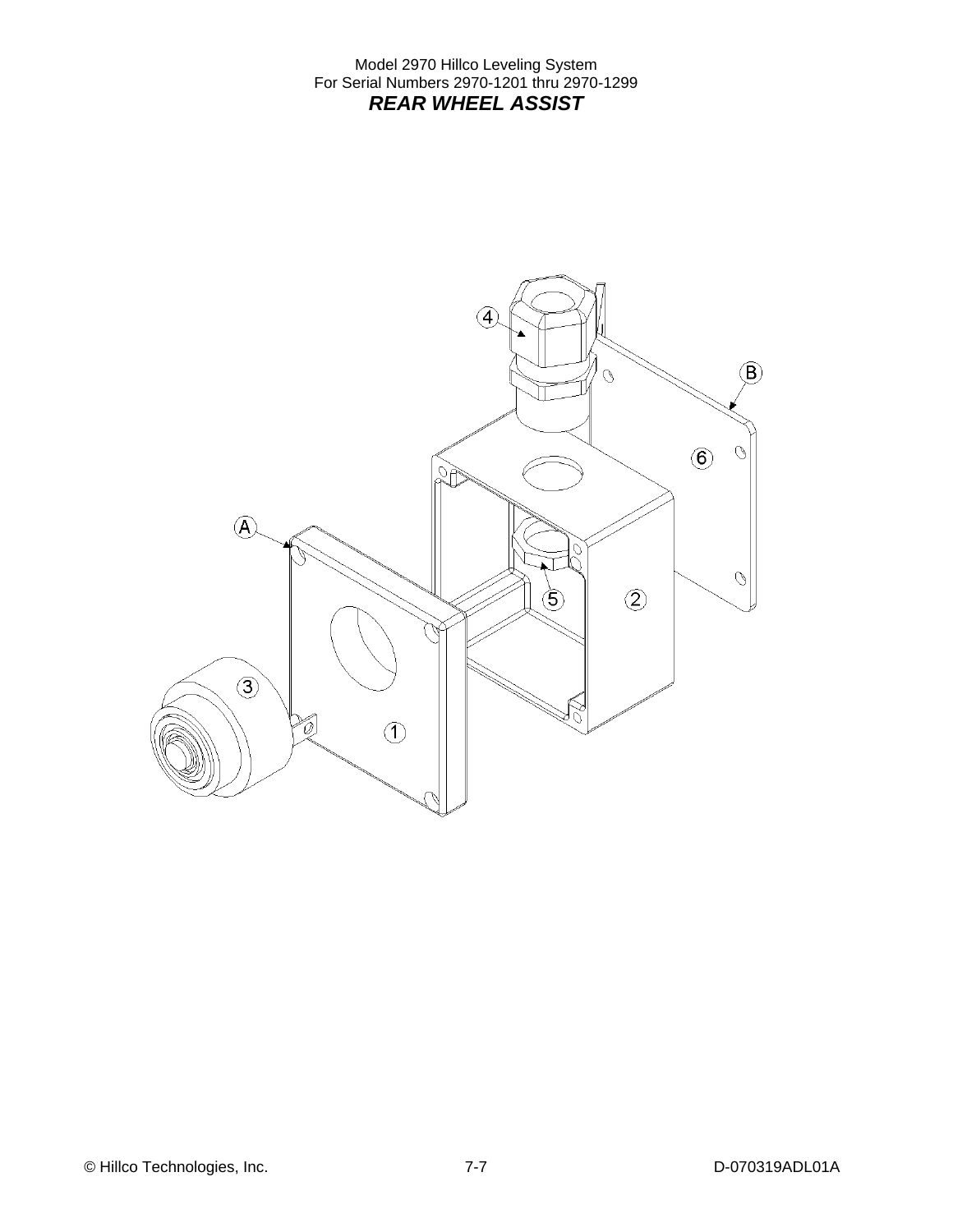|               | <b>REAR WHEEL ASSIST COMPONENTS</b> |                |                                     |                          |  |  |  |  |
|---------------|-------------------------------------|----------------|-------------------------------------|--------------------------|--|--|--|--|
| REF.          | PART NO.                            | QTY.           | <b>PART NAME</b>                    | <b>NOTES</b>             |  |  |  |  |
| ASM           | LA-260201                           | 1              | EM CABLE ASM, RWA WARNING           |                          |  |  |  |  |
|               | LM-260181                           |                | EM LID, WARNING ALARM               |                          |  |  |  |  |
| $\mathcal{P}$ | LM-260191                           | 1              | EM BOX, WARNING ALARM               |                          |  |  |  |  |
| <b>NS</b>     | EC-141771                           |                | SOCKET CONTACT, STAMPED, DTM SERIES |                          |  |  |  |  |
| 3             | EC-143191                           | 1              | ALARM, AUDIBLE ELECTRONIC, LED      |                          |  |  |  |  |
| 4             | EC-138781                           | 1              | STRAIN RELIEF, NYLON, BLK, 1/2 NPT  |                          |  |  |  |  |
| 5             | EC-142121                           | 1              | STRAIN RELIEF NUT, 1/2" NYLON, BLK  |                          |  |  |  |  |
| 6             | LM-261851                           | 1              | EM MOUNT, RWA ALARM                 |                          |  |  |  |  |
| <b>NS</b>     | LL-143671                           |                | RWA WARNING LABEL                   |                          |  |  |  |  |
|               |                                     |                |                                     |                          |  |  |  |  |
|               |                                     |                | <b>REAR WHEEL ASSIST FASTENERS</b>  |                          |  |  |  |  |
| REF.          | PART NO.                            | QTY.           | <b>PART NAME</b>                    | <b>WHERE USED</b>        |  |  |  |  |
| A             | F-FWH-12                            | $\overline{2}$ | FW, HARD 3/4                        | <b>WARNING CABLE</b>     |  |  |  |  |
| A             | MC-143891                           | 3              | #8 X 1/2 HEX CAP METAL SCREW        | <b>WARNING BOX MOUNT</b> |  |  |  |  |
| B             | F-PHM-#6C12                         | $\mathcal{P}$  | PHMS #6-32 X 3/4 S/L                | <b>ALARM BOX MOUNT</b>   |  |  |  |  |
| B             | F-HNF-#6C                           | 2              | HN 6-32, FLNG SERR                  | <b>ALARM BOX MOUNT</b>   |  |  |  |  |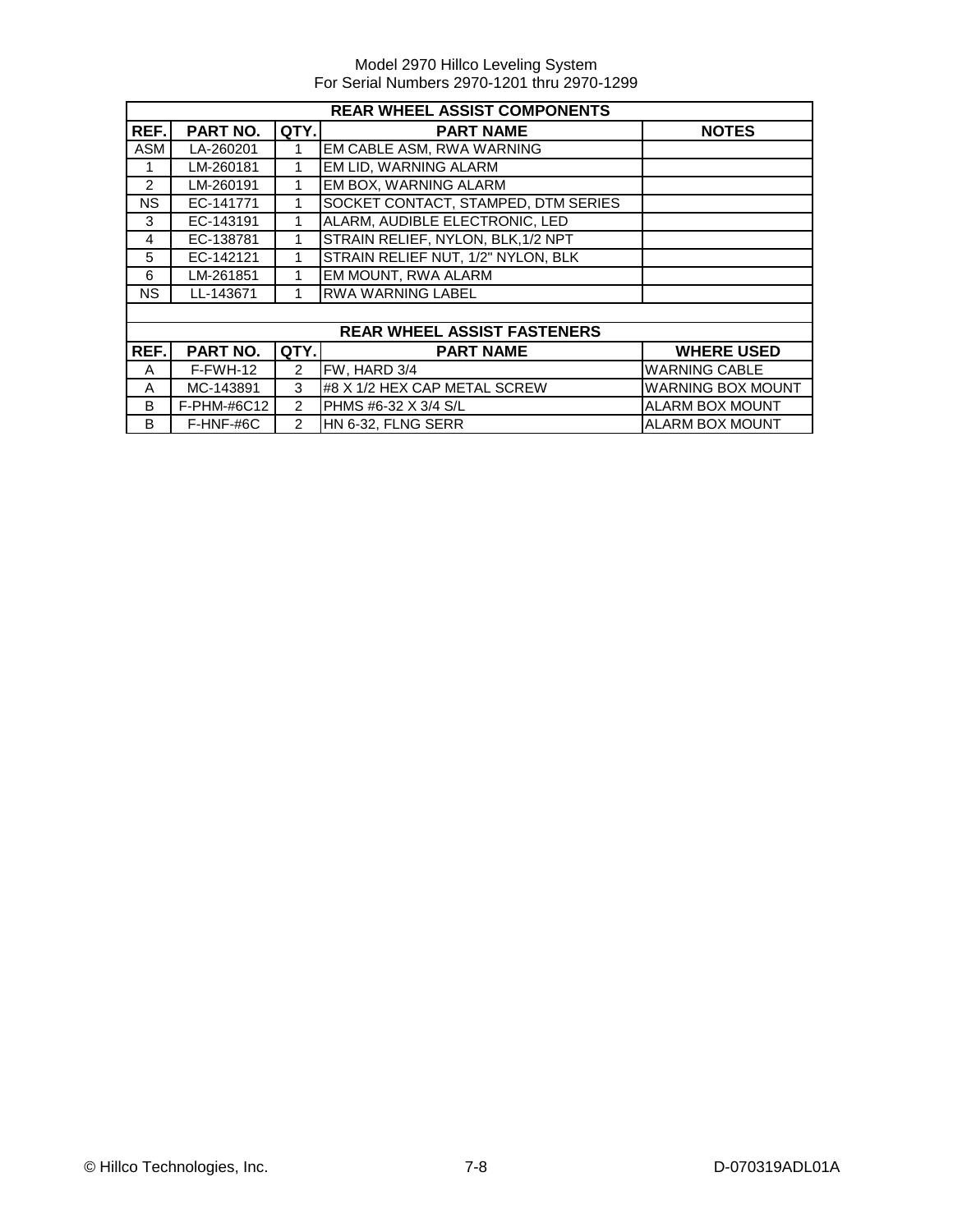





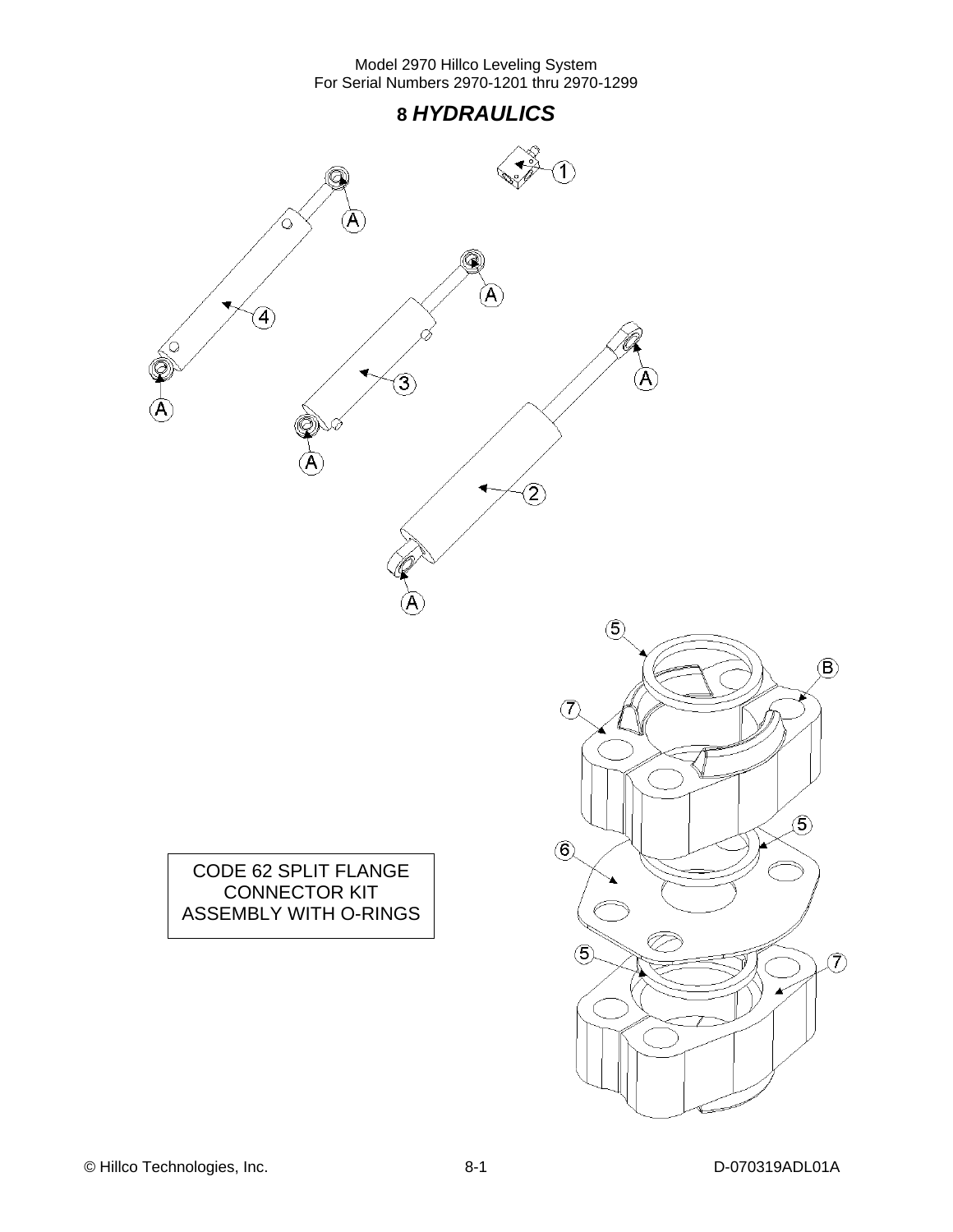|                      | <b>COUNTERBALANCE VALVE AND CYLINDERS</b> |                |                                                    |                          |  |  |  |  |
|----------------------|-------------------------------------------|----------------|----------------------------------------------------|--------------------------|--|--|--|--|
| REF.                 | PART NO.                                  | QTY.           | <b>PART NAME</b>                                   | <b>NOTES</b>             |  |  |  |  |
| 1                    | HC-139151                                 | $\overline{2}$ | COUNTERBALANCE VALVE, 3 PORT                       |                          |  |  |  |  |
| $\ddot{\phantom{a}}$ | HC-139181                                 | $\overline{c}$ | BODY, COUNTERBALANCE VALVE                         |                          |  |  |  |  |
| ٠.                   | HC-139161                                 | $\overline{2}$ | CARTRIDGE, COUNTERBALANCE VALVE                    |                          |  |  |  |  |
| <b>NS</b>            | HC-140361                                 | $\overline{2}$ | SEAL KIT, COUNTERBALANCE VALVE                     |                          |  |  |  |  |
| $\overline{2}$       | HC-103227                                 | $\overline{2}$ | CYLINDER, MAIN                                     |                          |  |  |  |  |
| <b>NS</b>            | HC-134251                                 | $\overline{2}$ | SEAL KIT, MAIN CYLINDER                            |                          |  |  |  |  |
| 3                    | HC-101842                                 | 1              | CYLINDER, MASTER                                   |                          |  |  |  |  |
| <b>NS</b>            | HC-134201                                 | 1              | SEAL KIT, MASTER CYLINDER                          |                          |  |  |  |  |
| 4                    | HC-100706                                 | 1              | CYLINDER, SLAVE, 2-1/2 X 12-1/2                    |                          |  |  |  |  |
| <b>NS</b>            | HC-134191                                 | 1              | SEAL KIT, SLAVE CYLINDER                           |                          |  |  |  |  |
|                      |                                           |                |                                                    |                          |  |  |  |  |
|                      |                                           |                | <b>CODE 62 SPLIT FLANGE CONNECTOR KIT ASSEMBLY</b> |                          |  |  |  |  |
| <b>ASM</b>           | HC-101843                                 | $\overline{2}$ | CODE 62 SLT FLNG CONNECTOR KIT WITH FWD AND REAR   |                          |  |  |  |  |
|                      |                                           |                | O-RINGS                                            | <b>PROPULSION HOSE</b>   |  |  |  |  |
| 5                    | HC-134911                                 | 6              | O-RING, CODE 62 CONNECTOR                          |                          |  |  |  |  |
| 6                    | HC-137891                                 | $\overline{2}$ | PLATE, CODE 62                                     |                          |  |  |  |  |
| $\overline{7}$       | HC-137901                                 | 4              | CODE 62, #16 SPLIT FLANGE KIT                      |                          |  |  |  |  |
|                      |                                           |                |                                                    |                          |  |  |  |  |
|                      |                                           |                | <b>HYDRAULIC FASTENERS</b>                         |                          |  |  |  |  |
| REF.                 | PART NO.                                  | QTY.           | <b>PART NAME</b>                                   | <b>WHERE USED</b>        |  |  |  |  |
| A                    | F-SSS-04F04                               | 8              | SET SCREW, SOCKET 1/4-28 X 1/4                     | <b>ALL CYLINDERS</b>     |  |  |  |  |
| B                    | F-HC8-07C44                               | 8              | HC8 7/16 X 2-3/4                                   | CODE 62 SPLIT FLANGE KIT |  |  |  |  |
| B                    | <b>F-HN8-07C</b>                          | 8              | HN8 7/16-14                                        | CODE 62 SPLIT FLANGE KIT |  |  |  |  |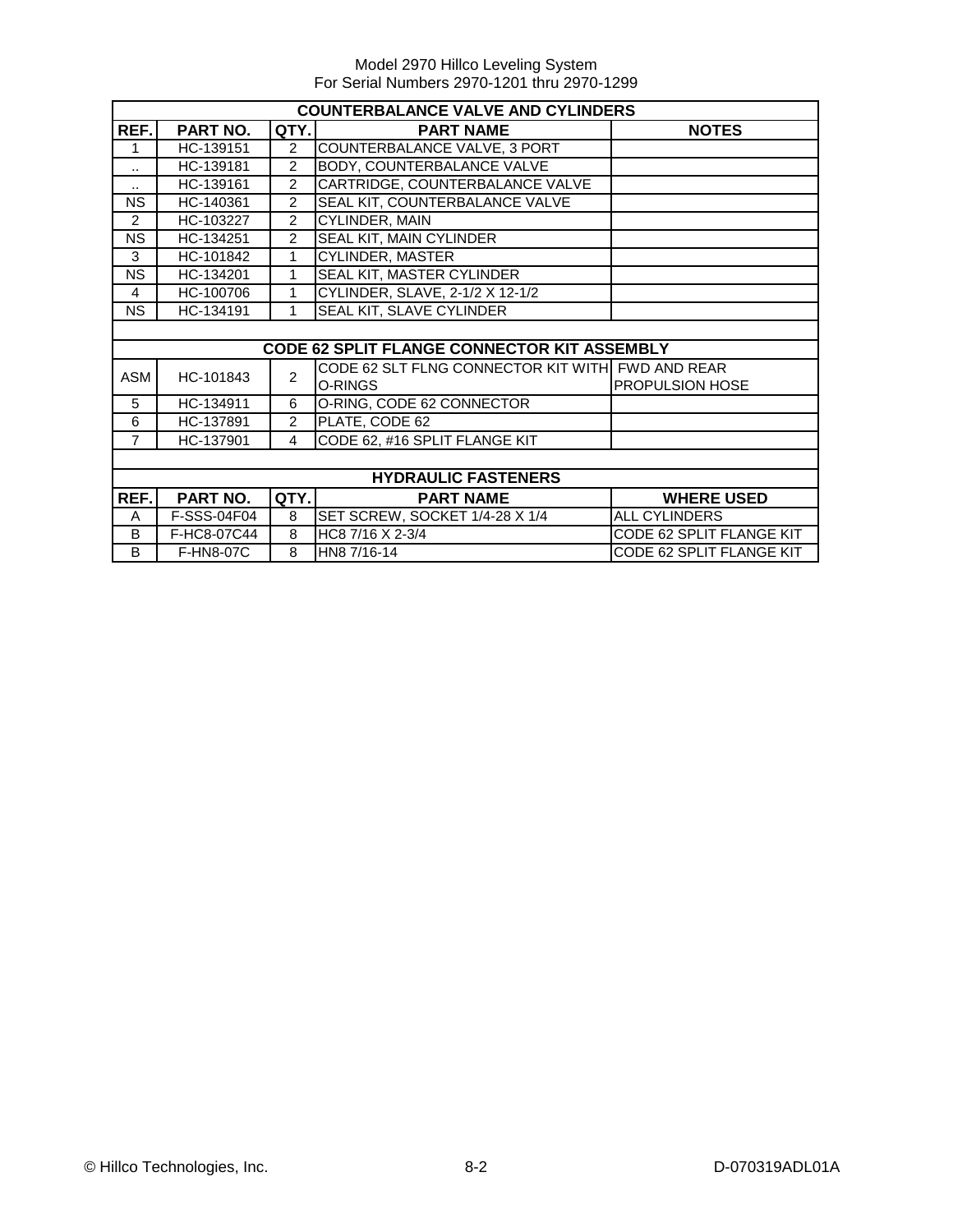#### Model 2970 Hillco Leveling System For Serial Numbers 2970-1201 thru 2970-1299 *HYDRAULIC LEVELING MANIFOLD*

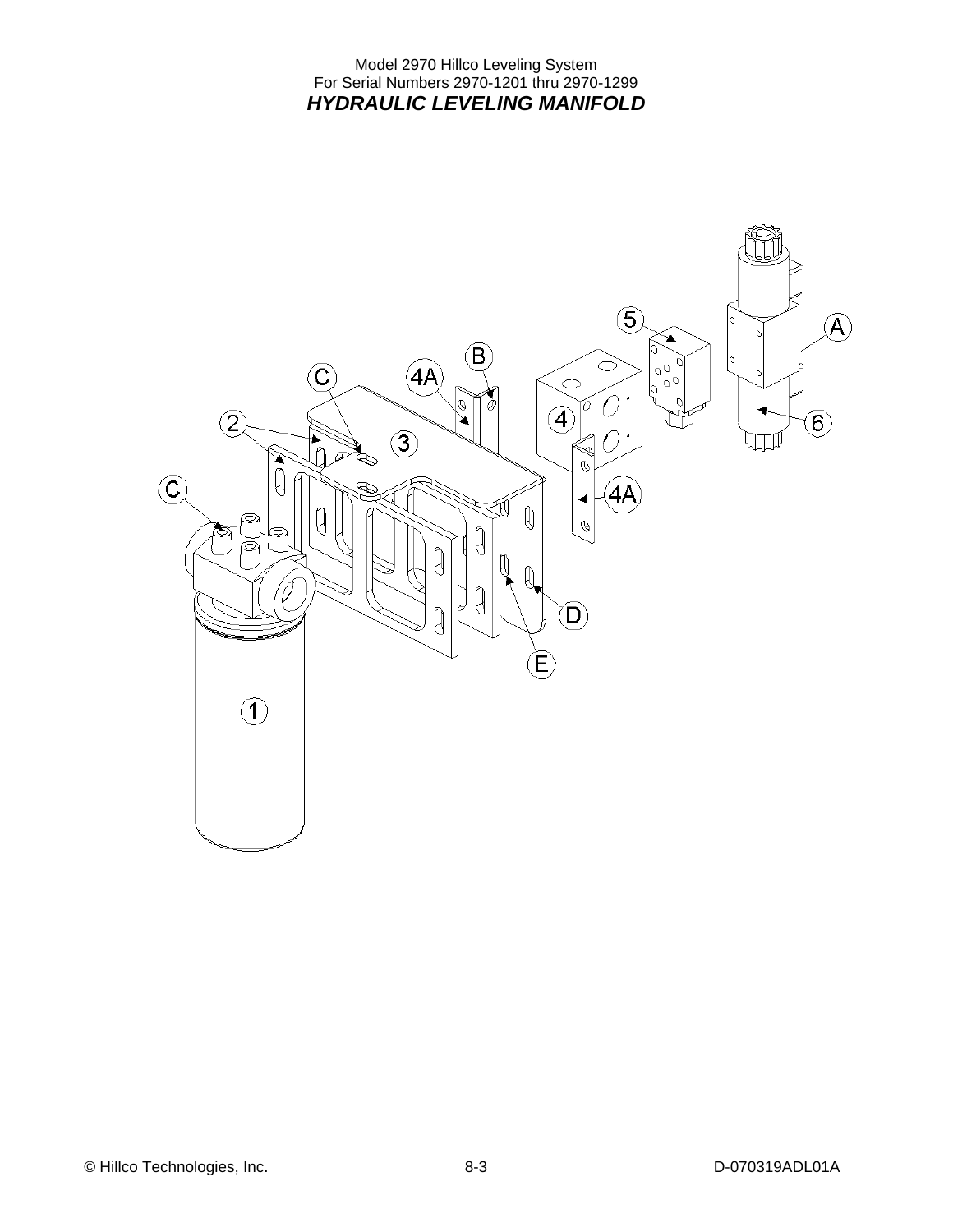|                        | <b>LEVELING MANIFOLD COMPONENTS</b> |                |                                    |                                    |  |  |  |  |  |
|------------------------|-------------------------------------|----------------|------------------------------------|------------------------------------|--|--|--|--|--|
| REF.                   | PART NO.                            | QTY.           | <b>PART NAME</b>                   | <b>NOTES</b>                       |  |  |  |  |  |
| 1                      | HC-143441                           |                | FILTER ASM, OIL                    | RETURN LINE TO TANK                |  |  |  |  |  |
| $\overline{2}$         | LP-263321                           | $\overline{2}$ | PLATE, BACKING                     |                                    |  |  |  |  |  |
| $\overline{3}$         | LP-263311                           | 1              | HM PLT, MANIFOLD MNT               |                                    |  |  |  |  |  |
| 4                      | HC-138861                           |                | MANIFOLD, SINGLE STATION           |                                    |  |  |  |  |  |
| 4A                     |                                     | $\mathfrak{p}$ | <b>BRACKETS, MANIFOLD</b>          |                                    |  |  |  |  |  |
| 5                      | HC-101264                           | 1              | <b>LOAD SENSE SHUTTLE ASM</b>      |                                    |  |  |  |  |  |
| $\ddotsc$              | HC-101021                           | 1              | CARTRIDGE, LOAD SENSE VALVE        |                                    |  |  |  |  |  |
|                        | HC-101022                           | 1              | BODY, LOAD SENSE VALVE             |                                    |  |  |  |  |  |
| <b>NS</b>              | HC-102082                           | 1              | SEAL KIT, LOAD SENSE SHUTTLE ASM   |                                    |  |  |  |  |  |
| 6                      | HC-140411                           | 1              | VALVE, DIRECTIONAL CONTROL,        |                                    |  |  |  |  |  |
|                        |                                     |                | PROPORTIONAL                       |                                    |  |  |  |  |  |
| <b>NS</b><br>HC-142731 |                                     | 1              | SEAL KIT, DIRECTIONAL CONTROL      |                                    |  |  |  |  |  |
|                        |                                     |                | VALVE                              |                                    |  |  |  |  |  |
| NS.                    | HC-140291                           | 2              | PLUG, DIN                          |                                    |  |  |  |  |  |
| <b>NS</b>              | HC-142971                           | $\overline{2}$ | GASKET, DIN CONNECTOR              |                                    |  |  |  |  |  |
|                        |                                     |                | <b>LEVELING MANIFOLD FASTENERS</b> |                                    |  |  |  |  |  |
| REF.                   | PART NO.                            | QTY.           | <b>PART NAME</b>                   | <b>WHERE USED</b>                  |  |  |  |  |  |
| A                      | F-HCF-10M020E                       | $\mathcal{P}$  | FLHC-10.9 M10 X 1.50 X 20          | FILTER HOUSING TO MOUNTING         |  |  |  |  |  |
|                        |                                     |                |                                    | <b>BRACKET</b>                     |  |  |  |  |  |
| B                      | F-HCF-08M035E                       | 4              | FLHC-10.9 M8 X 1.25 X 35           | MOUNTING BRACKET TO CHASSIS        |  |  |  |  |  |
| B                      | F-HNF-8ME                           | 4              | FLHN-10.9 M8X1.25                  | <b>MOUNTING BRACKET TO CHASSIS</b> |  |  |  |  |  |
| C                      | F-SHC-#10C52                        | 4              | SHCS 10-24 X 3-1/4                 | LEVELING STATION OF MANIFOLD       |  |  |  |  |  |
| $\mathsf{C}$           | $F-LW-#10$                          | 4              | LW #10                             | LEVELING STATION OF MANIFOLD       |  |  |  |  |  |
| D                      | F-HCF-05C08                         | 8              | FLHC 5/16-18 X1/2                  | MANIFOLD TO MANIFOLD MOUNT         |  |  |  |  |  |
| E                      |                                     |                |                                    | <b>MANIFOLD MOUNT TO MOUNTING</b>  |  |  |  |  |  |
|                        | F-HNF-05F                           | 4              | FLHC 5/16-18                       | <b>BRACKET</b>                     |  |  |  |  |  |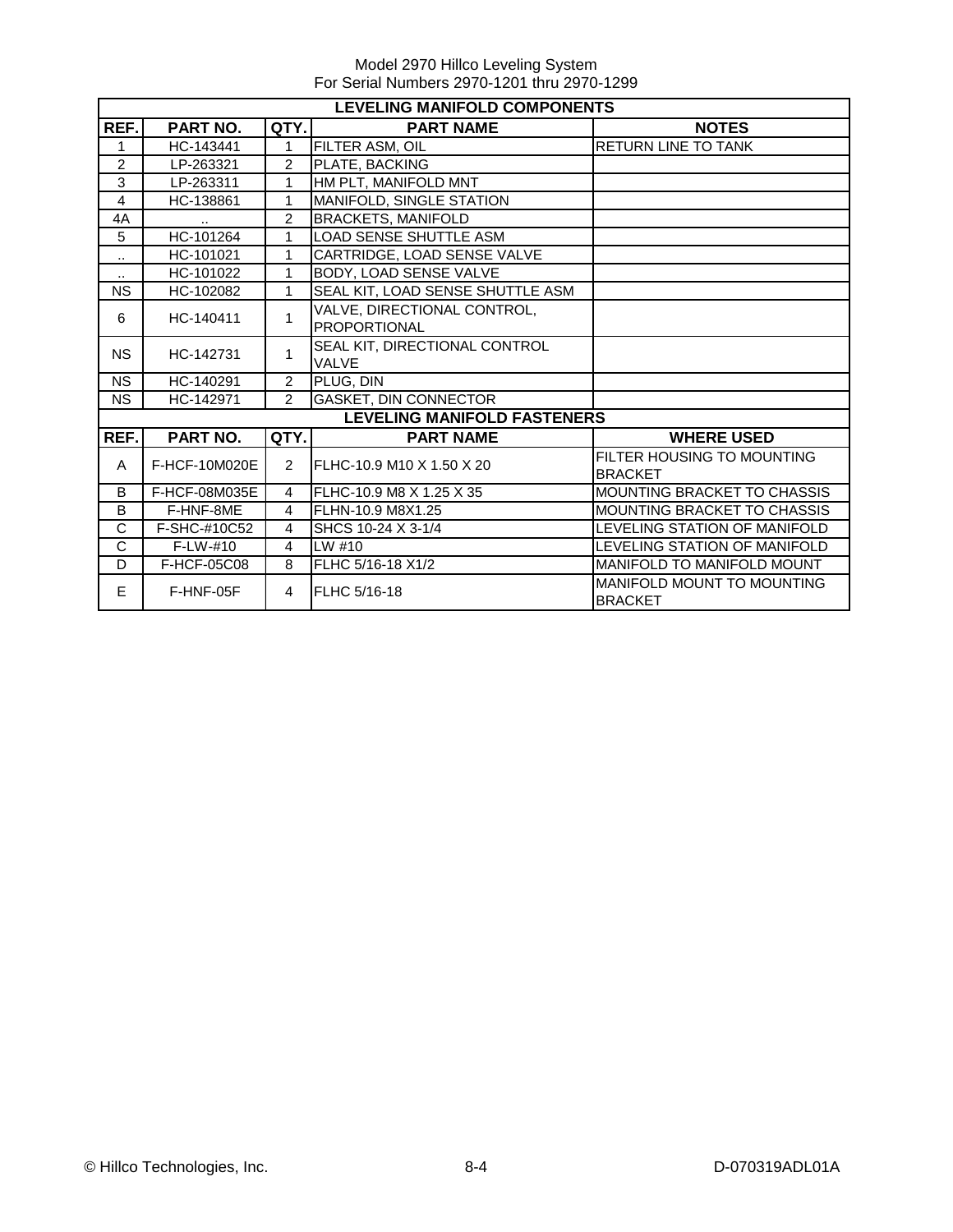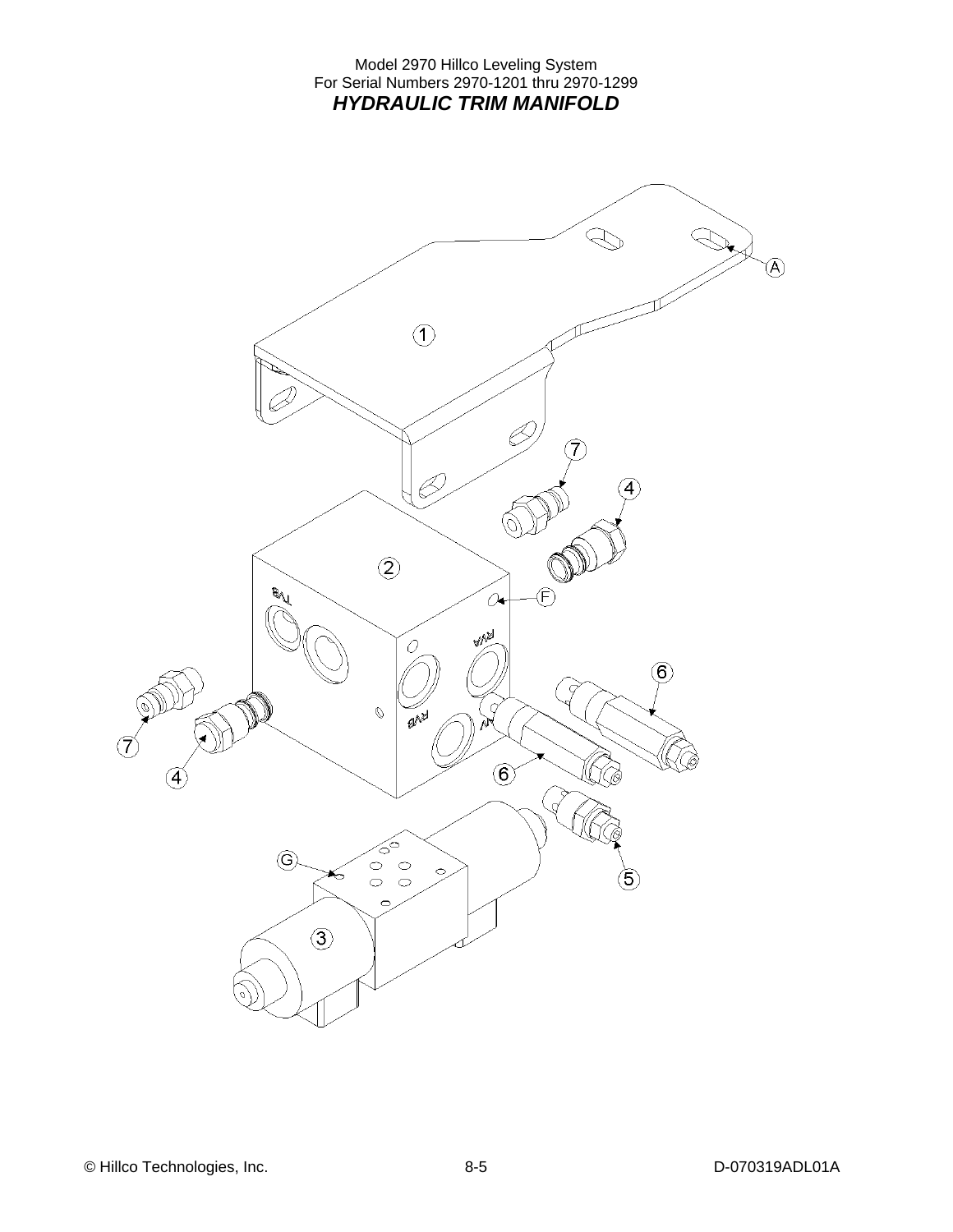|                | <b>TRIM MANIFOLD COMPONENTS</b>                                                             |                |                                                    |                                   |  |  |  |  |  |
|----------------|---------------------------------------------------------------------------------------------|----------------|----------------------------------------------------|-----------------------------------|--|--|--|--|--|
| REF.           | <b>PART NO.</b>                                                                             | QTY.           | <b>PART NAME</b>                                   | <b>NOTES</b>                      |  |  |  |  |  |
|                | FOR COMBINES WITH SERIAL NUMBERS: 9650 STS (ALL); 9750 STS (ALL); 9660 STS (<br>$-715400$ ; |                |                                                    |                                   |  |  |  |  |  |
|                | -715500); 9860 STS (<br>9760 STS (<br>$-715600$                                             |                |                                                    |                                   |  |  |  |  |  |
| ASM I          | LA-263721                                                                                   | $\mathbf{1}$   | MANIFOLD ASM, TRIM                                 |                                   |  |  |  |  |  |
|                | FOR COMBINES WITH SERIAL NUMBERS: 9660 STS (715401-<br>); 9760 STS (715501-<br>); 9860 STS  |                |                                                    |                                   |  |  |  |  |  |
| (715601-       |                                                                                             |                |                                                    |                                   |  |  |  |  |  |
| ASM            | LA-263661                                                                                   | $\mathbf{1}$   | MANIFOLD ASM, TRIM                                 |                                   |  |  |  |  |  |
|                | <b>FOR ALL COMBINES</b>                                                                     |                |                                                    |                                   |  |  |  |  |  |
| $\mathbf{1}$   | LA-263521                                                                                   | $\mathbf{1}$   | HM ASM, MOUNT (TRIM MANIFOLD)                      |                                   |  |  |  |  |  |
| $\overline{2}$ | HC-145441                                                                                   | 1              | MANIFOLD, CUSTOM TRIM                              |                                   |  |  |  |  |  |
| 3              | HC-143011                                                                                   | 1              | VALVE, DIRECTIONAL CONTROL,<br><b>BANG/BANG</b>    |                                   |  |  |  |  |  |
| 4              | HC-145431                                                                                   | $\overline{2}$ | RELIEF, POPPET DIRECT ACTING                       | SET AT 1800 PSI                   |  |  |  |  |  |
| 5              | HC-145501                                                                                   | $\mathbf{1}$   | VALVE, NEEDLE                                      |                                   |  |  |  |  |  |
| 6              | HC-145511                                                                                   | $\overline{2}$ | PILOT OPERATED CHECK                               |                                   |  |  |  |  |  |
| $\overline{7}$ | HC-143991                                                                                   | 2              | <b>HYDRAULIC QUICK-CONNECT</b><br>COUPLER AH125760 |                                   |  |  |  |  |  |
|                |                                                                                             |                |                                                    |                                   |  |  |  |  |  |
|                |                                                                                             |                | <b>TRIM MANIFOLD FASTENERS</b>                     |                                   |  |  |  |  |  |
| REF.           | <b>PART NO.</b>                                                                             | QTY.           | <b>PART NAME</b>                                   | <b>WHERE USED</b>                 |  |  |  |  |  |
| A              | F-HCF-10M030E                                                                               | 2              | FLHC 10.9 M10 X 1.50 X 30 PLT                      | <b>TRIM MANIFOLD MOUNT</b>        |  |  |  |  |  |
| A              | F-HNF-10ME                                                                                  | $\overline{2}$ | FLHN-10.9 M10 X 1.50 PLT                           | TRIM MANIFOLD MOUNT               |  |  |  |  |  |
| B              | F-HCF-05C08                                                                                 | 8              | FLHC 5/16-18 X1/2                                  | <b>MANIFOLD TO MANIFOLD MOUNT</b> |  |  |  |  |  |
| C              | F-SHC-#10C32                                                                                | 4              | SHCS 10-24 X 2                                     | DIRECTIONAL CONTROL TO MANIFOLD   |  |  |  |  |  |
| C              | $F-LW-#10$                                                                                  | 4              | LW #10                                             | DIRECTIONAL CONTROL TO MANIFOLD   |  |  |  |  |  |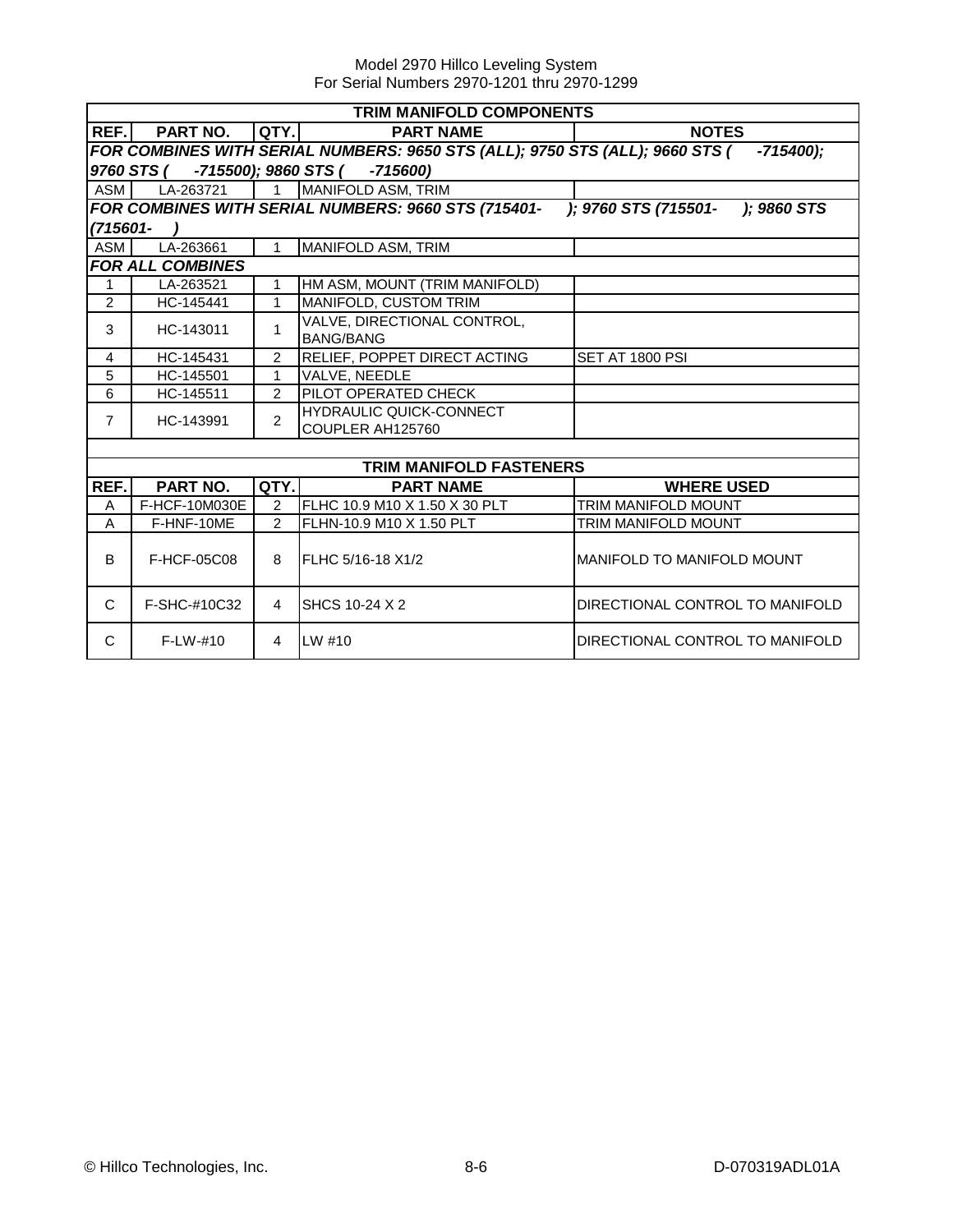Model 2970 Hillco Leveling System For Serial Numbers 2970-1201 thru 2970-1299 *HYDRAULIC PUMP* 

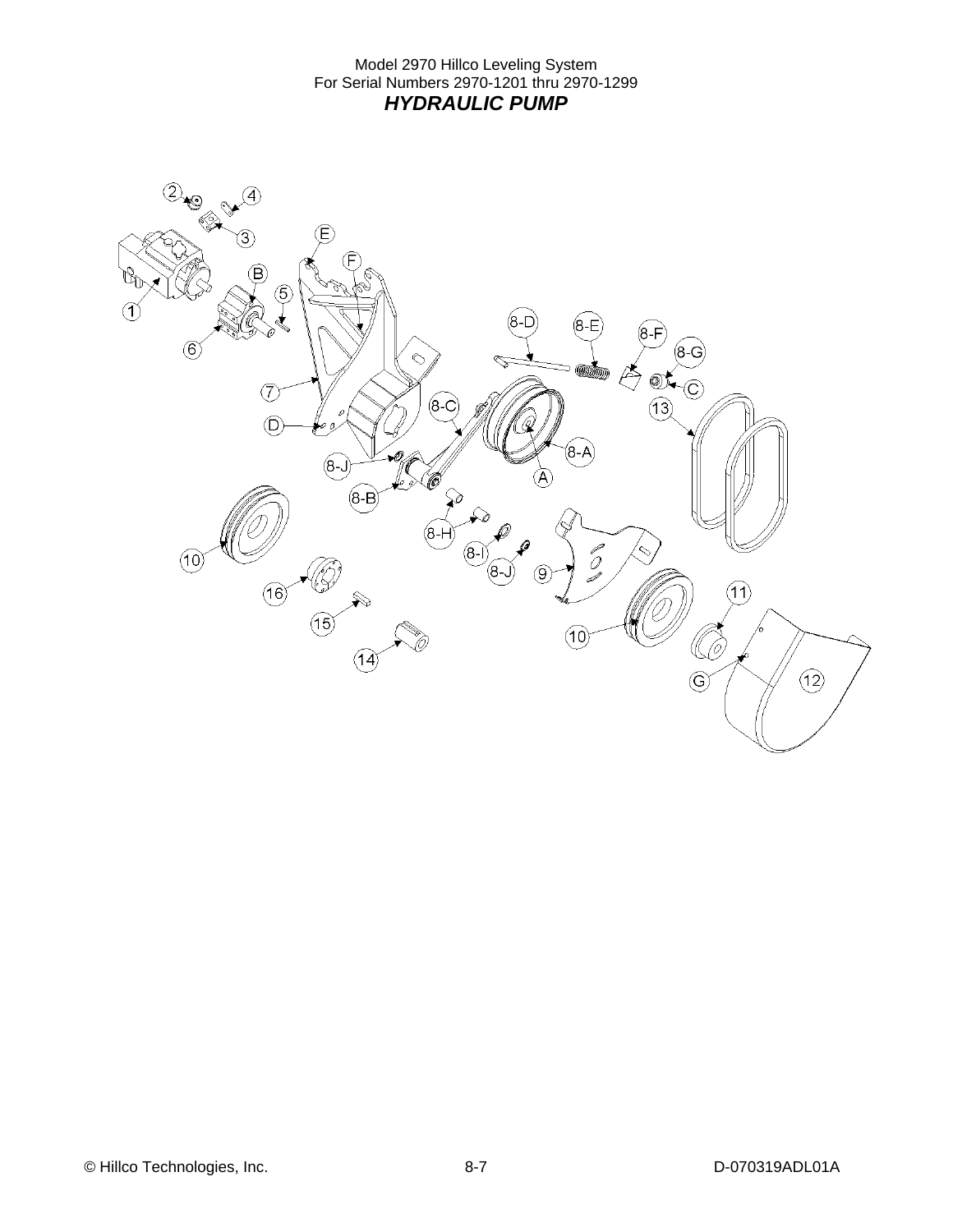|                      | <b>PUMP DRIVE COMPONENTS</b> |                |                                  |                                                              |  |  |  |  |  |
|----------------------|------------------------------|----------------|----------------------------------|--------------------------------------------------------------|--|--|--|--|--|
| REF.                 | PART NO.                     | QTY.           | <b>PART NAME</b>                 | <b>NOTES</b>                                                 |  |  |  |  |  |
| 1                    | HC-133151                    | 1              | PUMP, HYDRAULIC PFC-116          |                                                              |  |  |  |  |  |
| <b>NS</b>            | HC-135231                    | 1              | SEAL KIT, PUMP                   |                                                              |  |  |  |  |  |
| $\ddot{\phantom{0}}$ | HC-135241                    | $\mathbf{1}$   | <b>SEAL, PUMP MAIN SHAFT</b>     |                                                              |  |  |  |  |  |
|                      | HC-135251                    | 2              | <b>SEAL, PINTLE SHAFT</b>        |                                                              |  |  |  |  |  |
|                      | HC-103099                    | $\mathbf{1}$   | <b>COMPENSATOR #2</b>            |                                                              |  |  |  |  |  |
| $\ddot{\phantom{a}}$ | HC-137061                    | $\mathbf{1}$   | <b>KEY, HYDRAULIC PUMP SHAFT</b> |                                                              |  |  |  |  |  |
| 2                    | HC-143251                    | $\mathbf 1$    | METAL FILTER BREATHER, 10 MICRON |                                                              |  |  |  |  |  |
|                      |                              |                | BEHRINGER STANDARD CLAMP, 0.5"   |                                                              |  |  |  |  |  |
| 3                    | HC-145881                    | $\mathbf{1}$   | <b>DIAMETER</b>                  |                                                              |  |  |  |  |  |
| $\overline{4}$       | HC-145891                    | $\mathbf{1}$   | BEHRINGER STANDARD COVER PLATE   |                                                              |  |  |  |  |  |
| 5                    | LS-235291                    | $\mathbf{1}$   | HM PUMP DR, OHLA KEY             |                                                              |  |  |  |  |  |
| 6                    | HC-141531                    | $\mathbf{1}$   | ADAPTER, OVER-HUNG LOAD          |                                                              |  |  |  |  |  |
| <b>NS</b>            | LA-259551                    | $\mathbf{1}$   | REBUILD KIT, 300 OHLA            |                                                              |  |  |  |  |  |
| $\overline{7}$       | LA-263431                    | 1              | HM ASM, MOUNT (PFC PUMP)         |                                                              |  |  |  |  |  |
| <b>ASM</b>           | LA-263371                    | 1              | <b>IDLER ASM</b>                 |                                                              |  |  |  |  |  |
| 8-A                  | MC-145571                    | 1              | IDLER JD P# AH204389             | INCLUDED IN LA-263371                                        |  |  |  |  |  |
| $8 - B$              | MC-145531                    | 1              | PIN, PIVOT ASM                   | INCLUDED IN LA-263371                                        |  |  |  |  |  |
| $8-C$                | MC-145521                    | 1              | ARM JD P# AH202772               | INCLUDED IN LA-263371                                        |  |  |  |  |  |
| $8-D$                | MC-145581                    | 1              | HOOK BOLT JD P# H118948          | INCLUDED IN LA-263371                                        |  |  |  |  |  |
| 8-E                  | MC-145601                    | 1              | SPRING, COMPRESSION JD P# H26552 | INCLUDED IN LA-263371                                        |  |  |  |  |  |
| $8-F$                | MC-145841                    | 1              | <b>GUAGE, SPRING TENSION</b>     | INCLUDED IN LA-263371                                        |  |  |  |  |  |
| 8-G                  | MC-145591                    | $\mathbf{1}$   | PIVOT JD P# H170141              | INCLUDED IN LA-263371                                        |  |  |  |  |  |
| $8-H$                | MC-145541                    | 2              | BUSHING JD P# H171061            | INCLUDED IN LA-263371                                        |  |  |  |  |  |
| 8-l                  | MC-145551                    | $\mathbf{1}$   | WASHER, METALIC, ROUND HOLE      | INCLUDED IN LA-263371                                        |  |  |  |  |  |
| 8-J                  | MC-145561                    | $\overline{2}$ | SEAL JD P# AA5607R               | INCLUDED IN LA-263371                                        |  |  |  |  |  |
| 9                    | LP-264081                    | $\mathbf{1}$   | HM PLT, MOUNT CAP                |                                                              |  |  |  |  |  |
| 10                   | MC-103069                    | 1              | 8.5" 2 GROOVE 5VX SHIEVE         | <b>COMBINE DRIVE SHAFT</b>                                   |  |  |  |  |  |
| 11                   | MC-103071                    | $\mathbf{1}$   | <b>BUSHING 1IN</b>               |                                                              |  |  |  |  |  |
| 12                   | MC-145851                    | $\mathbf{1}$   | CAP, CHOPPER DRIVE               | PUMP DRIVE SHIEVE                                            |  |  |  |  |  |
| 13                   | MC-145781                    | $\overline{2}$ | BELT, 5VX750                     | <b>PUMP DRIVE</b>                                            |  |  |  |  |  |
| <b>NS</b>            | LA-260401                    | 1              | OHLA SYNTHETIC OIL (15068)       | 2.5mL                                                        |  |  |  |  |  |
| 14                   | LA-263821                    | $\mathbf 1$    | HM, DRIVER ASM, PFC PUMP         |                                                              |  |  |  |  |  |
| 15                   | LS-263861                    | 1              | HM KEY, PUMP DRIVE HUB           |                                                              |  |  |  |  |  |
| 16                   | MC-103114                    | 1              | HUB, SK-1-15/16                  | <b>COMBINE DRIVE SHAFT</b>                                   |  |  |  |  |  |
|                      |                              |                |                                  |                                                              |  |  |  |  |  |
|                      |                              |                | <b>PUMP DRIVE FASTENERS</b>      |                                                              |  |  |  |  |  |
| REF.                 | PART NO.                     | QTY.           | <b>PART NAME</b>                 | <b>WHERE USED</b>                                            |  |  |  |  |  |
| A                    | F-HCF-16M080E                | 1              | FLHC-10.9 M16 X 2.0 X 80         | <b>IDLER PULLEY TO IDLER ARM</b>                             |  |  |  |  |  |
| В                    | F-HCF-10M120E                | $\overline{2}$ | FLHC-10.9 M10 X 1.50 X 120 PLT   | PUMP/OHLA TO BRACKET                                         |  |  |  |  |  |
| B                    | F-HNF-10ME                   | 2              | FLHN-10.9 M10 X 1.50             | PUMP/OHLA TO BRACKET                                         |  |  |  |  |  |
| С                    | $F-FWH-10$                   | 2              | FW 5/8 HARD                      | <b>IDLER PULLEY TO ARM &amp;</b><br>TENSIONER BOLT TO SPRING |  |  |  |  |  |
| С                    | F-FWH-08                     | $\mathbf{1}$   | FW 1/2 HARD                      | TENSIONER BOLT TO ARM                                        |  |  |  |  |  |
| $\mathbf C$          | F-SRE-14E                    | $\mathbf{1}$   | E-STYLE RETAINING RING 7/8 SHAFT | <b>IDLER ASM</b>                                             |  |  |  |  |  |
| $\mathbf C$          | F-PCT-02X16                  | $\mathbf{1}$   | PIN, COTTER 1/8 X 1              | <b>IDLER TENSION BOLT</b>                                    |  |  |  |  |  |
| C                    | F-HNJ-12MF                   | $\mathbf{1}$   | HN- 8.8 M12 X 1.75 JAM           | <b>IDLER TENSION BOLT</b>                                    |  |  |  |  |  |
| C                    | F-HNF-12ME                   | 1              | FLHN-10.9 M12 X 1.75 PLT         | <b>IDLER TENSION BOLT</b>                                    |  |  |  |  |  |
| D                    | F-HNF-10ME                   | 3              | FLHN-10.9 M10 X 1.50 PLT         | <b>IDLER TO MOUNT</b>                                        |  |  |  |  |  |
| D                    | F-HCF-10M030E                | 4              | FLHC-10.9 M10 X 1.50 X 30        | <b>IDLER TO MOUNT</b>                                        |  |  |  |  |  |
|                      |                              |                |                                  | PUMP MOUNTING ASM TO                                         |  |  |  |  |  |
| E                    | MC-145821                    | 4              | FLHC-10.9 M12 X 1.75 X 90        | ROTOR DRIVE GEAR CASE                                        |  |  |  |  |  |
| F                    | F-HC5-04C24                  | $\overline{2}$ | HC5 1/4-20 X 1-1/2               |                                                              |  |  |  |  |  |
| G                    | F-HCF-8M020F                 | 3              | FLHC-10.9 M8 X 1.25 X 20         | CAP TO MOUNT BRACKET                                         |  |  |  |  |  |
| G                    | F-HNF-08ME                   | 3              | FLHN 10.9 M8 X 1.25              | CAP TO MOUNT BRACKET                                         |  |  |  |  |  |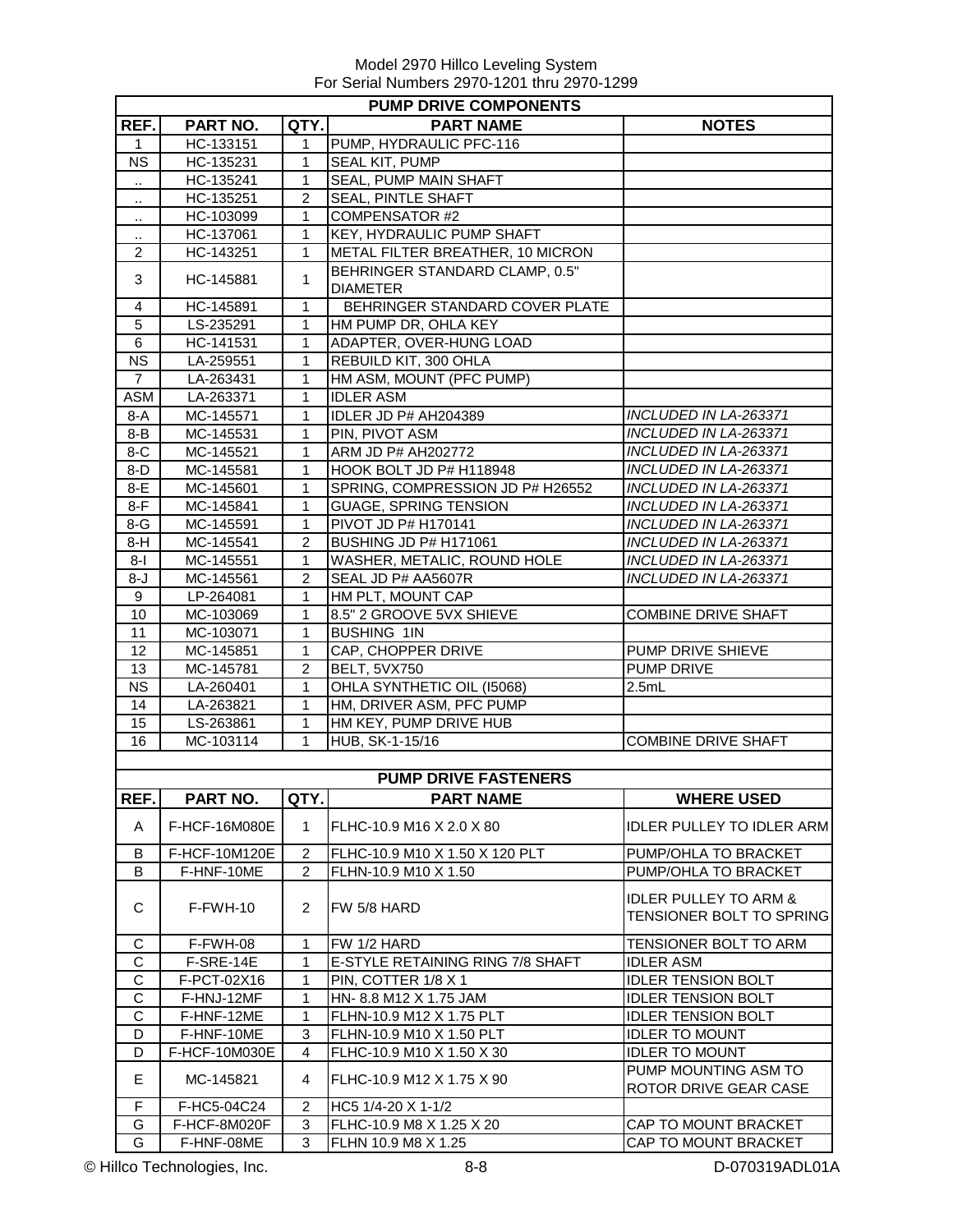#### Model 2970 Hillco Leveling System For Serial Numbers 2970-1201 thru 2970-1299 *HYDRAULIC HOSES*

|           |                 |                |                                                               | <b>WHERE USED</b>                                         |
|-----------|-----------------|----------------|---------------------------------------------------------------|-----------------------------------------------------------|
| REF.      | <b>PART NO.</b> | QTY.           | <b>PART NAME</b>                                              |                                                           |
|           |                 |                | <b>MAIN LEV CYLINDERS</b>                                     |                                                           |
| <b>NS</b> | LA-140071       | $\overline{2}$ | 1/4 100R2 HOSE 79-1/2" #6 FORS 90° X #6<br><b>FORS STR</b>    | LH & RH POCV #3 TO LH OR RH POCV<br>#2                    |
| <b>NS</b> | LA-140081       | $\overline{2}$ | 1/2 100R2 HOSE 70-1/2" #8 FORS STR X #8<br><b>FORS STR</b>    | LH OR RH ROD TO POCV#2                                    |
|           |                 |                | <b>GREASE HOSES</b>                                           |                                                           |
| <b>NS</b> | LA-140091       | $\mathbf{1}$   | 3/16 R1 GREASE HOSE 95-3/4" 1/8 MPT X 1/8<br><b>MPT</b>       | LH MAIN LEV CYL BASE TO BH #1                             |
| <b>NS</b> | LA-140101       | $\mathbf{1}$   | 3/16 R1 GREASE HOSE 48" 1/8 MPT X 1/8<br>MPT                  | RH MAIN LEV CYL BASE TO BH #2                             |
| NS.       | LA-140111       | 1              | 3/16 R1 GREASE HOSE 64" 1/8 MPT X 1/8<br><b>MPT</b>           | MASTER BASE TO BH #3                                      |
| <b>NS</b> | LA-140121       | $\mathbf{1}$   | 3/16 R1 GREASE HOSE 26" 1/8 MPT X 1/8<br><b>MPT</b>           | MASTER ROD TO BH #4                                       |
| <b>NS</b> | LA-138962       | $\mathbf{1}$   | 3/16 R1 GREASE HOSE 61" 1/8 MPT X 1/8<br><b>MPT</b>           | MAIN PIVOT TO BH #5                                       |
| <b>NS</b> | LA-145901       | $\mathbf{1}$   | 3/16 R1 GREASE HOSE 10" 1/8 MPT X 1/8<br><b>FPT</b>           | OHLA BREATHER                                             |
|           |                 |                | <b>BRAKES</b>                                                 |                                                           |
| <b>NS</b> | LA-130371       | 1              | #4 TITE FLEX #4 FORS X #4 MORS                                | <b>BRAKE HOSE RIGHT</b>                                   |
| <b>NS</b> | LA-130371       | 1              | #4 TITE FLEX #4 FORS X #4 MORS                                | <b>BRAKE HOSE LEFT</b>                                    |
| <b>NS</b> | HA-133131       | $\overline{c}$ | <b>TEFLON O-RING</b>                                          | FOR ABOVE TWO BRAKE HOSES                                 |
|           |                 |                | <b>MANIFOLD TO LEFT LEV CYL</b>                               |                                                           |
| <b>NS</b> | LA-139522       | 1              | 1/2 100R2 HOSE 186" #8 FORS X #8 FORS                         | LEVELING VALVE PORT A & B TO LEFT<br><b>MAIN LEV CYL</b>  |
| <b>NS</b> | LA-140132       | $\mathbf{1}$   | 1/2 100R2 HOSE 241" #8 FORS X #8 FORS                         | LEVELING VALVE PORT A & B TO<br><b>RIGHT MAIN LEV CYL</b> |
|           |                 |                | <b>MANIFOLD TO PUMP</b>                                       |                                                           |
| <b>NS</b> | LA-134821       | $\mathbf{1}$   | 1/4 100R2 HOSE 167" #4 FORS X #4 FORS<br>90                   | <b>LOAD SENSE LINE</b>                                    |
| <b>NS</b> | LA-134831       | $\mathbf{1}$   | 3/4 100R2 HOSE 167" #10 FORS X #10 FORS                       | PRESSURE FROM PUMP TO<br><b>MANIFOLD</b>                  |
| NS.       | LA-134841       | $\mathbf{1}$   | 3/4 100R1 HOSE 39-1/2" #10 FORS X #12<br>FORS 90°             | RETURN LINE                                               |
| <b>NS</b> | LA-263571       | $\mathbf{1}$   | 1" 100R1 HOSE 36" #16 FORS X #16 FORS<br>$90^\circ$           | RETURN LINE FROM FILTER OUTLET<br><b>TO RESERVOIR</b>     |
| <b>NS</b> | LA-263562       | $\mathbf{1}$   | 3/4" 100R1 HOSE 30" #12 FORS X #12 FORS<br>$45^{\circ}$       | MANIFOLD "T" PORT TO FILTER INLET                         |
|           |                 |                | <b>PUMP</b>                                                   |                                                           |
| <b>NS</b> | LA-134862       | $\mathbf{1}$   | 1 100R1 HOSE 66-1/2" #16 FORS X #16<br><b>FORS</b>            | PUMP SUCTION                                              |
| <b>NS</b> | LA-134872       | $\mathbf{1}$   | 3/8 100R2 HOSE 65-1/2" #6 FORS X #6 FORS<br>$90^\circ$        | PUMP CASE DRAIN TO RESEVOIR                               |
| <b>NS</b> | HC-145861       | 1              | 1/2" HEATER HOSE 2-3/4" (NO ENDS)                             | <b>IDLER ASM</b>                                          |
|           |                 |                | <b>HYDROSTAT</b>                                              |                                                           |
| <b>NS</b> | LA-140381       | $\mathbf{1}$   | 1 100R15 68" CODE 62 SLT FLNG 180° X<br>CODE 62 SPLT FLNG STR | HYDROSTAT FRONT                                           |
| <b>NS</b> | LA-140391       | $\mathbf{1}$   | 1 100R15 58" CODE 62 SLT FLNG 180° X<br>CODE 62 SPLT FLNG STR | <b>HYDROSTAT REAR</b>                                     |
| <b>NS</b> | LA-143851       | $\mathbf{1}$   | 3/4 100R1 HOSE 58-1/2" #12 MORS X #12<br>FORS 45°             | <b>HYDRO MOTOR CASE DRAIN</b>                             |
|           |                 |                | <b>TRIM HOSES</b>                                             |                                                           |
| <b>NS</b> | LA-139113       | 2              | 1/4" 100R2 147" #4 FORS X #4 FORS                             | TRIM VALVE TO RELIEF VALVE                                |
| <b>NS</b> | LA-139141       | $\overline{c}$ | 1/4" 100R2 110-1/2" #4 FORS X #4 FORS                         | <b>MASTER TO TEE</b>                                      |
| NS.       | LA-139531       | 1              | 1/4" 100R2 295" #4 FORS X #6 FORS                             | RELIEF TO SLAVE BASE                                      |
| <b>NS</b> | LA-139541       | $\mathbf{1}$   | 1/4" 100R2 309" #4 FORS X #6 FORS                             | RELIEF TO SLAVE ROD                                       |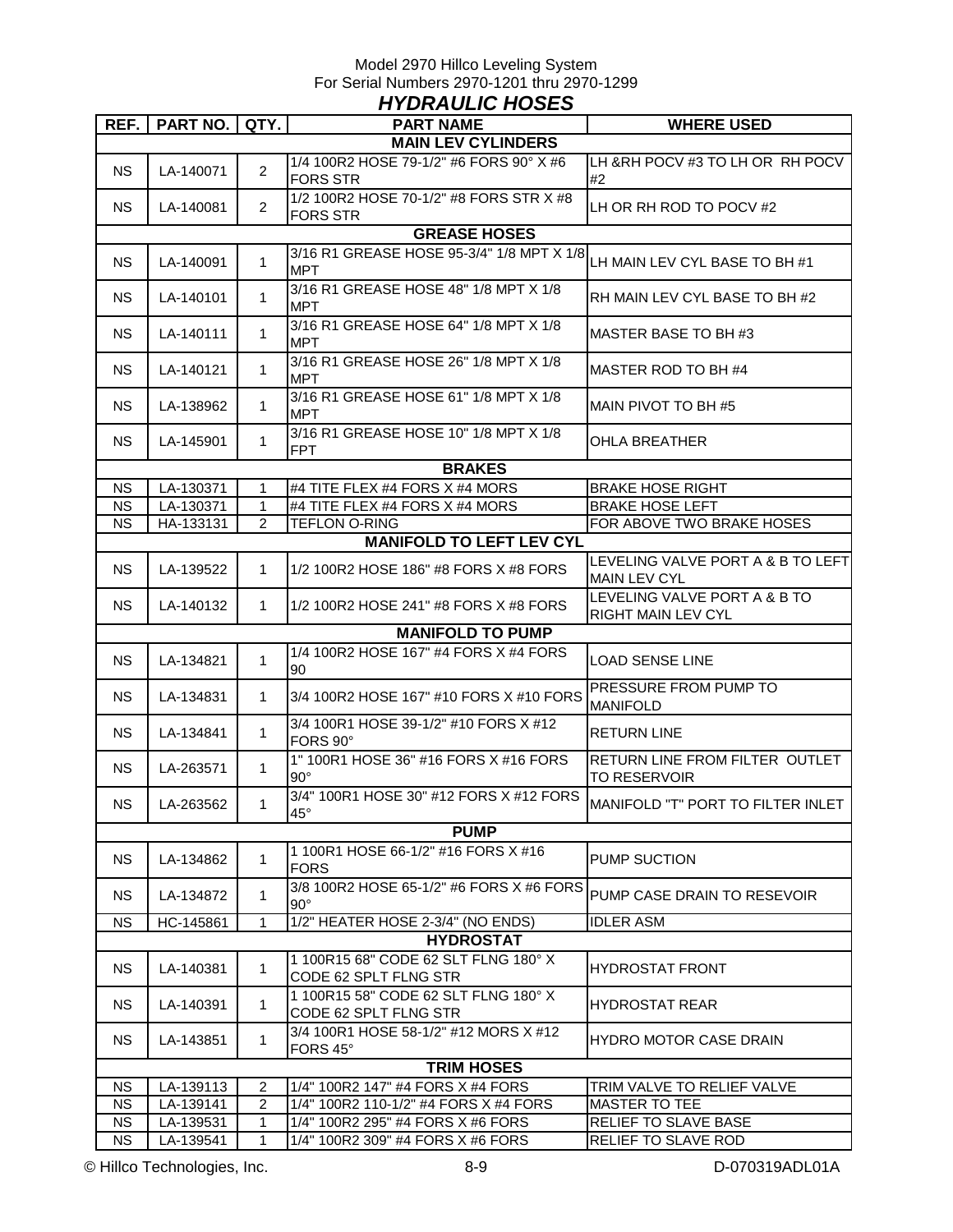#### Model 2970 Hillco Leveling System For Serial Numbers 2970-1201 thru 2970-1299 *HYDRAULIC HOSES (CONTINUED)*

|            | <b>OPTIONAL-FOR COMBINES WITH CONTOUR MASTER</b>                                            |                |                                                      |                                                    |  |  |  |  |  |  |
|------------|---------------------------------------------------------------------------------------------|----------------|------------------------------------------------------|----------------------------------------------------|--|--|--|--|--|--|
| <b>NS</b>  | HA-E-4MF                                                                                    |                | #4 MORS PLUG                                         |                                                    |  |  |  |  |  |  |
| <b>NS</b>  | HA-E-6MF                                                                                    |                | #6 MORS PLUG                                         |                                                    |  |  |  |  |  |  |
| <b>NS</b>  | LM-254781                                                                                   |                | LM FLAT, CM BAR                                      |                                                    |  |  |  |  |  |  |
|            | FOR COMBINES WITH SERIAL NUMBERS: 9650 STS (ALL); 9750 STS (ALL); 9660 STS (<br>$-715400$ ; |                |                                                      |                                                    |  |  |  |  |  |  |
| 9760 STS ( |                                                                                             |                | -715500); 9860 STS (<br>-715600)                     |                                                    |  |  |  |  |  |  |
| <b>NS</b>  | LA-145751                                                                                   | 1              | 1/2" 100R2 42" #8 FORS X #10 FORS                    | STACK VALVE TO "P" PORT OF TRIM<br><b>MAINFOLD</b> |  |  |  |  |  |  |
| NS.        | LA-145761                                                                                   | $\mathbf{1}$   | 1/2" 100R1 46" #8 FORS X #10 FORS                    | STACK VALVE TO "T" PORT OF TRIM<br><b>MANIFOLD</b> |  |  |  |  |  |  |
| <b>NS</b>  | LA-134862                                                                                   | 1              | 1" 100R16 (1M2T) HOSE 71" #16 FORS X #16<br>FORS 90° | <b>PUMP SUCTION</b>                                |  |  |  |  |  |  |
| <b>NS</b>  | LA-134822                                                                                   | 1              | 1/4" 100R2 HOSE 63" #4 FORS X #4 FORS<br>$90^\circ$  | <b>LOAD SENSE LINE</b>                             |  |  |  |  |  |  |
| <b>NS</b>  | LA-134832                                                                                   | 1              | 3/4" 100R12 HOSE 54" #12 FORS X #12<br><b>FORS</b>   | PRESSURE FROM PUMP TO<br><b>MANIFOLD</b>           |  |  |  |  |  |  |
| (715601-   |                                                                                             |                | FOR COMBINES WITH SERIAL NUMBERS: 9660 STS (715401-  | ); 9760 STS (715501- ); 9860 STS                   |  |  |  |  |  |  |
| <b>NS</b>  | LA-263411                                                                                   | $\mathfrak{p}$ | 1/4" 100R2 55" #4FORS X #4FORS 90°                   | HIC TO "P" & "T" PORTS OF TRIM<br><b>MAINFOLD</b>  |  |  |  |  |  |  |
| <b>NS</b>  | LA-145741                                                                                   | $\mathbf{1}$   | 1" 100R16 (1M2T) HOSE 62" #16 FORS X #16<br>FORS 90° | PUMP SUCTION                                       |  |  |  |  |  |  |
| <b>NS</b>  | LA-145721                                                                                   | 1              | 1/4" 100R2 HOSE 79" #4 FORS X #4 FORS<br>$90^\circ$  | <b>LOAD SENSE LINE</b>                             |  |  |  |  |  |  |
| <b>NS</b>  | LA-145731                                                                                   | 1              | 3/4" 100R12 HOSE 70" #12 FORS X #12<br><b>FORS</b>   | PRESSURE FROM PUMP TO<br><b>MANIFOLD</b>           |  |  |  |  |  |  |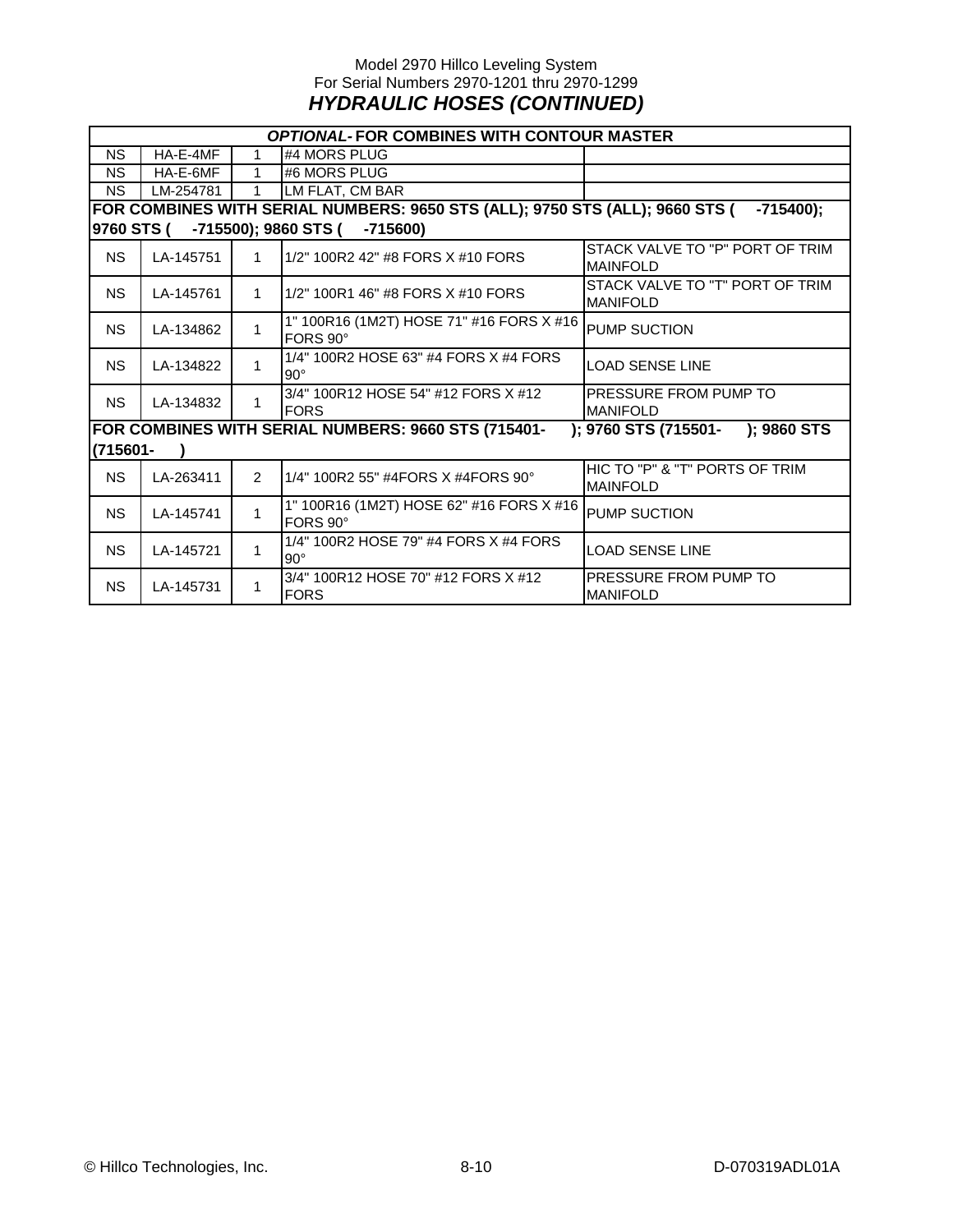#### Model 2970 Hillco Leveling System For Serial Numbers 2970-1201 thru 2970-1299 *HYDRAULIC ADAPTERS*

| REF.                   | <b>PART NO.</b>          | QTY.           | <b>PART NAME</b>                                                             | <b>WHERE USED</b>                                   |  |  |  |  |  |
|------------------------|--------------------------|----------------|------------------------------------------------------------------------------|-----------------------------------------------------|--|--|--|--|--|
|                        |                          |                | <b>MAIN CYLINDERS</b>                                                        |                                                     |  |  |  |  |  |
| <b>NS</b>              | HA-L-4MF6MO              | $\overline{2}$ | #4 MORS X #6 MORB 90°                                                        |                                                     |  |  |  |  |  |
| <b>NS</b>              | HA-L-8FF8MF              | $\overline{2}$ | #8 FORS X #8 MORS 90°                                                        | LEFT & RIGHT POCV #2                                |  |  |  |  |  |
| <b>NS</b>              | HA-L-8MO8MO              | 2              | #8 MORB X #8 MORB 90°                                                        | LEFT & RIGHT POCV #1                                |  |  |  |  |  |
| <b>NS</b>              | HA-T-8MO8MO              | 2              | #8 MORB X #8 MORS STR THREAD<br><b>RUN TEE</b>                               | LEFT & RIGHT POCV #2                                |  |  |  |  |  |
| <b>NS</b>              | HA-Q-8MF8MO              | $\overline{2}$ | #8 MORB X #8 MORS STR THREAD<br><b>BRANCH TEE</b>                            | LEFT & RIGHT MAIN CYL ROD                           |  |  |  |  |  |
| <b>NS</b>              | HA-L-6MF6MO              | $\overline{c}$ | #6 MORB X #6 MORS 90°                                                        | LEFT & RIGHT POCV #3                                |  |  |  |  |  |
| <b>NS</b>              | HA-S-8FF6MF              | 2              | #8 FORS X #6 MORS REDUCER                                                    | LEFT & RIGHT POCV #2                                |  |  |  |  |  |
|                        |                          |                | <b>MASTER AND SLAVE CYLINDER</b>                                             |                                                     |  |  |  |  |  |
| <b>NS</b>              | HA-L-4MF6MO              | $\overline{2}$ | $\sharp$ 4 MORS X #6 MORB 90 $^{\circ}$                                      | MASTER CYL ROD AND BASE PORTS                       |  |  |  |  |  |
| <b>NS</b>              | HA-L-6MF6MO              | 2              | $\sharp$ 6 MORS X #6 MORB 90°                                                | SLAVE CYL ROD AND BASE PORTS                        |  |  |  |  |  |
|                        |                          |                | <b>PUMP ADAPTERS</b>                                                         |                                                     |  |  |  |  |  |
| NS.                    | HA-S-12MO16MF            | $\mathbf{1}$   | #12 MORB X #16 MORS STR                                                      | PUMP SUCTION                                        |  |  |  |  |  |
| <b>NS</b>              | HA-T-16MF16MO            | 1              | #16 MORB X #16 MORS STR THREAD RUN<br><b>TEE</b>                             | PUMP SUCTION AT RESEVOIR                            |  |  |  |  |  |
| <b>NS</b>              | HA-L-16FF16MF            | $\mathbf{1}$   | #16 MORS X #16 FORS 90°                                                      | PUMP SUCTION AT RESEVOIR                            |  |  |  |  |  |
| <b>NS</b>              | HA-S-10MF10MO            | 1              | #10 MORB X #10 MORS STR                                                      | PUMP PRESSURE                                       |  |  |  |  |  |
| <b>NS</b>              | HA-L-10MO12MF            | 1              | #10 MORB X #12 MORS 90°                                                      | <b>PUMP PRESSURE</b>                                |  |  |  |  |  |
| <b>NS</b>              | HA-T-6MF6MO              | 1              | #6 MORB X #6 MORS STR THREAD<br><b>RUN TEE</b>                               | <b>CASE DRAIN AT RESEVOIR</b>                       |  |  |  |  |  |
| <b>NS</b>              | HA-C-6FF                 | 1              | #6 FORS CAP                                                                  | CASE DRAIN AT RESEVOIR                              |  |  |  |  |  |
| <b>NS</b>              | HA-L-4MF4MO              | 1              | #4 MORB X #4 MORS 90°                                                        | PUMP LOAD SENSE                                     |  |  |  |  |  |
| <b>NS</b>              | HA-L-6MF6MO              | 1              | #6 MORB X #6 MORS 90°                                                        | PUMP CASE DRAIN                                     |  |  |  |  |  |
|                        | <b>MANIFOLD ADAPTERS</b> |                |                                                                              |                                                     |  |  |  |  |  |
| <b>NS</b>              | HC-143991                | $\mathbf{1}$   | HYDRAULIC QUICK-CONNECT COUPLER<br>AH125760                                  | "P" PORT                                            |  |  |  |  |  |
| <b>NS</b>              | HA-S-6FO10MO             | 1              | #6 FORB X #10 MORB STRAIGHT                                                  | "P" PORT                                            |  |  |  |  |  |
| <b>NS</b>              | HA-L-12MF10MO            | $\mathbf{1}$   | #10 MORB X #12 MORS 90°                                                      | "P" PORT                                            |  |  |  |  |  |
| <b>NS</b>              | HA-S-12MF10MO            | 1              | #10 MORB X #12 MORS STRAIGHT                                                 | "T" PORT                                            |  |  |  |  |  |
| <b>NS</b>              | HA-L-4MF4MO              | 1              | #4 MORB X #4 MORS 90°                                                        | <b>LOAD SENSE SHUTTLE</b>                           |  |  |  |  |  |
| <b>NS</b>              | HA-E-10MO                | 1              | #10 MORB SOCKET HEAD PLUG<br>(ZEROLEAK)                                      | "T" PORT                                            |  |  |  |  |  |
| <b>NS</b>              | HA-L-4MF4MO              | $\overline{2}$ | #4 MORB X #4 MORS 90°                                                        | "A" & "B" TRIM PORTS                                |  |  |  |  |  |
| $\overline{\text{NS}}$ | HA-L-8MF8MO              | 2              | $\sharp 8$ MORB X #8 MORS $90^\circ$                                         | "A" & "B" LEVELING PORTS                            |  |  |  |  |  |
| <b>NS</b>              | HC-143991                | $\overline{2}$ | HYDRAULIC QUICK-CONNECT COUPLER<br>AH125760                                  | <b>TRIM MANIFOLD</b>                                |  |  |  |  |  |
| NS.                    | HA-M-12MF12FF            | 1              | #12 ORS SWIVEL NUT RUN TEE                                                   | <b>RETURN LINE</b>                                  |  |  |  |  |  |
| NS.                    | HA-L-12MF16MO            | 1              | #12 MORS X #16 MORB 90°                                                      | INLET PORT ON FILTER HOUSING                        |  |  |  |  |  |
| <b>NS</b>              | HA-L-16MF16MO            | 1              | $\sharp$ 16 MORB X #16 MORS 90°                                              | OUTLET PORT ON FILTER HOUSING                       |  |  |  |  |  |
|                        |                          |                | FOR COMBINES WITH SERIAL NUMBERS: 9650 STS (ALL); 9750 STS (ALL); 9660 STS ( | -715400);                                           |  |  |  |  |  |
|                        | 9760 STS (               |                | -715500); 9860 STS ( -715600)                                                |                                                     |  |  |  |  |  |
|                        | NS HA-S-8MF8MO           | $2^{\circ}$    | #8 MORB X #8 MORS STRIAGHT                                                   | "P" AND "T" PORTS                                   |  |  |  |  |  |
| (715601-               |                          |                | FOR COMBINES WITH SERIAL NUMBERS: 9660 STS (715401-                          | ); 9760 STS (715501-<br>); 9860 STS                 |  |  |  |  |  |
| <b>NS</b>              | HA-S-4MF8MO              | 2              | #8 MORB X #4 MORS STRAIGHT                                                   | "P" & "T" PORTS                                     |  |  |  |  |  |
|                        |                          |                | <b>HEADER LIFT CYLINDERS</b>                                                 |                                                     |  |  |  |  |  |
| <b>NS</b>              | HA-L-8FF8MF              | 1              | $\sharp$ 8 FORS X #8 MORS 90°                                                | HEADER LIFT CYL HOSE BULKHEAD                       |  |  |  |  |  |
|                        |                          |                | <b>HEADER TRIM</b>                                                           |                                                     |  |  |  |  |  |
| <b>NS</b>              | HA-Y-4MF4MF              | 1              | #4 MORS UNION TEE                                                            | UNION OF SLAVE, MASTER AND<br>VALVE HOSES ABOVE FAN |  |  |  |  |  |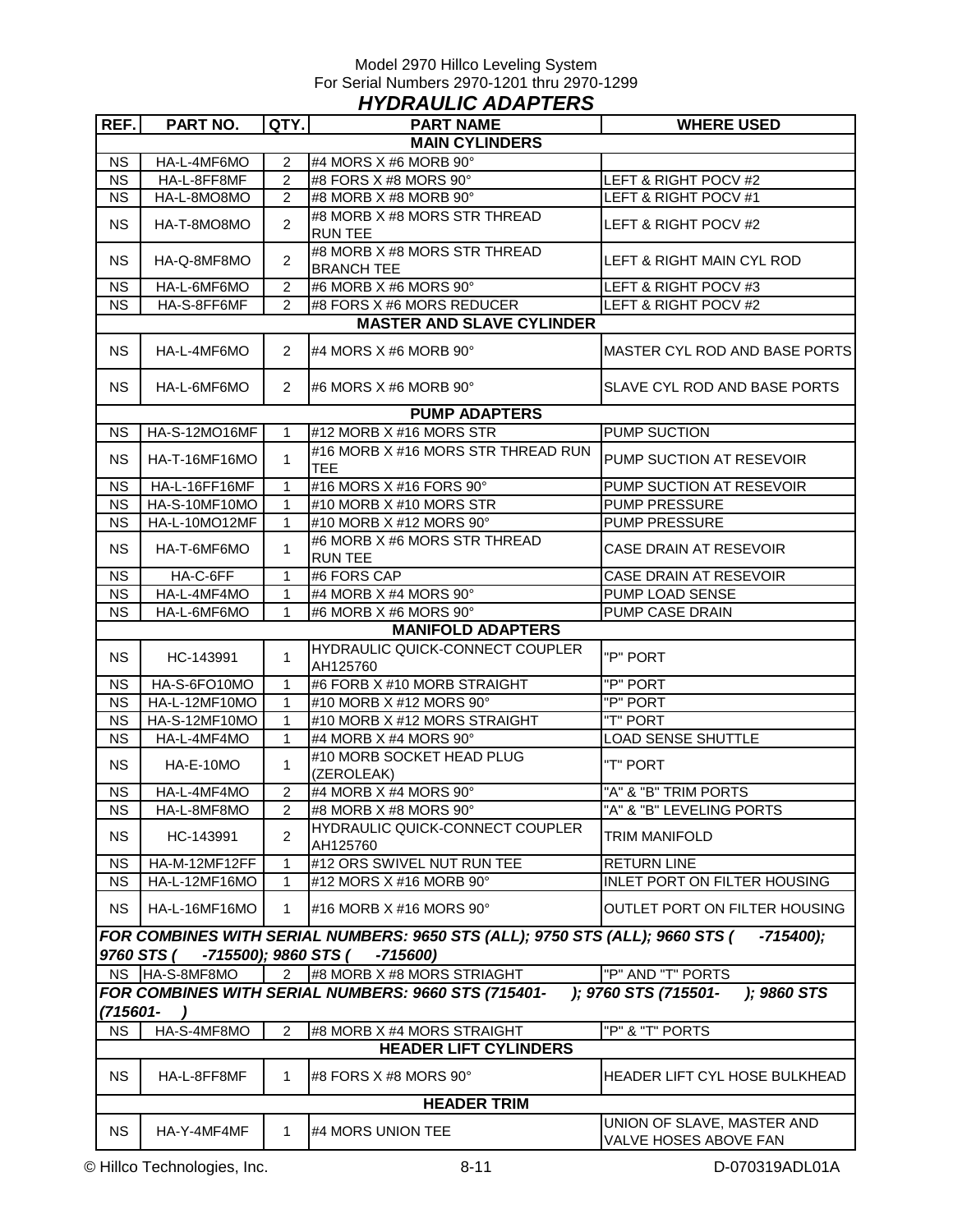#### Model 2970 Hillco Leveling System For Serial Numbers 2970-1201 thru 2970-1299 *HYDRAULIC ADAPTERS (CONTINUED)*

|           | <b>GREASE FITTINGS</b>                   |                |                                                                              |                                                 |  |  |  |  |
|-----------|------------------------------------------|----------------|------------------------------------------------------------------------------|-------------------------------------------------|--|--|--|--|
| NS.       | HA-S-2FP2MN                              | 5              | 1/8" NPSM X 1/8" FPT BULKHEAD<br><b>CONNECTOR</b>                            | <b>GREASE BULKHEAD MOUNT</b>                    |  |  |  |  |
| <b>NS</b> | HA-NJ-2FN                                | 5              | 1/8" NPSM BULKHEAD LOCKNUT                                                   | <b>BULKHEAD CONNECTOR</b>                       |  |  |  |  |
| <b>NS</b> | HC-138011                                | 5              | 1/4-28 STRAIGHT ZERK                                                         | ALL GREASE LINES                                |  |  |  |  |
| <b>NS</b> | HA-L-2FP2MP                              | 1              | 1/8 MPT 90 STREET EL                                                         | <b>MAIN PIVOT PIN</b>                           |  |  |  |  |
| <b>NS</b> | HC-135771                                | 3              | 1/4-28 MALE X 1/8 FPT 90°                                                    | MASTER AND MAIN LEV CYL BASE                    |  |  |  |  |
| <b>NS</b> | HC-135881                                | $\mathbf{1}$   | 1/4-28 MALE X 1/8 FPT STR                                                    | <b>MASTER ROD</b>                               |  |  |  |  |
|           |                                          |                | <b>OVER-HUNG LOAD ADAPTERS</b>                                               |                                                 |  |  |  |  |
| <b>NS</b> | HC-143231                                |                | 1/8" PIPE X 3" NIPPLE (304 STAINLESS)                                        | OHLA BREATHER PORT                              |  |  |  |  |
| <b>NS</b> | HC-143241                                | $\mathbf{1}$   | 1/8" FPIPE MERCHANT COUPLER (304<br>STAINLESS)                               | OHLA BREATHER PORT                              |  |  |  |  |
| <b>NS</b> | HC-145001                                | $\mathbf{1}$   | 1/8" PIPE STREET ELBOW (304<br>STAINLESS)                                    | OHLA BREATHER PORT                              |  |  |  |  |
| <b>NS</b> | HC-143251                                | $\mathbf{1}$   | METAL FILTER BREATHER, 10 MICRON                                             | <b>BREATHER, OIL</b>                            |  |  |  |  |
|           |                                          |                | FOR COMBINES WITH SERIAL NUMBERS: 9650 STS (ALL); 9750 STS (ALL); 9660 STS ( | $-715400$ :                                     |  |  |  |  |
|           | 9760 STS ( -715500); 9860 STS ( -715600) |                |                                                                              |                                                 |  |  |  |  |
| <b>NS</b> | HA-T-16MF16MO                            | $\mathbf{1}$   | #16 ORS STRAIGHT THREAD RUN TEE                                              | <b>MANIFOLD RETURN AT RESERVOIR</b>             |  |  |  |  |
| <b>NS</b> | HA-S-16FF12MF                            | 1              | #16 FORS X #12 MORS STR                                                      | ON RUN SIDE OF STR THREAD RUN<br>TEE FOR COOLER |  |  |  |  |
| <b>NS</b> | HA-L-10FF10MF                            | $\mathbf{1}$   | #10 FORS X #10 MORS 90°                                                      | RETURN OF STACK VALVE                           |  |  |  |  |
| <b>NS</b> | HA-M-10FF10MF                            | $\overline{2}$ | #10 ORS SWIVEL NUT RUN TEE                                                   | PRESSURE/RETURN OF STACK<br>VALVE               |  |  |  |  |
| (715601-  |                                          |                | FOR COMBINES WITH SERIAL NUMBERS: 9660 STS (715401-                          | ); 9760 STS (715501- ); 9860 STS                |  |  |  |  |
| <b>NS</b> | HA-S-4MF4MO                              |                | #4MORB X #4MORS STR                                                          | RETURN OF HIC MANIFOLD                          |  |  |  |  |
| NS.       | HA-L-16MF16MO                            | 1              | #16 MORB X #16 MORS 90°                                                      | <b>SUCTION PORT (RES)</b>                       |  |  |  |  |
| NS.       | HA-M-16FF16MF                            | 1              | 16 FORS X 16 MORS SWIVEL NUT RUN<br><b>TEE</b>                               | <b>SUCTION PORT (RES)</b>                       |  |  |  |  |
| <b>NS</b> | HA-L-4MF4MO                              | 1              | #4 MORB X #4 MORS 90°                                                        | "P" PORT OF HIC                                 |  |  |  |  |
| NS.       | HA-S-8FF4MF                              | $\overline{2}$ | #8 FORS X #4 MORS REDUCER                                                    | "P"/"R" OF TRIM MANIFOLD                        |  |  |  |  |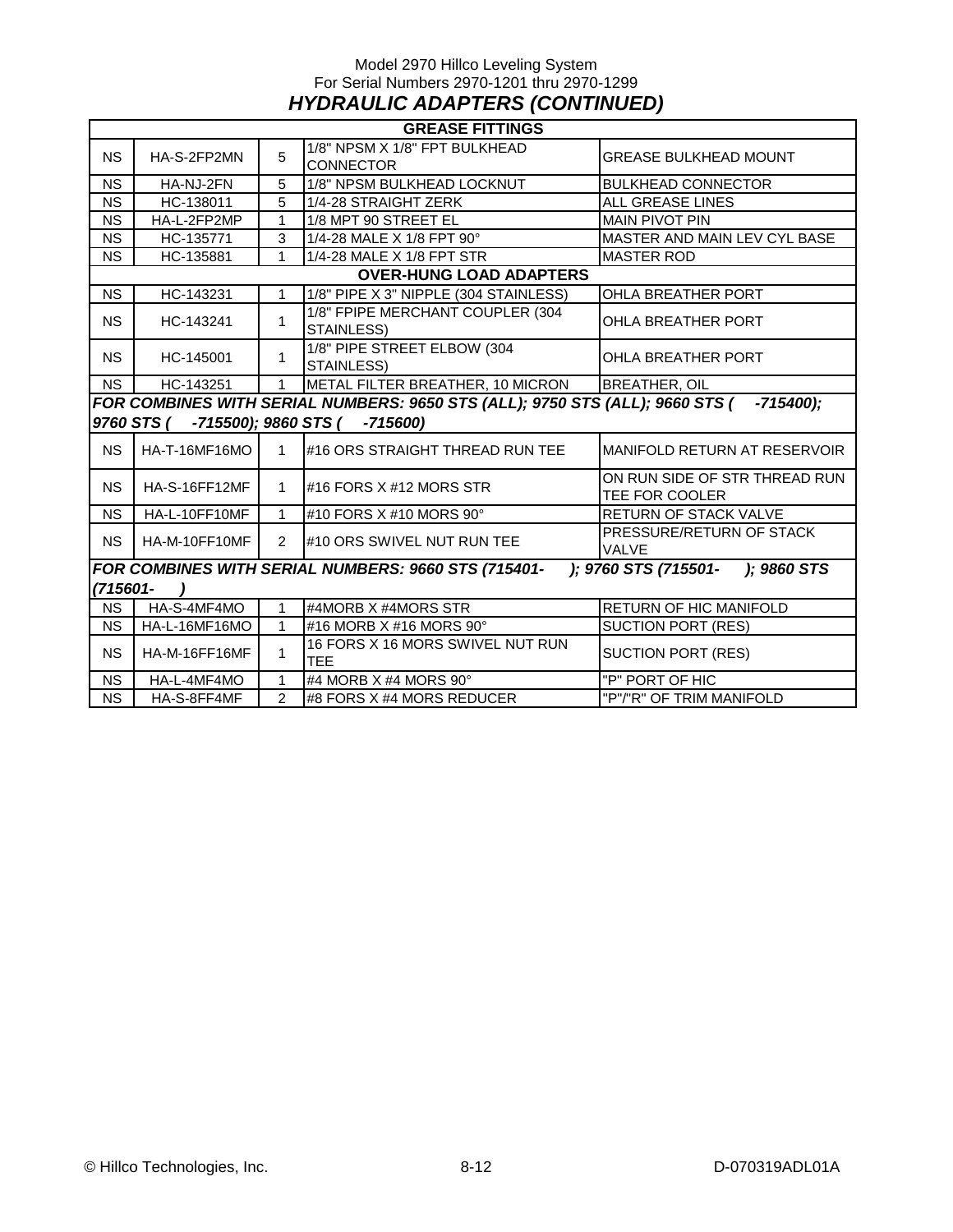# **9** *MISCELLANEOUS*

| <b>DOCUMENTS AND LABELS</b> |                |                |                                                       |                                                        |  |  |  |
|-----------------------------|----------------|----------------|-------------------------------------------------------|--------------------------------------------------------|--|--|--|
| REF.                        | PART NO.       | QTY.           | <b>PART NAME</b>                                      | <b>NOTES</b>                                           |  |  |  |
| <b>NS</b>                   | LL-142091      | $\overline{2}$ | DECALS, JD HILLSIDE LEV SYSTEM                        |                                                        |  |  |  |
| <b>NS</b>                   | LL20-100784    | 2              | <b>DANGER PINCH POINT</b>                             | RH & LH UPPER TRANS FACE PLT                           |  |  |  |
| <b>NS</b>                   | LL20-100786    | 1              | <b>WARNING ELECTRONIC CRUSHING</b><br><b>HAZARD</b>   | <b>FRONT OF CONTROL BOX</b>                            |  |  |  |
| <b>NS</b>                   | LL20-100786    | 1              | WARNING ELECTRONIC CRUSHING<br><b>HAZARD</b>          | EM, ASM CONTROLLER                                     |  |  |  |
| <b>NS</b>                   | LL20-100783    | 6              | DANGER, CRUSHING HAZARD                               | 2-DROP AXLE END PLATES, 4-RT &<br>LT UC FRONT AND BACK |  |  |  |
| <b>NS</b>                   | LL-143621      | 2              | DANGER, AVIOD CRUSHING INJURY SAFETY STOP             |                                                        |  |  |  |
| <b>NS</b>                   | LL-133741      | $\overline{2}$ | LABEL, GREASE 50 HRS                                  | OC BULKHEAD                                            |  |  |  |
| <b>NS</b>                   | LL-133741      | 1              | LABEL, GREASE 50 HRS                                  | RH TRANS SIDE PLT (FOR SLAVE<br>CYL)                   |  |  |  |
| <b>NS</b>                   | LL-133741      | $\overline{2}$ | LABEL, GREASE 50 HRS                                  | RH & LH MAIN LEV CYL BOTTOM                            |  |  |  |
| <b>NS</b>                   | LL-143671      | $\mathbf{1}$   | <b>RWA WARNING LABEL</b>                              |                                                        |  |  |  |
| <b>NS</b>                   | LA-256001      | $\mathbf{1}$   | TAG, SERIAL NUMBER                                    |                                                        |  |  |  |
| <b>NS</b>                   | D-010823DJC01  | $\mathbf{1}$   | MANUAL, OPERATORS                                     |                                                        |  |  |  |
| <b>NS</b>                   | D-010725CLA01  | 1              | MANUAL, INSTALLATION                                  |                                                        |  |  |  |
| <b>NS</b>                   | D-060601ADL01A |                | MANUAL, PARTS                                         |                                                        |  |  |  |
| <b>NS</b>                   | LA-251701      | $\mathbf{1}$   | SAFETY LABEL PACKET                                   |                                                        |  |  |  |
| <b>NS</b>                   |                | 1              | LL20-100782--CAUTION LEVELING<br><b>SYSTEM CAB</b>    | WINDOW IN CAB                                          |  |  |  |
| <b>NS</b>                   |                | 1              | LL20-100785--CAUTION MOVING<br><b>STEP</b>            | LADDER                                                 |  |  |  |
| <b>NS</b>                   | ٠.             | $\mathbf{1}$   | LL20-100787--CAUTION LEVELING<br><b>SYSTEM HAZARD</b> | LADDER                                                 |  |  |  |
| <b>NS</b>                   |                | 3              | LL20-100788--DANGER HYDRAULIC<br><b>HAZARD</b>        | 1 EA MAIN CYLINDER; 1 ABOVE<br><b>MANIFOLD</b>         |  |  |  |
|                             |                |                |                                                       |                                                        |  |  |  |
|                             |                |                | <b>MISCELLANEOUS COMPONENTS</b>                       |                                                        |  |  |  |
| REF.                        | PART NO.       | QTY.           | <b>PART NAME</b>                                      | <b>NOTES</b>                                           |  |  |  |
| <b>NS</b>                   | HC-145871      | $\mathbf{1}$   | BEHRINGER STANDARD WELD<br>PLATE (FOR .500)           |                                                        |  |  |  |
| NS                          | HC-145881      | $\mathbf{1}$   | BEHRINGER STANDARD CLAMP<br>(.500 DIAMETER)           |                                                        |  |  |  |
| <b>NS</b>                   | HC-145891      | 1              | BEHRINGER STANDARD COVER<br>PLATE (FOR .500)          |                                                        |  |  |  |
| <b>NS</b>                   | F-HC5-04C24    | 2              | HC5 1/4-20 X 1-1/2                                    | BEHRINGER CLAMP FOR OHLA<br><b>BREATHER HOSE</b>       |  |  |  |
| <b>NS</b>                   | HC-143601      | 2              | CLAMP, HOSE 1-1/8" R/C 3/8" HOLE                      | <b>CASE DRAIN HOSE</b>                                 |  |  |  |
| <b>NS</b>                   | MC-135791      | $\mathbf{1}$   | CLAMP, HOSE 7/8" R/C 3/8" HOLE                        | SHIFTING CABLE & HDR LIFT CYL<br><b>HOSE</b>           |  |  |  |
| <b>NS</b>                   | HC-139221      | $\overline{c}$ | CLAMP, 1/4" TUBE TANDEM (PAIR)                        | <b>BRAKE LINES</b>                                     |  |  |  |
| <b>NS</b>                   | HC-139231      | $\overline{4}$ | CLAMP, COVER PLATE FOR 1/4"<br><b>TUBE CLAMP</b>      | <b>BRAKE LINES</b>                                     |  |  |  |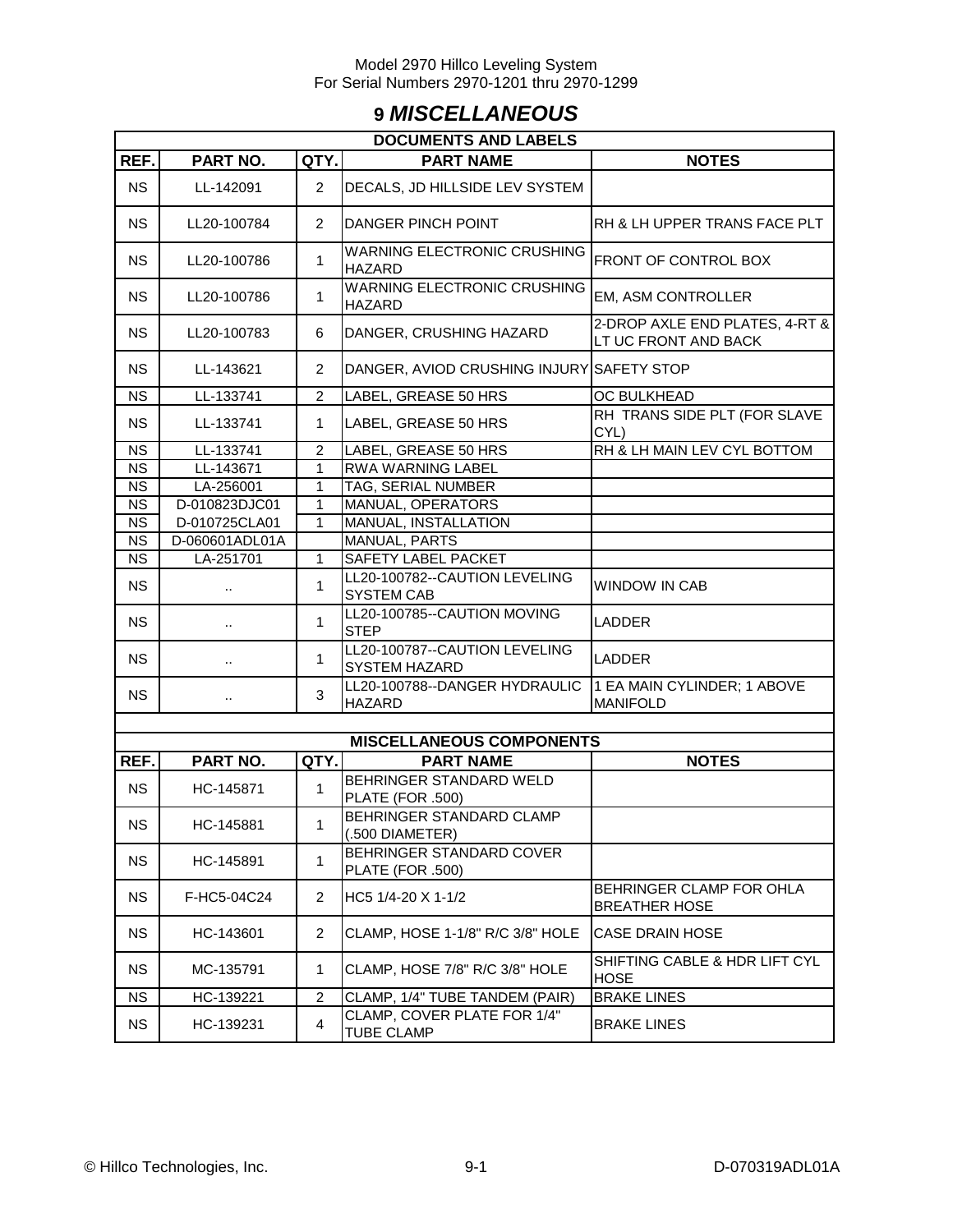# **10** *PART NUMBER INDEX*

| <b>NUMBER</b><br>PART  | <b>NUMBER</b><br>PAGE | <b>NUMBER</b><br>PART          | <b>NUMBER</b><br>PAGE | <b>NUMBER</b><br>PART     | <b>NUMBER</b><br>PAGE | <b>NUMBER</b><br>PART  | PAGE<br>NUMBER |
|------------------------|-----------------------|--------------------------------|-----------------------|---------------------------|-----------------------|------------------------|----------------|
| D-010725CLA01          | $9 - 1$               | F-HC-08M100F                   | $3-2$                 | F-HNN-8MF                 | $3 - 2$               | HA-S-12MF10MO          | $8 - 11$       |
| D-010823DJC01          | $9 - 1$               | F-HC-10M025F                   | $3 - 4$               | F-HNS-12C                 | $3 - 4$               | HA-S-12MO16MF          | $8 - 11$       |
| D-060601ADL01A         | $9 - 1$               | F-HC-12M030F                   | $6 - 2$               | F-HNS-12ME                | $4-2, 6-2$            | HA-S-16FF12MF          | $8 - 12$       |
| EC-100164              | $7 - 4$               | F-HC-12M040E                   | $4 - 2$               | F-HNS-16ME                | $2-6, 3-4, 5-2$       | HA-S-2FP2MN            | $8 - 12$       |
| EC-100165              | $7 - 4$               | F-HC-12M050F                   | $6 - 2$               | F-HNS-24ME                | $4 - 2$               | HA-S-4MF4MO            | $8 - 12$       |
| EC-100557              | $7 - 2$               | F-HC-12M065F                   | $6 - 2$               | F-HNSF-12ME               | $2 - 6$               | HA-S-4MF8MO            | 8-11           |
| EC-100692              | $7-2$                 | F-HC-12M080E                   | 4-2                   | F-HNSF-16ME               | $4-2, 5-2$            | HA-S-6FO10MO           | 8-11           |
| EC-136621              | $7 - 4$               | F-HC-16M050E                   | $2 - 6$               | F-LW-#10                  | $8-4, 8-6$            | HA-S-8FF4MF            | $8 - 12$       |
| EC-136631              | $7 - 4$               | F-HC-16M060E                   | $5-2$                 | F-LW-04                   | $7 - 2$               | HA-S-8FF6MF            | $8 - 11$       |
| EC-136661              | $7 - 4$               | F-HC-16M110E                   | 3-4                   | F-LW-05                   | $6 - 2$               | HA-S-8MF8MO            | $8 - 11$       |
| EC-136701              | $7 - 4$               | F-HC-16M120E                   | $2 - 6$               | <b>F-LW-08A</b>           | $2 - 4$               | HA-T-16MF16MO          | 8-11, 8-12     |
| EC-138781              | $7-2, 7-8$            | F-HC-16M190E                   | $5 - 2$               | F-MB-14NR40               | $2 - 6$               | HA-T-6MF6MO            | $8 - 11$       |
| EC-139631              | $7 - 4$               | F-HC-16M250E                   | $5 - 2$               | F-MB-18NR24               | $4 - 2$               | HA-T-8MO8MO            | $8 - 11$       |
| EC-139641              | $7 - 4$               | F-HC-24M070E                   | $4 - 2$               | F-PCT-02X16               | $8 - 8$               | HA-Y-4MF4MF            | $8 - 11$       |
| EC-140781              | $7 - 4$               | F-HC-24M110E                   | $4 - 2$               | F-PHM-#10C16              | $7 - 2$               | HC-100706              | $2-2, 8-2$     |
| EC-140801              | $7 - 4$               | F-HC5-04C12                    | $7-2$                 | F-PHM-#10C28              | $7 - 2$               | HC-101021              | 8-4            |
| EC-140822              | $7 - 2$               | F-HC5-04C24                    | $8-8, 9-1$            | F-PHM-#2C05               | $7 - 2$               | HC-101022              | 8-4            |
| EC-140841              | $7 - 4$               | F-HC8-07C44                    | $8 - 2$               | F-PHM-#6C06               | $7 - 2$               | HC-101264              | $8 - 4$        |
| EC-140851              | $7 - 4$               | F-HC8-08F20                    | 2-4                   | F-PHM-#6C08               | $7 - 2$               | HC-101842              | $3-2, 8-2$     |
| EC-140861              | $7 - 4$               | F-HC8-12C240                   | 3-4                   | F-PHM-#6C12               | $7-8$                 | HC-101843              | $8 - 2$        |
| EC-141741              | $7 - 4$               | F-HCF-05C08                    | $8-4, 8-6$            | F-PHM-04C24               | $7 - 2$               | HC-102082              | $8 - 4$        |
| EC-141751              | $7 - 4$               | F-HCF-08M035E                  | $8 - 4$               | F-PHM-04C36               | $7 - 2$               | HC-103099              | $8 - 8$        |
| EC-141761              | $7 - 4$               | F-HCF-10M020E                  | $2-6, 3-4, 8-4$       | F-PSL-04X48               | $3 - 4$               | HC-103227              | $3-2, 8-2$     |
| EC-141771              | $7-4, 7-8$            | F-HCF-10M020F                  | $2 - 6$               | F-SHC-#10C32              | $8-6$                 | HC-133151              | $8 - 8$        |
| EC-141781              | $7 - 4$               | F-HCF-10M025E                  | 2-6                   | F-SHC-#10C52              | $8 - 4$               | HC-133541              | $3-2$          |
| EC-141791              | $7 - 4$               | F-HCF-10M030E                  | $8-6, 8-8$            | F-SHC-10M070F             | $2 - 6$               | HC-134191              | $2-2, 8-2$     |
| EC-141801              | $7 - 4$               | F-HCF-10M040F                  | $3 - 4$               | F-SRE-14E                 | 8-8                   | HC-134201<br>HC-134251 | $8 - 2$        |
| EC-141831              | $7 - 2$               | F-HCF-10M120E                  | 8-8                   | F-SSS-04F04               | $8 - 2$               |                        | $8 - 2$        |
| EC-142121              | $7-2, 7-8$            | F-HCF-12M025F                  | 3-4                   | F-SSS-06C08               | $2 - 4$               | HC-134911              | $8 - 2$        |
| EC-143191              | $7-8$                 | F-HCF-12M040E                  | 2-6                   | F-UDS-#7X06               | 3-4                   | HC-135231              | 8-8            |
| EC-143211              | $7 - 4$               | F-HCF-12M080E                  | $2 - 6$               | HA-133131                 | $8 - 9$               | HC-135241              | 8-8            |
| EC-143221              | $7 - 4$               | F-HCF-16M040E                  | $2 - 6$               | HA-C-6FF<br>HA-E-10MO     | 8-11                  | HC-135251              | $8 - 8$        |
| EC-143281<br>EC-143331 | $7 - 4$               | F-HCF-16M080E<br>F-HCF-16M090F | $3-4, 8-8$            | HA-E-4MF                  | $8 - 11$              | HC-135771<br>HC-135881 | $8 - 12$       |
| EC-143421              | $7 - 4$               | F-HCF-8M020F                   | $4 - 2$               |                           | $8 - 10$              | HC-137061              | $8 - 12$       |
| EC-145651              | $7 - 4$               | F-HCF-8M050E                   | $8 - 8$               | HA-E-6MF<br>HA-L-10FF10MF | $8 - 10$              |                        | $8 - 8$        |
|                        | $7 - 4$<br>$7 - 4$    | F-HN-#10C                      | $3-4$                 | HA-L-10MO12MF             | $8 - 12$              | HC-137891              | $8 - 2$        |
| EC-145661<br>EC-145671 | $7 - 4$               | <b>F-HN-#2C</b>                | 7-2<br>7-2            | HA-L-12MF10MO             | $8 - 11$<br>8-11      | HC-137901<br>HC-138011 | 8-2<br>8-12    |
| ET-ST-20#10            | 7-4                   | F-HN8-07C                      | 8-2                   | HA-L-12MF16MO             | 8-11                  | HC-138861              | 8-4            |
| ET-ST-20#6             | $7 - 4$               | F-HNF-#10C                     | 7-2                   | HA-L-16FF16MF             | $8 - 11$              | HC-139151              | $3-2, 8-2$     |
| ET-ST-2004             | $7 - 4$               | F-HNF-#6C                      | $7-2, 7-8$            | HA-L-16MF16MO             | $8-11, 8-12$          | HC-139161              | 8-2            |
| F-CB-10M030F           | $2 - 6$               | F-HNF-04C                      | $2-6, 7-2$            | HA-L-2FP2MP               | $8 - 12$              | HC-139181              | 8-2            |
| F-CB-12M040F           | $2 - 6$               | F-HNF-05F                      | $8 - 4$               | HA-L-4MF4MO               | $8-11, 8-12$          | HC-139221              | $9 - 1$        |
| F-EB-04C20             | $2 - 6$               | F-HNF-06MF                     | $2 - 6$               | HA-L-4MF6MO               | $8 - 11$              | HC-139231              | $9 - 1$        |
| F-FHS-8M015E           | 2-6                   | F-HNF-08ME                     | $3-4, 8-8$            | HA-L-6MF6MO               | 8-11                  | HC-140291              | $8 - 4$        |
| F-FWF-06020            | 3-4                   | F-HNF-08MF                     | $3-2, 3-4, 6-2$       | HA-L-8FF8MF               | 8-11                  | HC-140361              | 8-2            |
| F-FWH-08               | $2-6, 8-8$            | F-HNF-10ME                     | $2-6, 8-6, 8-8$       | HA-L-8MF8MO               | 8-11                  | HC-140411              | 8-4            |
| F-FWH-10               | 3-4, 8-8              | F-HNF-10MF                     | $2-6, 3-4$            | HA-L-8MO8MO               | 8-11                  | HC-141531              | 8-8            |
| F-FWH-12               | 7-8                   | F-HNF-12ME                     | 8-8                   | HA-M-10FF10MF             | 8-12                  | HC-142051              | 3-2            |
| F-HC-06M020F           | 2-6                   | F-HNF-12MF                     | 2-6                   | HA-M-12MF12FF             | 8-11                  | HC-142061              | $3-2$          |
| F-HC-08M025F           | $6 - 2$               | F-HNF-16ME                     | $3 - 4$               | HA-M-16FF16MF             | $8 - 12$              | HC-142731              | $8 - 4$        |
| F-HC-08M035F           | $6 - 2$               | F-HNF-8ME                      | $8 - 4$               | HA-NJ-2FN                 | $8 - 12$              | HC-142971              | $8 - 4$        |
| F-HC-08M060F           | $3 - 4$               | F-HNJ-05C                      | $6 - 2$               | HA-Q-8MF8MO               | $8 - 11$              | HC-143011              | 8-6            |
| F-HC-08M090F           | $3 - 2$               | F-HNJ-12MF                     | $2-6, 8-8$            | HA-S-10MF10MO             | $8 - 11$              | HC-143231              | $8 - 12$       |

© Hillco Technologies, Inc. 10-1 10-1 D-070319ADL01A